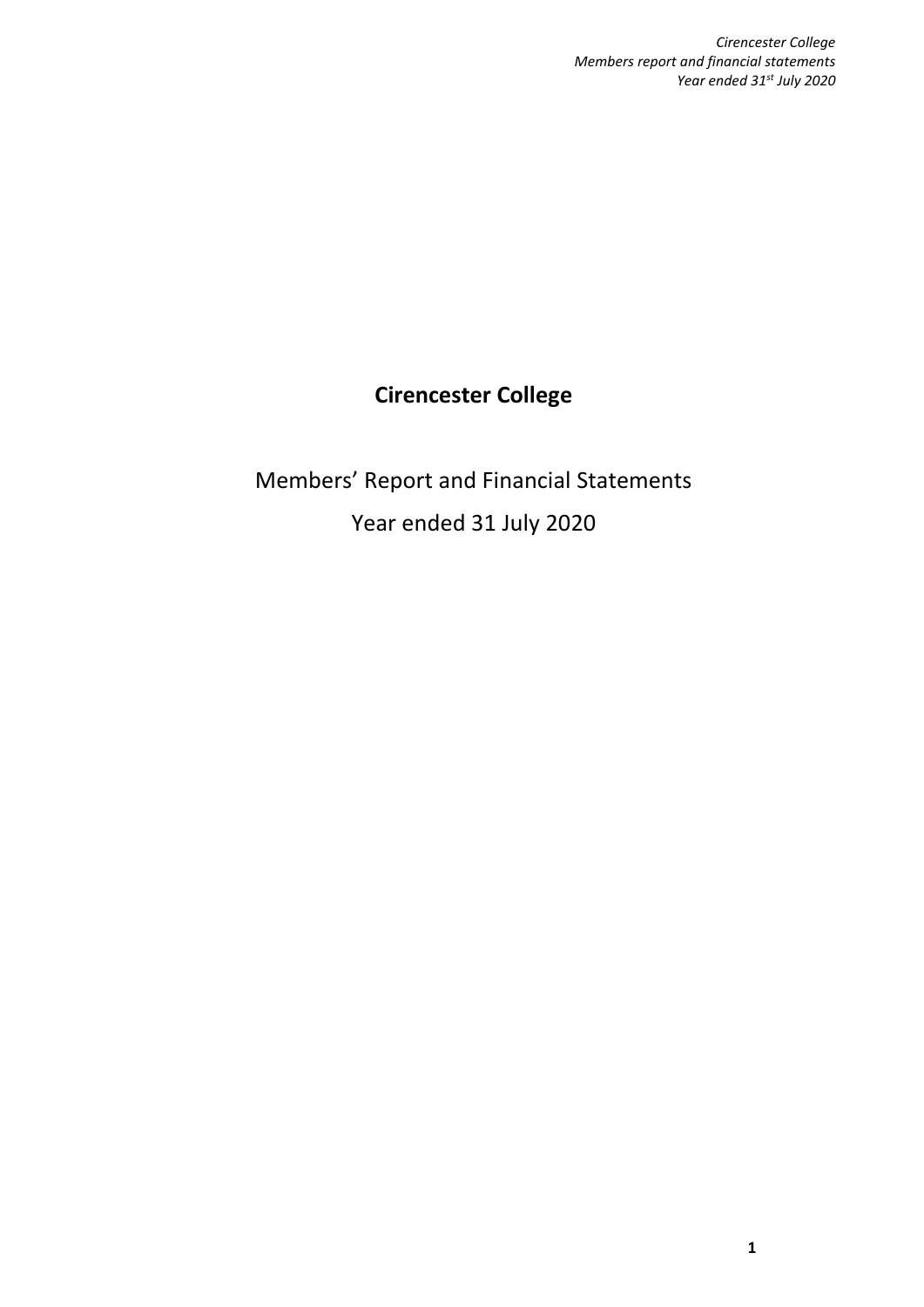# **CONTENTS**

# **Page number**

| Key Management personnel, Board of Governors and Professional Advisors                                                                | 3  |
|---------------------------------------------------------------------------------------------------------------------------------------|----|
| Members' Report – Operating and Financial review                                                                                      | 4  |
| Statement of Corporate Governance and Internal Control                                                                                | 18 |
| Governing Body's statement on the College's regularity, propriety and compliance with<br>Funding body terms and conditions of funding | 26 |
| Statement of Responsibilities of the Members of the Corporation                                                                       | 27 |
| Independent Auditor's Report to the Corporation of Cirencester College                                                                | 28 |
| Reporting Accountant's Assurance Report on Regularity                                                                                 | 31 |
| Statement of Comprehensive Income                                                                                                     | 33 |
| Statement of Changes in Reserves                                                                                                      | 34 |
| Balance Sheets as at 31 July                                                                                                          | 35 |
| <b>Statement of Cash Flows</b>                                                                                                        | 36 |
| Notes to the Accounts                                                                                                                 | 37 |
|                                                                                                                                       |    |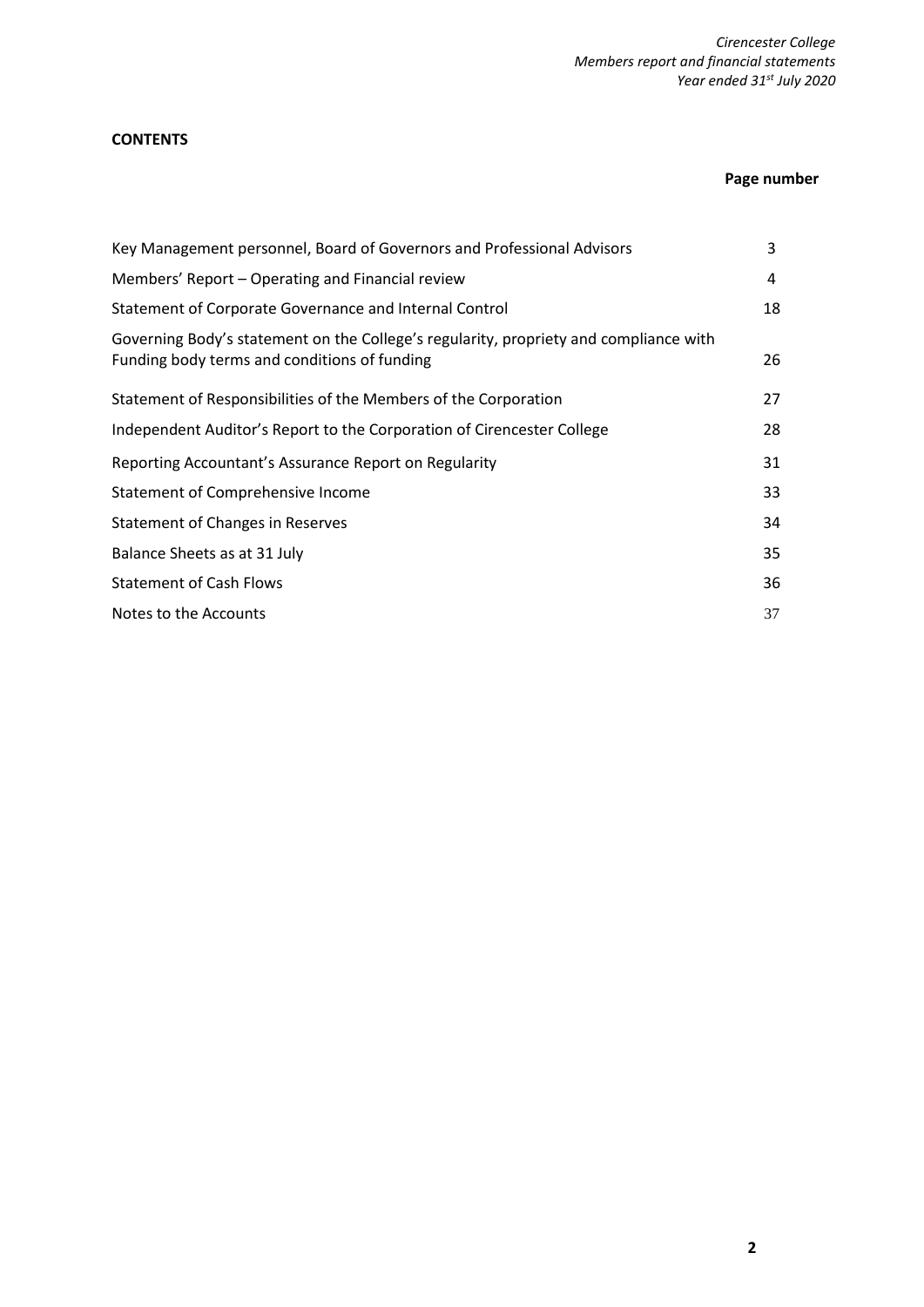# **Key Management Personnel, Board of Governors and Professional Advisers**

# **Key management personnel**

Key management personnel are members of the College Senior Leadership Team and were represented by the following in 2019/20:

| Jim Grant             | Principal and Chief Accounting Officer                  |
|-----------------------|---------------------------------------------------------|
| Karen Fraser          | Vice Principal Student experience & External relations. |
| <b>Matt Couzens</b>   | Vice Principal Quality & Standards                      |
| Matt Reynolds         | Vice Principal Teaching and Learning Development        |
| Jacquie Parry-Jones   | Human Resources manager                                 |
| <b>Steve Forecast</b> | <b>Operations Director</b>                              |
| Angelo Faria          | <b>Finance Director</b>                                 |

# **Board of Governors**

A full list of Governors is given on pages 19 to 20 of these financial statements.

Mrs. Jeannie Adams is the Clerk to the Corporation.

#### **Professional advisers**

## **Financial statements auditors and reporting accountants:**

Mazars LLP 90 Victoria Street Bristol BS1 6DP

# **Internal auditors:**

TiAA ltd. Artillery House Fort Fareham Newgate Lane Fareham PO14 1AH

#### **Bankers:**

Lloyds Bank Plc 14 Cricklade Street Cirencester GL7 2NU

# **Solicitors:**

Knights Solicitors LLP Eagle Tower Montpellier Drive Cheltenham GL50 1TA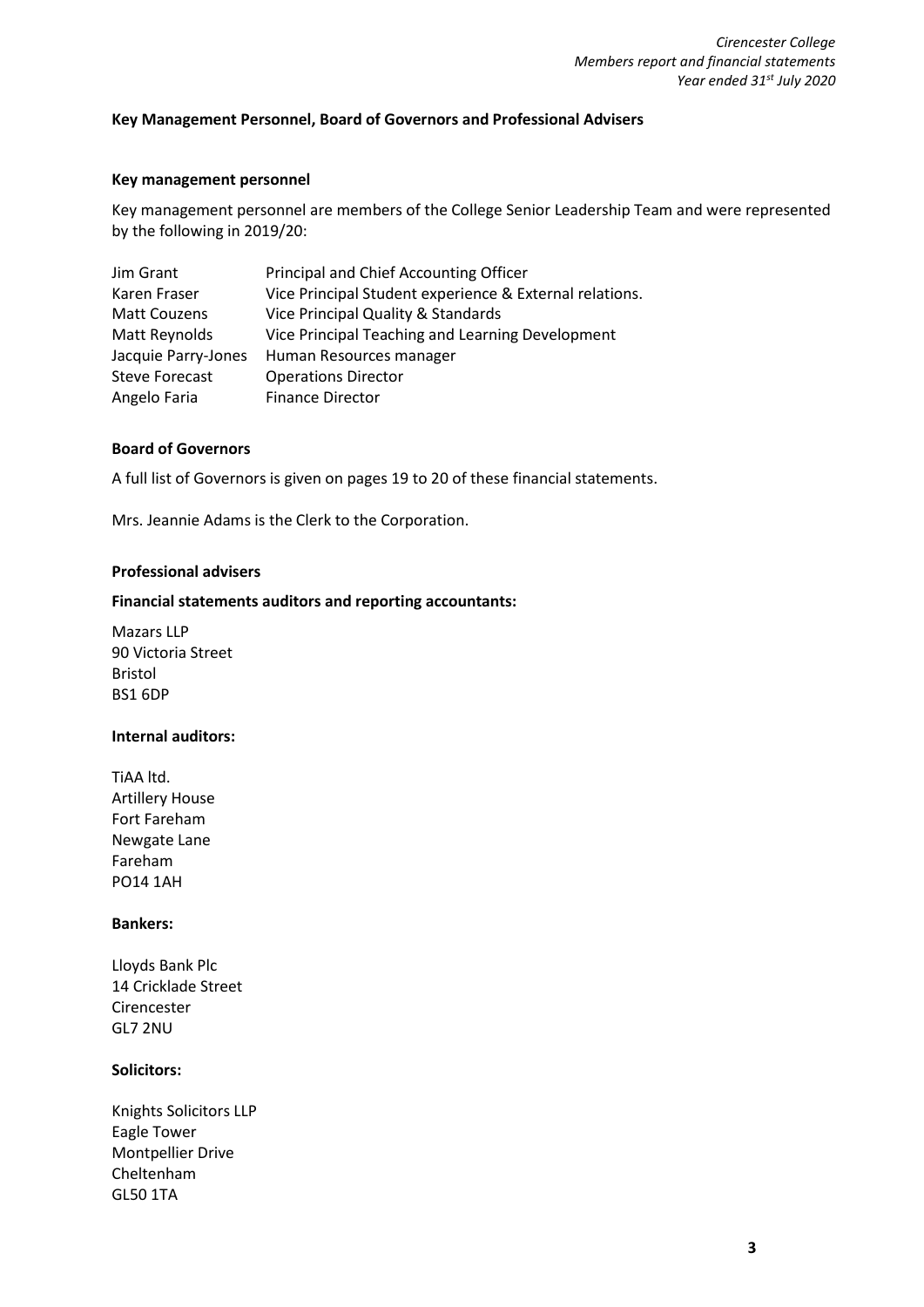#### **Members' Report - Operating and Financial review**

#### **NATURE, OBJECTIVES AND STRATEGIES:**

The members present their report and the audited financial statements for the year ended 31 July 2020.

#### **Legal status**

The Corporation was established under the Further and Higher Education Act 1992 for the purpose of conducting Cirencester College. The College is an exempt charity for the purposes of Part 3 of the Charities Act 2011. HMRC recognises Cirencester College as a charity for tax purposes under reference XT25961.

The College is designated as a sixth form college, with its main funder, the Education and Skills Funding Agency (ESFA), being the lead monitoring agency of the College.

#### **Mission**

The College's mission was renewed in 2017 after consultation with staff, students and governors and still applies. In September 2020, the Corporation reviewed our mission and determined that it would remain current for the 2022-27 plan but that a small sub-group would work on new headline goals and KPIs.

| We are      | THE specialist Sixth Form College for Swindon, North Wiltshire and<br>Gloucestershire. |
|-------------|----------------------------------------------------------------------------------------|
| Our Purpose | "To inspire and empower students to be the best they can be".                          |

The Cirencester way, revised in October 2020, as a result of Covid-19, is

- Being ambitious for all our students and challenging all to excel.
- Respecting and nurturing individuals.
- Developing independent, resilient and employable citizens.
- Being a learning community which is large enough to offer unrivalled choice but small enough to care.
- Providing THE stepping stone from School to University, Apprenticeships or Work.
- Empowering great staff to deliver great student experiences.
- During the Covid-19 pandemic we aim to keep to our mission and continue to deliver our strategic plan. The College maintains a detailed risk register for Covid-19 threats and will place the highest priority on mitigating risks and keeping staff and students safe.
- Where possible we will continue with our full face to face teaching programme and other activities, but circumstances may require the College to make alternative arrangements including distance learning and support via remote access

#### **Public Benefit**

Cirencester College is an exempt charity under the Part 3 of the Charities Act 2011 and from 1st September 2013, is regulated by the Secretary of State for Education for Sixth Form Colleg**es**. The members of the Governing Body, who are trustees of the charity, are disclosed on pages 19 to 20.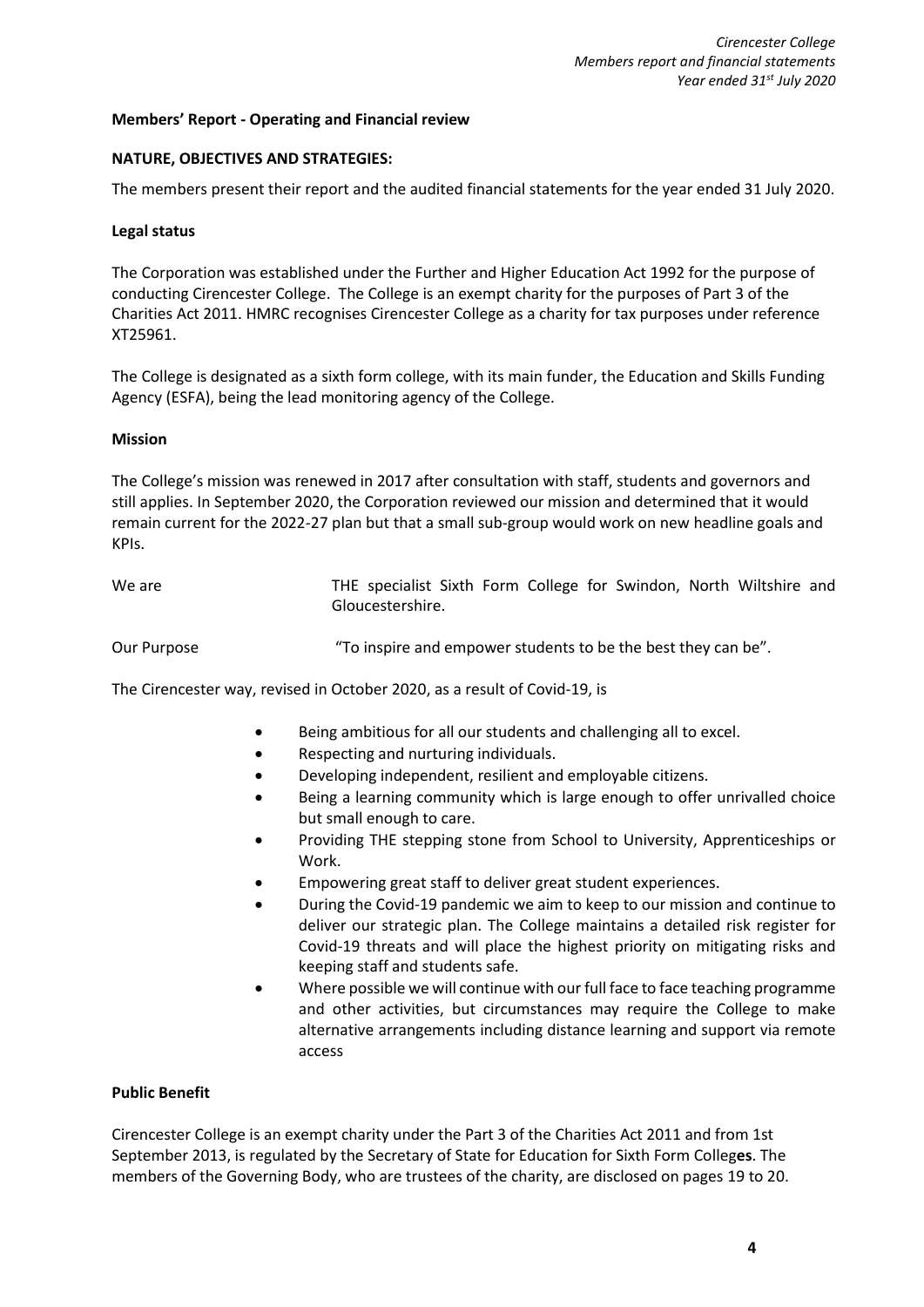In setting and reviewing the College's strategic objectives, the Governing Body has had due regard for the Charity Commission's guidance on public benefit and particularly upon its supplementary guidance on the advancement of education. The guidance sets out the requirement that all organisations wishing to be recognised as charities must demonstrate, explicitly, that their aims are for the public benefit.

Our delivery of public benefit is covered throughout the Operating and Financial Review but may be summarised as:

- High-quality teaching to 16-19's and adults
- Widening participation and tackling social exclusion
- Excellent employment record for students
- Strong student support systems
- Strong links with local and national employers, industry and commerce
- Strong links with other local and national education delivery institutions

# **Implementation of Strategic Plan**

The 2017-2022 Strategic plan was reviewed in September 2020 for the relevance of KPI's set. Headline objectives set by the College and monitored by the Corporation continue to be:

- Viable and autonomous/in charge of our own destiny
- Exceptional student outcomes
- Exceptional student experience
- Exceptional College community

# **Financial objectives and performance indicators – under "Viable and autonomous"**

The College's Strategic Plan contains the following aims:

- 1. 3% budget surplus
- 2. "Good" or better financial health rating from ESFA
- 3. £1.9m in cash
- 4. 2,500 students
- 5. "System leadership" or formal collaborations in place with some partner schools
- 6. £1m income from HE Apprenticeships, College Services and post 19 provision

The College's performance during 2019-20 against the financial objectives set were:

- 1. 3.7% operating surplus; 6.7% sector adjusted EBITDA before LGPS FRS102 pension adjustments.
- 2. "GOOD" to "OUTSTANDING" ESFA financial health rating for 2019-20 at submission of the Financial statements, "GOOD" for 2020-21 and 2021-22.
- 3. £2.1m cash *afte*r 2019's self-funding of a £0.7m Animal Science building, full settlement of all July 2020 creditors and accruals but before the £0.5m loan outstanding.
- 4. 2,302 16-19 enrolments; 133 apprentices, 649 Adult Education Students and 122 HE (RAU) students or 3,206 in total.
- 5. Partnership and referral arrangements with schools ongoing
- 6. £1.2m income from HE, (non ESFA grant) Apprenticeships, post 19 provision, other grants and College services.

The 2016 **Area Based Reviews** (**Local Area Reviews**) permitted the College to pursue Academisation.

The College continues to be in exploratory talks with a Sixth Form Multi-Academy Trust within a federated merger structure. In principle approval for conversion was obtained from the appropriate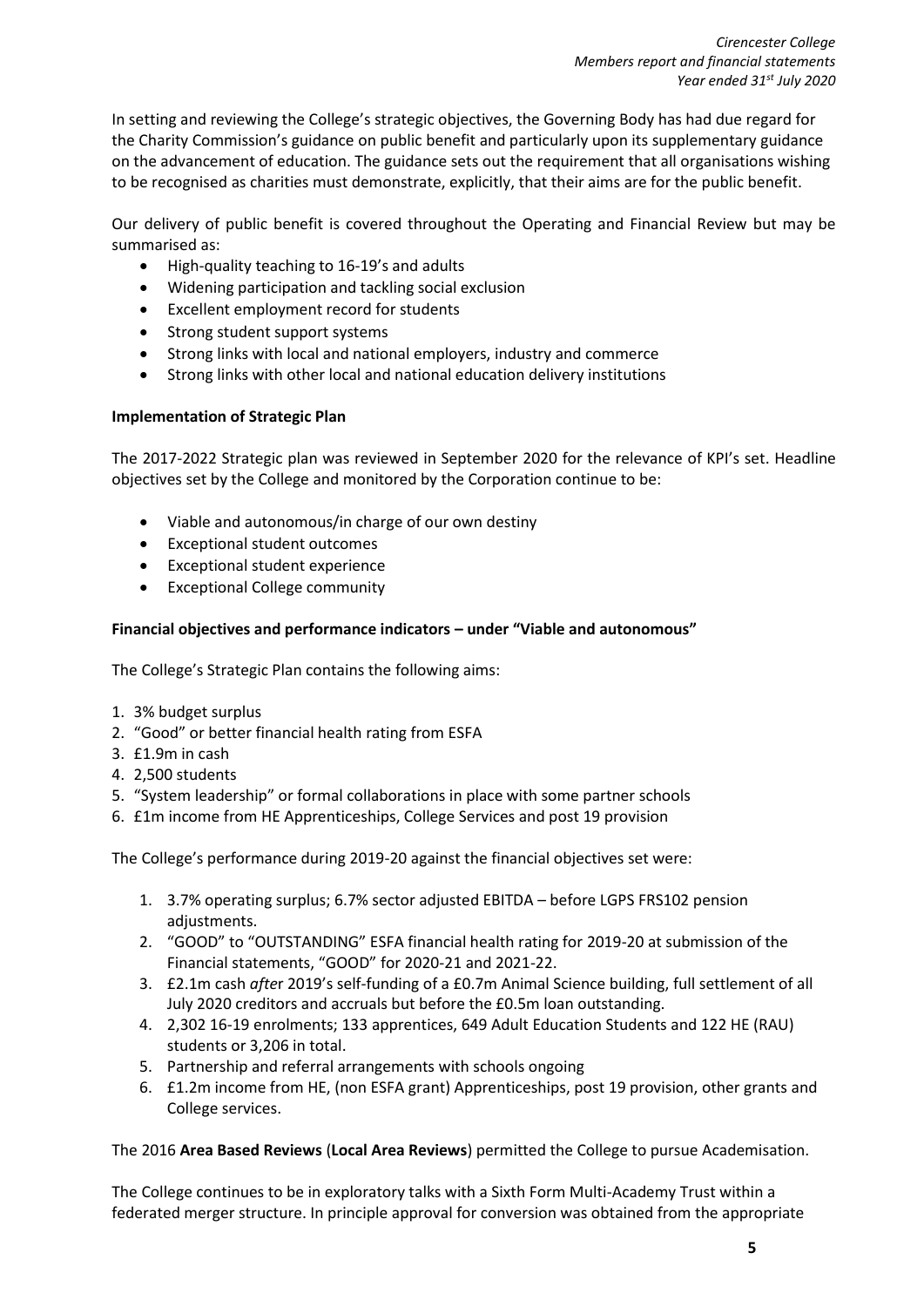Head Teachers Boards and Regional Schools commissioners in November 2019. Given the College's Premises development plan which may require additional capital loan finance, the College felt that now is not the right time to Academise. An Academisation review is timetabled for October 2021 with any realistic merger possibility at the end of 2022.

# **FINANCIAL POSITION**

# **Financial results**

2019-20 financial year with four comparative years reflect College success at transforming its financial position and the effect of different and more prudent pension valuation assumptions under FRS102. The College distinguishes between *operating results directly controlled by the college* and annual FRS102 pension adjustments as the table below illustrates:

| Statement of Comprehensive income                                  | 2019-20<br>audited<br>$f'$ 000's | 2018-19<br>audited<br>$f'$ 000's | 2017-18<br>audited<br>$f'$ 000's | 2016-17<br>audited<br>$f'$ 000's | 2015-16<br>audited<br>$f'$ 000's |
|--------------------------------------------------------------------|----------------------------------|----------------------------------|----------------------------------|----------------------------------|----------------------------------|
| College operating surplus (deficit) $-$<br>normal service delivery | 440                              | 280                              | 526                              | 144                              | (299)                            |
| FRS 102 pension net service cost<br>FRS 102 pension interest cost  | (420)<br>(69)                    | (304)<br>(49)                    | (295)<br>(71)                    | (146)<br>(64)                    | (95)<br>(97)                     |
| (Deficit)/surplus for the year                                     | (49)                             | (73)                             | 160                              | (66)                             | (491)                            |
| FRS 102 Actuarial (Loss)/Gain                                      | (1,611)                          | (1,077)                          | 1,212                            | 339                              | 234                              |
| Total Comprehensive (Deficit)/income<br>for the year               | (1,660)                          | (1, 150)                         | 1,372                            | 273                              | (257)                            |

The College has accumulated reserves of £5.2m million (2018-19 £6.9m) of which cash and short term investments comprise £3.7m. Operating surplus generating budgets in future years will augment cash holdings as a proportion of accumulated reserves which, for reporting purposes will be adjusted by annual FRS102 pension valuations.

Hyman Robertson LLP, actuaries for the Gloucestershire County Council Local Government Pension Scheme of which the College is a member, estimated that the College's share of the Scheme's deficit (calculated as per Financial Reporting Standard 102) was £5,157k for 2019-20 (2018-19 deficit of £3,057k) after revision of salary increase and inflation assumptions net of asset returns prudently discounted at gilt edged bond price returns.

The College has secured a £4.5m capital grant from GFirst LEP's Local Infrastructure (Getting Building) Fund to fully fund the building of a Gloucestershire Applied Skills Digital Centre (Digication) 3 storey building. The College has sufficient funds to meet any contingencies arising from the project.

The College has widened its search for capital grants through GFirst LEP, Cotswold District Council, Gloucestershire County Council as well as from ESFA capital funds to secure further replacement of old and unsuitable teaching buildings in order to support increasing enrolments for the College's "T" Level delivery and widening participation aspirations to include Digital education, Animal and rural sciences and students with high needs.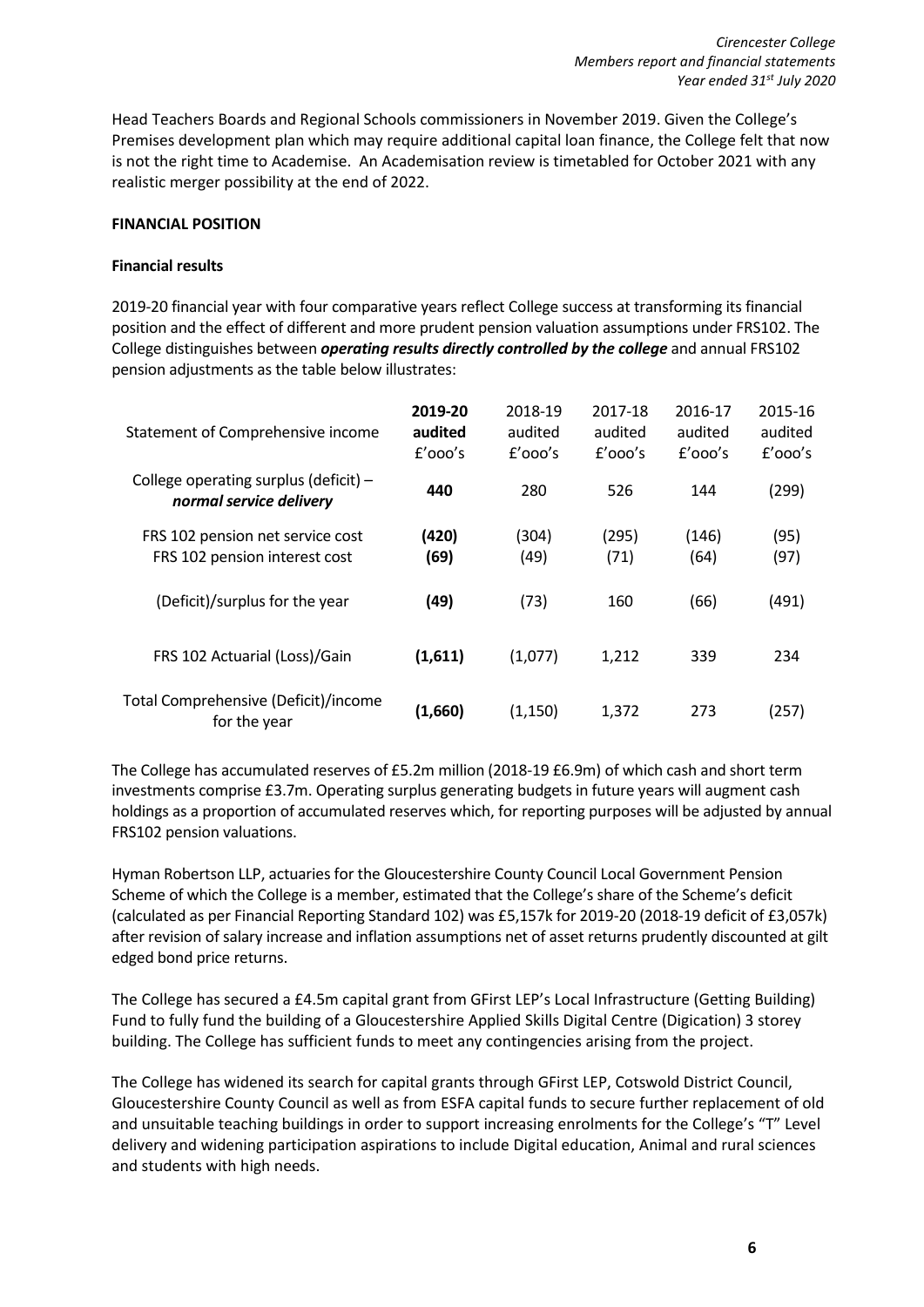# **Covid-19**

The College shut down in March 2020, successfully transitioned to on-line learning delivery and reopened to managed cohorts of Year 1 students in June 2020 with blended (on-site and remote) education being delivered for the rest of the academic year.

The College kept its staff and students safe with active Covid-19 risk management compliance with Public Health England, ESFA and local Gloucestershire authorities. Parents and students were kept regularly and fully informed of developments throughout the period.

11 catering staff were furloughed under the Governments Coronavirus Job Retention Scheme with £20k grant obtained from the HMRC offsetting staff costs shown under note 8 in the notes.

Free School meals continued to be paid through to the end of the summer holidays.

All internal control, financial, budgetary control and governance systems were maintained during the period of remote working.

Procurement policy (CV Supplier relief) notes 02/20 and 04/20 were only implemented for the Colleges outsourced cleaning service where an effective cleaning service was maintained through "open book" arrangements resulting in an £8k cleaning staff furlough credit for April and May. The College reopened in June 2020 with an enhanced cleaning service.

An income loss of £310k and Covid-19 specific costs of £60k were offset by student transport and consumables savings arising from remote learning.

# **Treasury policies and objectives**

Treasury management is the management of the College's cash flows, its banking, money market and capital market transactions; the effective control of the risks associated with those activities; and the pursuit of optimum performance consistent with those risks.

The College has a separate treasury management policy in place. Any short term borrowing (£0 for 2019-20 and 2018-19) for temporary revenue purposes is authorised by the Principal. Such arrangements are restricted by limits in the Financial Memorandum with the ESFA. All other borrowing requires the authorisation of the Corporation and shall comply with the requirements of the Financial Memorandum.

# **Cash flows**

Operating cash net inflows are at £58k (2018-19 inflow £914k) with overall net cash inflow of £16k (2018-19 outflow of (£38k). Low cash inflows reflect the College no longer running its own student transport, reclassification of £337k of minor capital grants to longer term Deferred Capital grants and securing full planning permission on our Digital Centre building. Normal capital spend is only funded out of working capital.

# **Liquidity**

The size of the College's total borrowing and its approach to interest rate risk have been calculated to ensure a reasonable cushion between the total cost of servicing debt and operating cash flow. The overall cash balances held by the College gave no cause for concern that its debt could not be serviced, or that creditors could not be paid in accordance with agreed payment terms.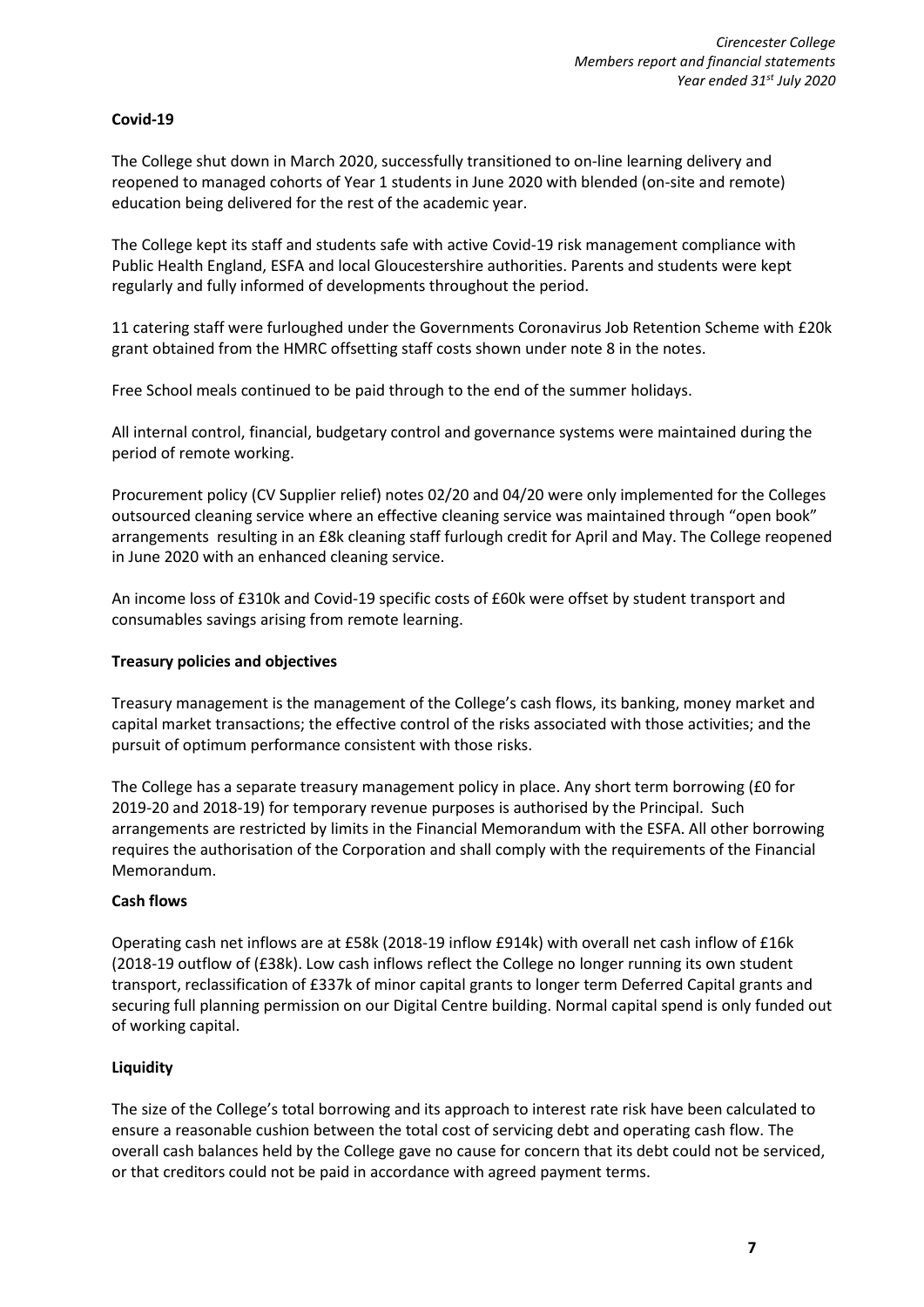# **Reserves policy**

The College has no formal Reserves Policy, but recognises the importance of reserves in the financial stability of an organisation, whilst ensuring that adequate resources are provided for the College's core business. The College currently holds no restricted reserves. As at the balance sheet date, total Reserves stands at £5.2m (2018-19: £6.9m). It is the Corporation's intention to increase reserves over the life of the Strategic Plan, by the generation of annual operating surpluses.

# **CURRENT AND FUTURE DEVELOPMENT AND PERFORMANCE**

# **Student numbers**

The College educated and drew funding for 2,302 16-19 students, 65 16-19 year apprentices, 68 adult apprentices, 649 Adult education students and 122 HE students (direct enrolment and franchised by the Royal Agricultural University). Of the 3,206 students recorded, 620 Adult students were off-site (including RAU) with 2,586 receiving education on-site.

# **Student Achievements**

Due to Covid-19, results informed by the Centre Assessed Grades algorithm are not valid. "A" level results would have been the best set of results for 5 years but these cannot be counted. The College had continued to diminish its AS delivery in 2019 20 and for 2020 21 the number delivered will be negligible.

In terms of students progressing to University in 2020, we had 550 students placed, including 137 to Russell Group Universities, 20 to do Law, 15 Vets/Medics/Dentistry and 9 Oxbridge entrants. That amounts to 25% of our students placed gaining a place at a Russell group university.

# **Curriculum Developments**

We have been pioneers in the design and development of the new T Level qualifications for the last 18 months. These will eventually replace the majority of existing vocational qualifications at Level 3. College managers have been engaged in focus groups and task forces for the Department of Education representing the 16-19 age group in building these new and exciting gold standard qualifications. We are one of the specially selected first phase Colleges to release the T Levels in 2020 where we are hosting all three of the new pathways in Digital, Childcare and Construction. This last subject is a new development for us as a College and we are excited to be breaking new ground. We have also been consulting on the development of the related 'Transition' programme designed to bridge between leaving school and T Levels for those who don't quite meet the entry requirements. The DfE framework for the new programme contains a large proportion of our work. Our model has also been used as an exemplar in national training.

Our tutoring programme has been redesigned to allow it to be more reactive and meaningful when promoting central themes, such as British Values or Mindfulness, and we have fully imbedded a broad selection of coaching and management skills development via the VESPA behavioural system. Higher Achiever provision has a clear focus around progression and developing skills and opportunities to support students in attaining a career, HE course, Apprenticeship or self-employment route they prefer.

Our multi-tier training programme has successfully continued hosting some 70 events for teachers and support staff throughout the year. Tier One events, hosted regularly on a Monday, promote our basic level of expectation and effectively provide a pre-published schedule of sessions representing a 'teacher's toolkit'. Elements are booked and advertised at the beginning of the year to enable staff and indeed line managers, to pinpoint particular sessions that should be attended by those in need. Tier Two events recognise our ever changing educational environment. Tier Two is often released at shorter notice; for example a session may be put on to cover details of a new government exams policy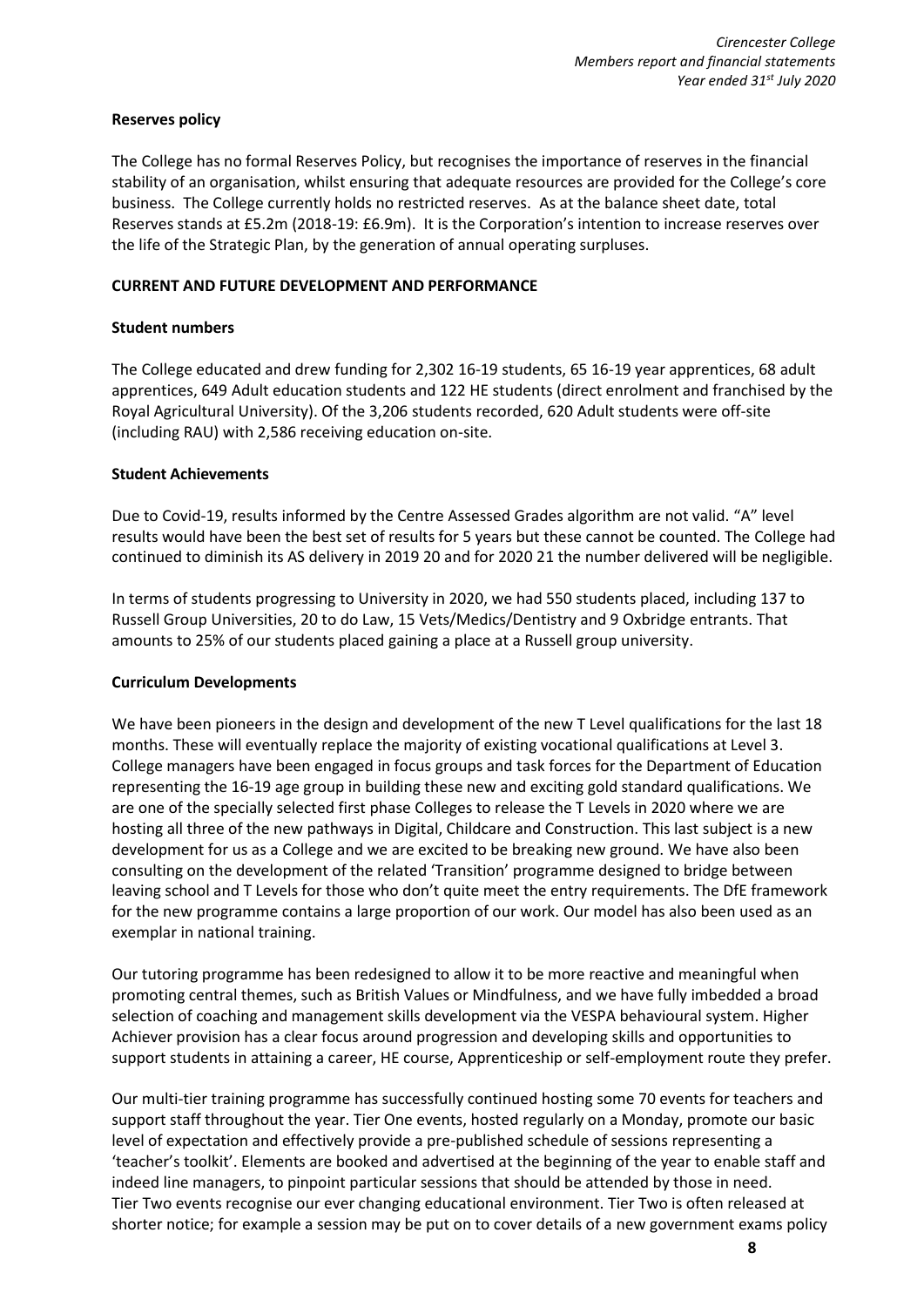and notified to staff with a week's notice. The Tier Two also acts as a vehicle for staff to cascade training they have had. This gives a good opportunity for new staff to share their learning (often appreciated by experienced staff too). For example; a staff member may go off site to attend a lesson observer's course. They would then come back to College and run a session in Tier Two to share the best practice and feedback on what they had learnt.

The Covid situation has meant that staff needed to be upskilled quickly with regard to remote learning. This was achieved in a matter of days and much of the training material has also been moved to an online archive. Work progresses on digitising more training presentations for the future. Our third training element recognises the needs of new staff. Even experienced staff from another education environment would not know how we do particular things at Cirencester College. For this we invented the 'Cirenway' system. All new staff attend this programme which outlines the Cirencester College way of doing things from ALPs (A Level Performance System) and Parents Evenings, to Health and Safety and Performance Dashboards.

The fourth element is designed to help brand new teachers. The Scheduled Survival Skills is meant to be followed in tandem with a teacher training programme, but can also be attended by staff who need additional training, who are under a competency process, or feel they need a refresher in an area of their practice. Scheduled Survival Skills covers elements such as classroom management, authority anxiety, deciphering specifications and tips on how to cut administration down. The impact of this work is monitored through thematic and internal inspections, student and parent surveys and developing the capacity of middle managers to monitor and evaluate their provision.

As a College we continue to meet the significant challenge posed by Student Study Programmes which are the basis of our EFA funding contract. All students have the opportunity to improve numeracy and literacy and we have ensured that all students whose intended destination is employment or apprenticeship have work experience and that all students develop employability skills, to engage in work experience. We continue to offer a broad enrichment portfolio despite a challenging funding environment.

We have developed a quick-reacting model for teaching online if required. This includes quality controls and methods of recording assessment and feedback, together with rapid reaction tutorial support. Our sharing of best practice both in College and with Benchmark partners is impressive.

Improvements in Vocational teaching have been maintained. The training and development of staff to cope with modules containing end point assessment with exams has been successful. This new approach also works well for the new T Levels which have a similar pattern to A Level assessment but will largely be taught by vocational teachers. An attraction of us as a provider is that we also permit students to study mixed programmes of A Levels and Vocational courses.

The College continues to have a small but very successful apprenticeship offer with more than 120 sign ups annually. Amongst our specialisms, Digital Media stands out nationally and is one of the highest quality apprenticeship experiences available in the country.

After successful growth of our partnership with the RAU we have hit problems with the agenda of their latest management team which is seeking to redraw or terminate our arrangement with them. We continue to try to work in partnership but it is conceivable that it will end in summer 2021. We continue to explore other HE partners but the current climate of uncertainty militates against significant investment in this aspect of work. At some point we hope to secure a complementary partner for STEM, criminology and psychology courses along with higher apprenticeships but until the Government has clarified its approach, post-Augar to Levels 4 and 5 we are going to wait and see.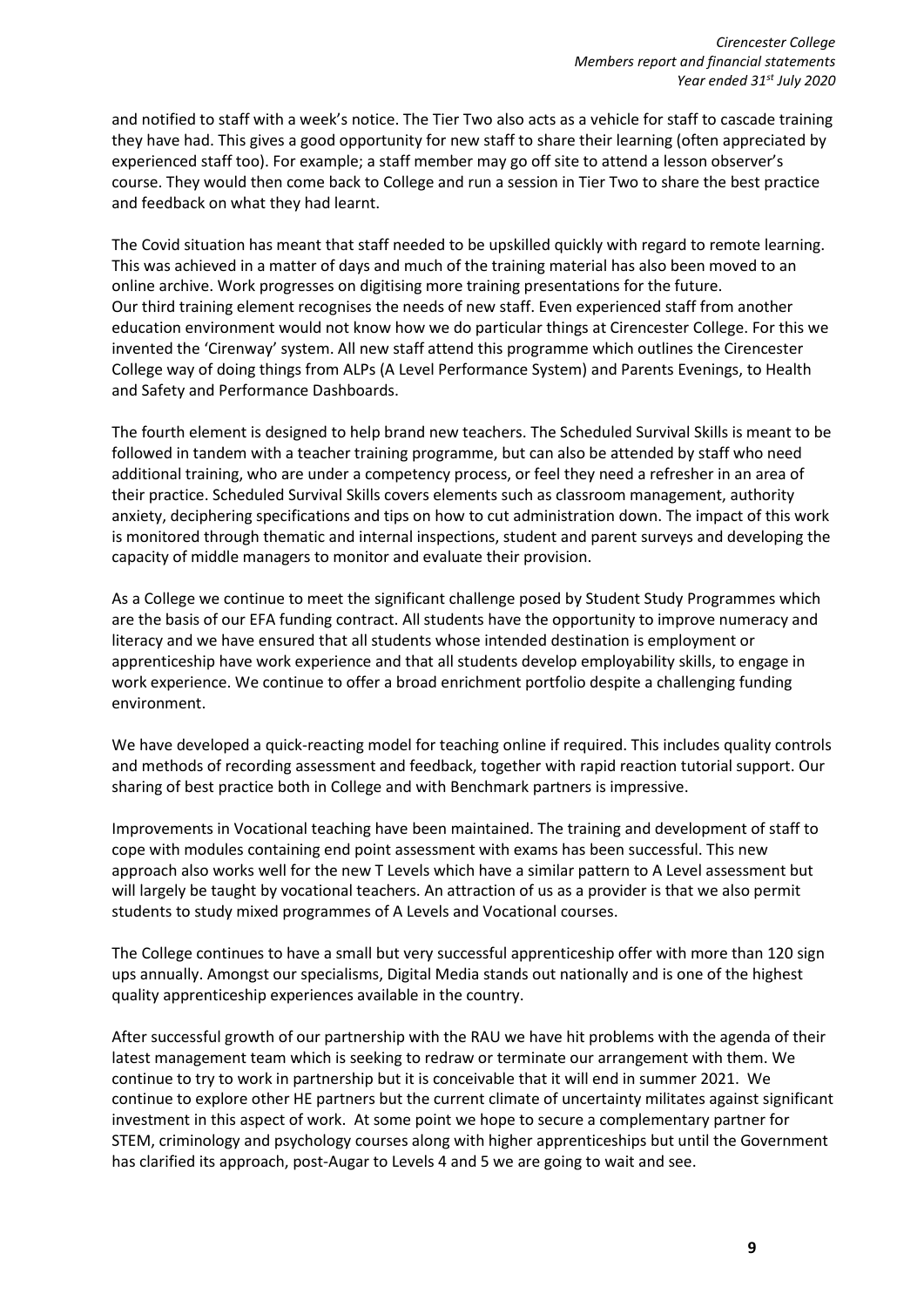# **Employer Engagement**

# 19/20 Apprenticeships

The College provide apprenticeship opportunities across a range of business and professional programmes, including accountancy, digital media, IT and administration. The highest number of apprentices on programme was 185. We continued to deliver framework apprenticeships and the new apprenticeship standards. As well as a number of local businesses and SME's, larger employers engaged with apprenticeship programmes included; BBC Bristol, Archant, Publica Group, Corin Group and Capita WFM. Despite lockdown and the difficulties imposed by Covid-19, the team successfully achieved all due completions ensuring that even those who were furloughed could achieve.

# 19/20 Career Ready

34 Year 2 students completed the programme in 19/20. Mentoring continued until December with a few continuing beyond that. Following their internships in the summer of 2019, a few students took advantage of additional work experience opportunities that became available during the course of the year. 10 Year 1 students enrolled on the full programme, which provides further opportunity to expand business and employability skills over and above the masterclasses offered in the Education for Life programme. Masterclasses include networking and communication, emotional intelligence and interview skills. One to one sessions, matched to individual need, have taken place virtually. All students were matched to mentors, with the initial face to face meetings being replaced by virtual meetings during lockdown. Internships were unable to take place for Year 1 students. Working with Nationwide, we are developing virtual work experience opportunities which students can do during the 2020 October half term. During lockdown Career Ready ran a Skills Festival which was an eight-week long series of online careers and skills development activities. One of our mentors was awarded the Regional Career Ready Mentor of the year. Employers involved in Career Ready include SJP, Nationwide amongst others.

# T-Level & Capacity and Delivery funded delivery

Despite Covid-19, 100+ Year 1 students participated in the CDF (Capacity Delivery Fund) project to develop the nature and type of work placement to help support the new T Level implementation. Work placements include a blend of industry placement managed by the college and real-life part time jobs. Employers involved in this included Corin Group, Evaporate, Great Western Hospital and Swindon Borough Council.

As part of our work on building employer links for T Levels, employers who we are working with include Beard Construction, Robert Limbricks Architects, Barnwood construction, Nationwide, Great Western Hospital and Publica Group.

# Work Experience

Students are encouraged to organise their own work experience. Space is provided for this in the academic year in February but students may choose to do this in the holidays as well as this designated week. Information, advice and guidance is provided through the personal tutors, progression tutors and our Careers Adviser. Opportunities are advertised through our student and parent newsletters, online job shop and CCO, as well as in our progression hub. Students are prompted to reflect on the skills they have gained through any placements, as well as any additional part-time jobs they have.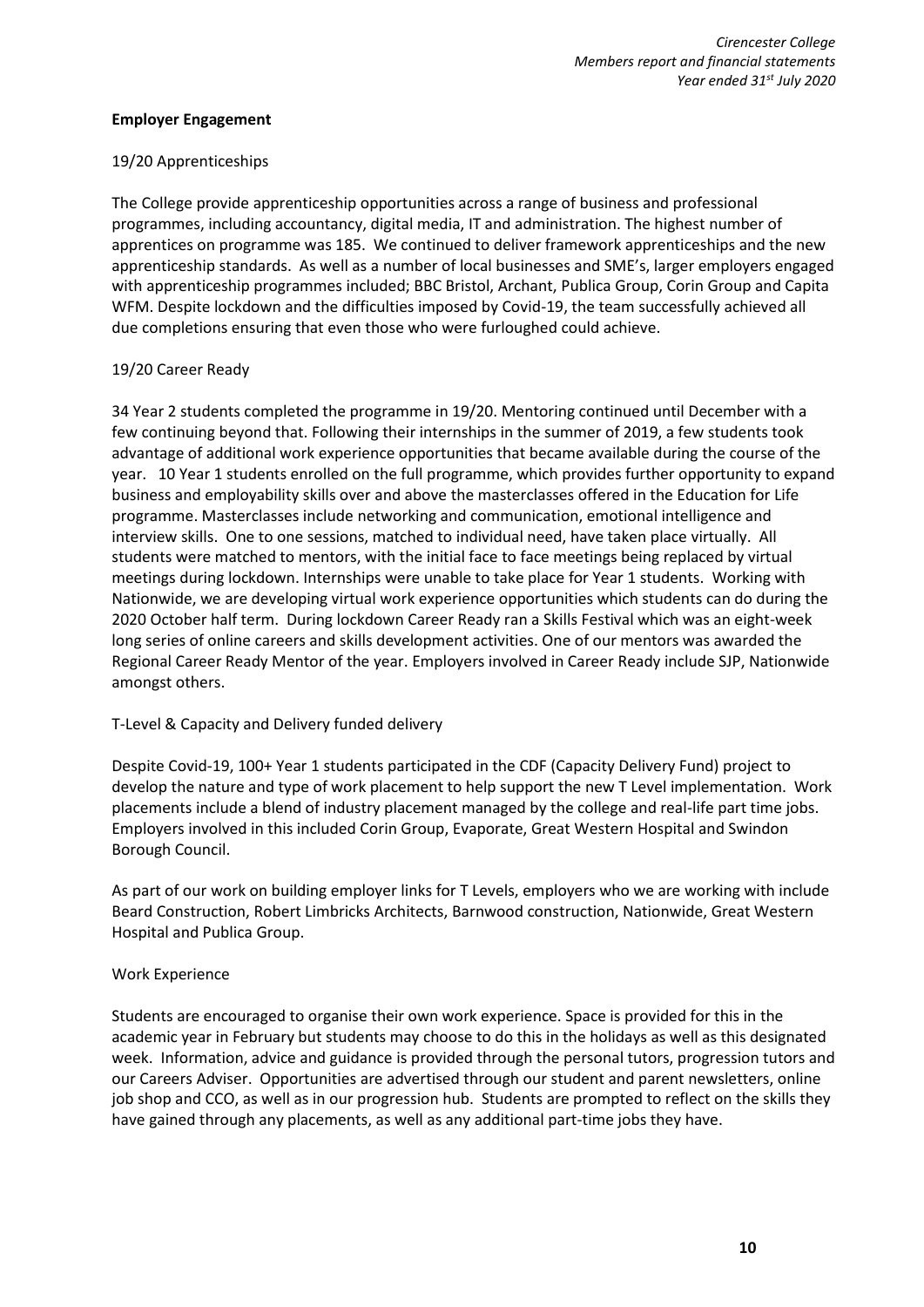|                                               | Sep-Dec 2019              | All<br>$2020 -$<br>21 | AA-AA<br>Year 1 | Returning<br>$Y1's -$<br>Year 2 |
|-----------------------------------------------|---------------------------|-----------------------|-----------------|---------------------------------|
| Work Experience placements<br>recorded on PDP | 216 (181 Unique students) | 336                   | 219             | 117                             |
| Non-course specific work<br>placements        | 138                       | 198                   | 138             | 60                              |
| Students with part-time jobs                  | 698 (629 unique students) | 709                   | 371             | 338                             |

# **Ofsted**

Ofsted inspected the College in November 2018 deploying a team of 8 Inspectors. The grade for the College is "Good". The inspection grade was a close call between grades 1 (Outstanding) and 2 (Good). Our drive to improve constantly and to meet the requirement of the new September 2019 Common Inspection Framework would put us in a strong position to secure "Outstanding" were we to be inspected again. The whole College Quality Improvement Plan has clear targets to ensure that this target is met.

Internal inspections have been organised of all areas where there is room for improvement and this process involves the VPs and Faculty Heads in ensuring a rigorous and effective quality process. Training sessions with all staff are scheduled throughout the Autumn as a means of preparing staff at all levels for the process

# **Benchmarking**

The College continues to engage in a wide range of collaboration around quality improvement and sharing of best practice. Key partners in this are the South West Benchmark Group of colleges, the Midlands Sixth Form Colleges Association, the Wessex group of 6th Form Colleges and the Maple Group of 6th Form Colleges. The College has led several successful partnership bids involving theses Colleges for T- Level and Covid-19 Emergency funds during the last academic year.

| 2019-20 Trages Officit Pacific publication                   |                  |                  |
|--------------------------------------------------------------|------------------|------------------|
| 2019-20 Trades Union Facility Time publication requirements. |                  |                  |
| The College recognizes NUE, Unison, UCU in addition to staff |                  |                  |
| representatives in a "Common Interest Group".                |                  |                  |
|                                                              |                  |                  |
| Table 1                                                      | 2018-19          | 2019-20          |
| "CIG" Common Interest                                        |                  |                  |
| group including Relevant<br>Union Officials                  | fte equivalent   | fte equivalent   |
|                                                              | 0.11             | 0.12             |
| Table 2                                                      |                  |                  |
| % time                                                       | No. of employees | No. of employees |
| 1-50%                                                        | 11               | 14               |
| Table 3                                                      |                  |                  |
| Total cost of facility time                                  | 4,737            | 6,295            |
| Total pay bill                                               | 7,202,735        | 7,752,085        |
| % of total bill on facility time                             | 0.07             | 0.07             |
| Table 4                                                      |                  |                  |
| Time spent on trade union                                    |                  |                  |
| activities as a % of total                                   | 7.25%            | 6.44%            |
| paid facility time                                           |                  |                  |

# **2019-20 Trades Union Facility publication**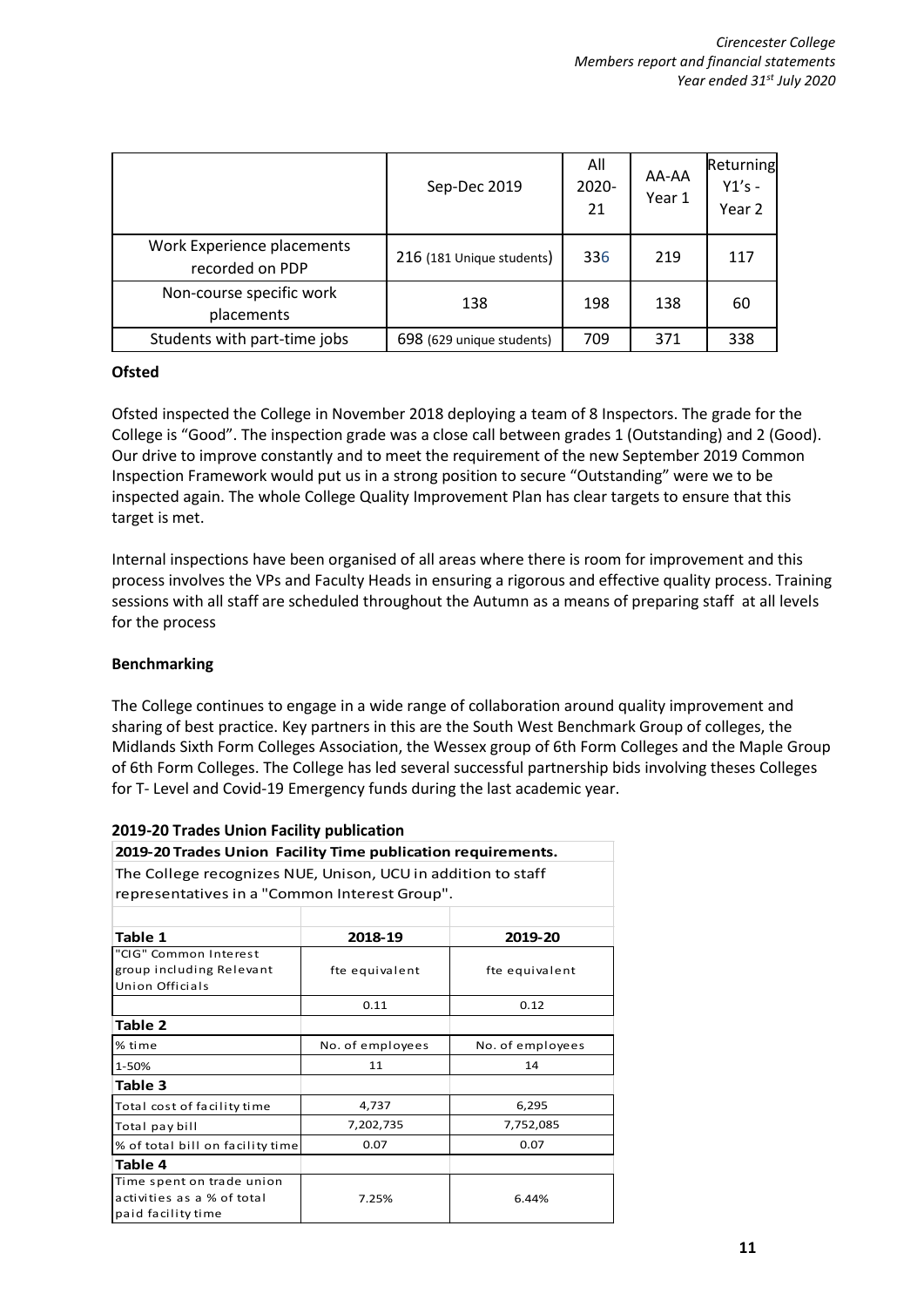# **Payment performance**

The Late Payment of Commercial Debts (Interest) Act 1998, which came into force on 1 November 1998, requires colleges, in the absence of agreement to the contrary, to make payments to suppliers within 30 days of either the provision of goods or services or the date on which the invoice was received. The target set by the Treasury for payment to suppliers within 30 days is 95%. During the accounting period 1 August 2019 to 31 July 2020, the College paid 98% of its invoices within 30 days. The College incurred no interest charges in respect of late payment for this period.

# **Going Concern**

The Governors consider the College to be a going concern for the foreseeable future. The effect of the "worst case" LGPS valuation still leaves balance sheet reserves of £5.2m.

This judgement is based upon the Corporation's knowledge of the College's financial position, in particular the liquidity of the College, its reserves and finance plan for the coming year and the next.

# **Academisation**

The Corporation considered Academisation in October 2020 and decided that given our Premises strategy that may require capital loans from Banks, this was not the right time. The College continues to work closely with the Heart of Mercia Academy and will review Academisation again in October 2021.

# **RESOURCES**

The College has various resources that it can deploy in pursuit of its strategic objectives:

# **Financial**

The College has £5.25m of net assets after £5.2m pension liability and long term loan debt of £0.5m.

# **People**

The College employs 224 people (expressed as full time equivalents), of whom 135 are teaching staff.

# **Reputation**

The College has an excellent reputation locally and nationally. Maintaining a quality brand is essential for the College's success in attracting students and building strong external relationships.

# **Statement - Energy and Carbon regulations 2018**

Prepared using the ESFA's good practice factsheet and published on the College website.

# **PRINCIPAL RISKS AND UNCERTAINTIES**

The College has a system of internal control which is embedded throughout its operations. This system includes financial, operational and risk management, and is designed to protect the College's assets and reputation.

Senior management regularly review the risks to which the College is exposed. They identify systems and procedures, including specific preventable actions which should mitigate any potential impact on the College. These internal controls are then implemented and subsequently reviewed for their effectiveness. Senior management will also consider any risks which may arise as a result of a new area of work being undertaken by the College.

A risk assurance register is maintained at the College level which is reviewed thrice annually by the Audit Committee and more frequently where necessary. The risk register identifies the key risks, the likelihood of those risks occurring, their potential impact on the College and the assurance actions being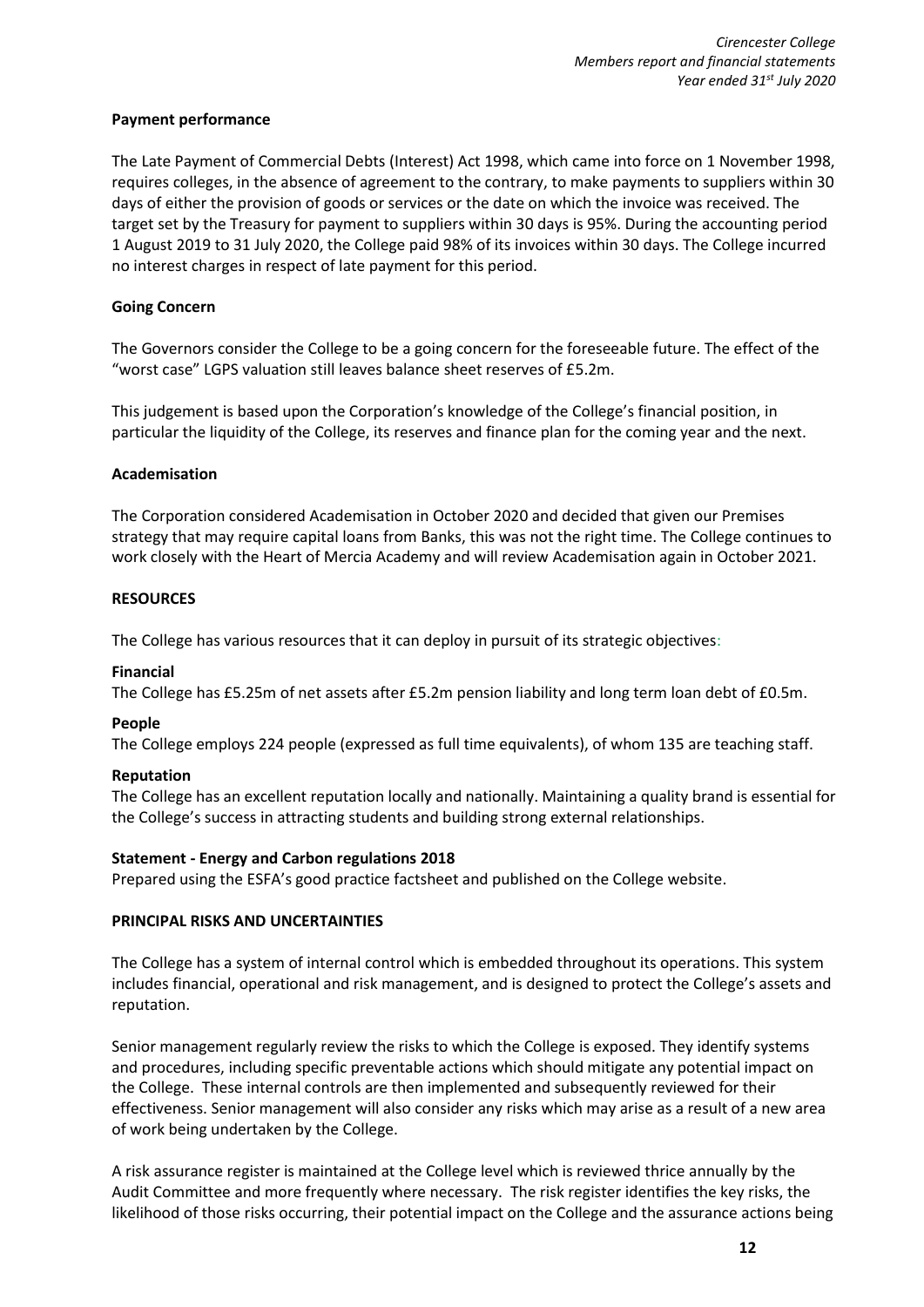taken to reduce and mitigate the risks. Risks are prioritised using a consistent scoring system.

A "top four" list of principal risks that may affect the College and accompanying mitigating action follows. Not all the factors are within the College's control. Other factors besides those listed below may also adversely affect the College.

1. Hostile operating environment leading to not achieving 16-18 enrolment targets.

The impact of a combination of reduced 16-19 years public funding, funding bias in favour of schools, grammar schools expansion and Academies, proliferation of small school sixth forms, the growth of MATs, poor/ biased careers guidance in schools, irrecoverable vat for FE institutions (Sixth Form schools and Academies can recover VAT), ESFA funding rule changes and as a rural college, exposure to student transport constitute our principal risk exposure. In 2020, the announcement of a new School for south Cheltenham will enable Balcarras School to significantly expand its sixth form from 2023. The growth of GWA and the takeover of Swindon College by New College also offer potential new threats.

The demographic dip in the numbers of 16 year olds that resulted in 2,141 enrolments in 2017-18 was reversed in 2018-19 (2,223) and 2019-20 (2,302) core 16-19 year enrolments.

Paradoxically, as we grow, a combination of EFA lagged funding and rurality mean that in-year enrolment increases result in greater costs e.g. student transport, for which no income is received in the year of cost.

Four key enrolment risk mitigation approaches are:

.

Firstly, ensuring that we continue to deliver outstanding student experience and results. We continue to retain a reputation for excellent "A" level results. Student and parental feedback is also very positive (via survey). We continue focus on supporting students to raise retention, improved estates and facilities offer and investment in student transport subsidy.

Secondly, we have a continuous engagement with schools, local authorities, local institutions, MPs and LEPs.

Thirdly, increasing effectiveness of our marketing. We are increasingly excluded from guidance events in many schools and therefore have to find work-arounds. These include developing a stronger on-line/social media presence, supporting school careers advisers to meet relevant Gatsby benchmarks and involvement with NCOP (widening participation in HE) projects.

Fourthly, we targeted schools who were smaller feeders but with big potential for growth ie, no alliance with a sixth form or little faith in their current alliance, happy to have us help them with their careers programme, already had high achievers with us and have potential for more. This helped to mitigate the impact of the dip in demographics with bigger feeder schools and spreads the risk. In addition, it works within the existing bus routes, keeping the travel time to a minimum and not increasing costs. This is underpinned by our transport network deal with Stagecoach.

2. Hostile funding environment – no reliable increase in the rate per 16-19 student for the last 6 years despite inflation pension, national insurance and salary pressure increases.

This pressure is starting to lift for one year only following successful advocacy by the Sixth Form Colleges Association where the College has played an active part. A funding rate increase of £188 (Sixth Form colleges need approx. £700 per head) or 4% has been confirmed for the 2020-21 year only. Additional funding for science "A" levels and vocational subjects has just been confirmed.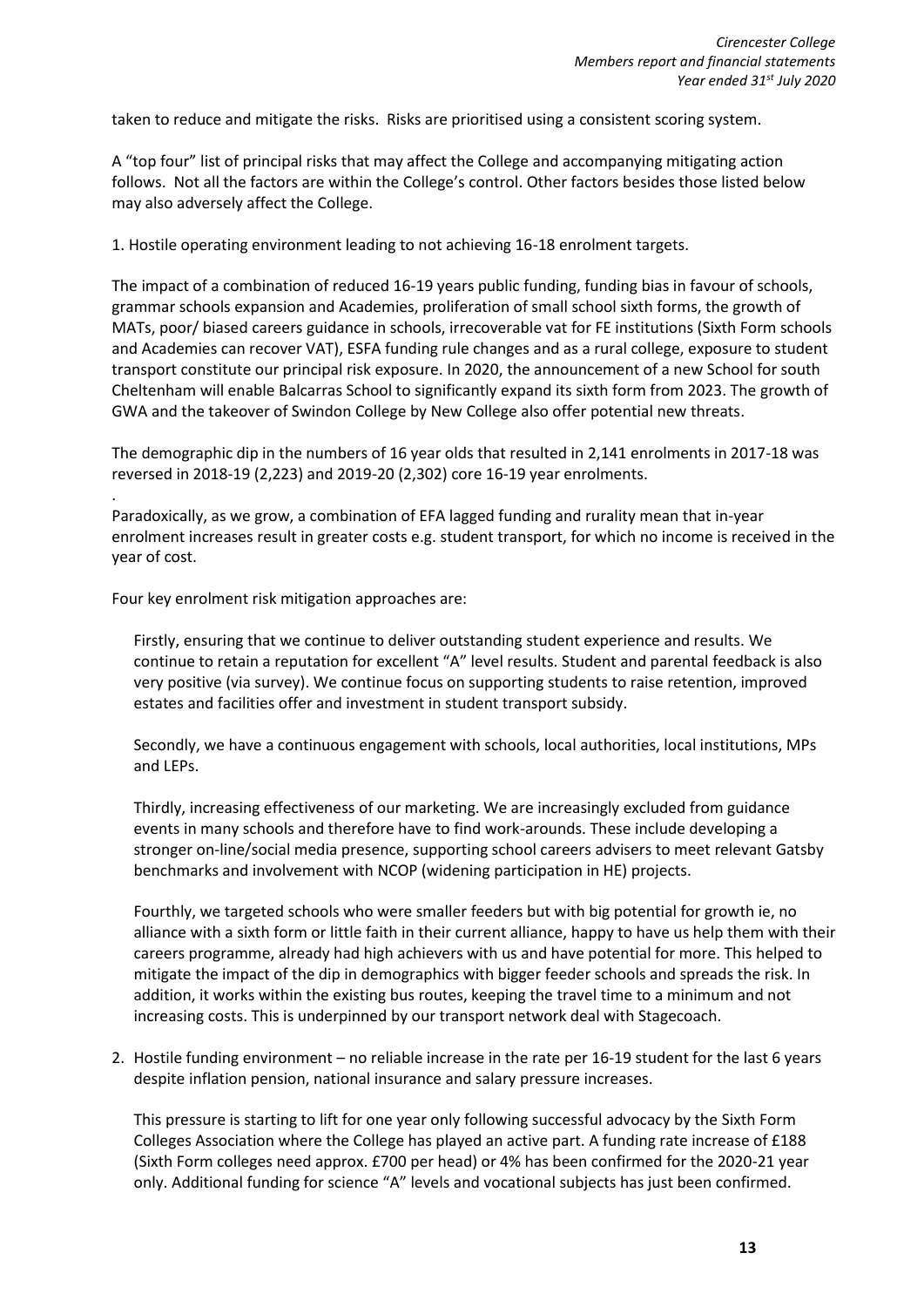3. Inability to recruit high calibre staff; including in-year leavers and maternity cover

Candidate fields for teaching posts remain highly competitive across all subjects and weak in several areas. We have tried to address this through in-house training of unqualified staff, improved HR practices and significant improvements to staff pay. This has had positive impact and we will build on it but are still struggling to replace leavers, particularly those who leave in-year. This threatens both quality and continuity of teaching. There remains a national shortfall of teachers, especially in some STEM areas and national training schemes and funding favour schools rather than colleges.

Mitigation measures include:

- Setting up an employment micro-site which emphasizes the non-pay sector, student body and locality benefits to prospective teaching staff. Initial signs are positive with slightly better selection fields in 2018-19.
- Reducing the first year burden on new entrants to teaching by deferring qualification until years 2 and 3.
- Finding efficiencies to generate pay rises.
- Training for line managers in recruitment
- Improving the recruitment experience for candidates.
- 4. Inability to operate at a financial surplus resulting in declining investment and reduced reserves

The lagged funding formula, funding pressures on 16-18 education, in-year student transport costs and employment costs impose cost and resource management challenges on the College. In addition the failure to secure capital funds (e.g. from the Condition Improvement Fund- CIF) mean that we may need to use reserves or borrow for site improvements. Inability to operate at a surplus risks a lower ESFA rating with the threat of intervention by the FE Commissioner. More urgently, it severely restricts our ability to pay sufficiently to recruit and retain good staff.

Work done by the Finance Director, Principal and Senior Leadership Team over the last 4 years has paid off resulting in a transparently clear view of the College's financial position throughout the year that supports accountability, income/cost management and an ambitious Building programme. The College's spend profile has now been re-based at a lower level than for 2015-16 and prior years. The College is therefore in a stronger position to weather contingencies and emerging challenges.

# **STAKEHOLDER RELATIONSHIPS**

In line with other colleges and with universities, Cirencester College has many stakeholders. These include:

- Students and parents;
- Funding bodies;
- Staff;
- Local employers;
- Local Authorities;
- Government Offices/ Local Enterprise Partnerships;
- Multi-agency social bodies:
- The local community;
- Feeder Schools:
- Other FE and HE institutions;
- Trade unions;
- Professional bodies;
- National Organisations and Skills Academies.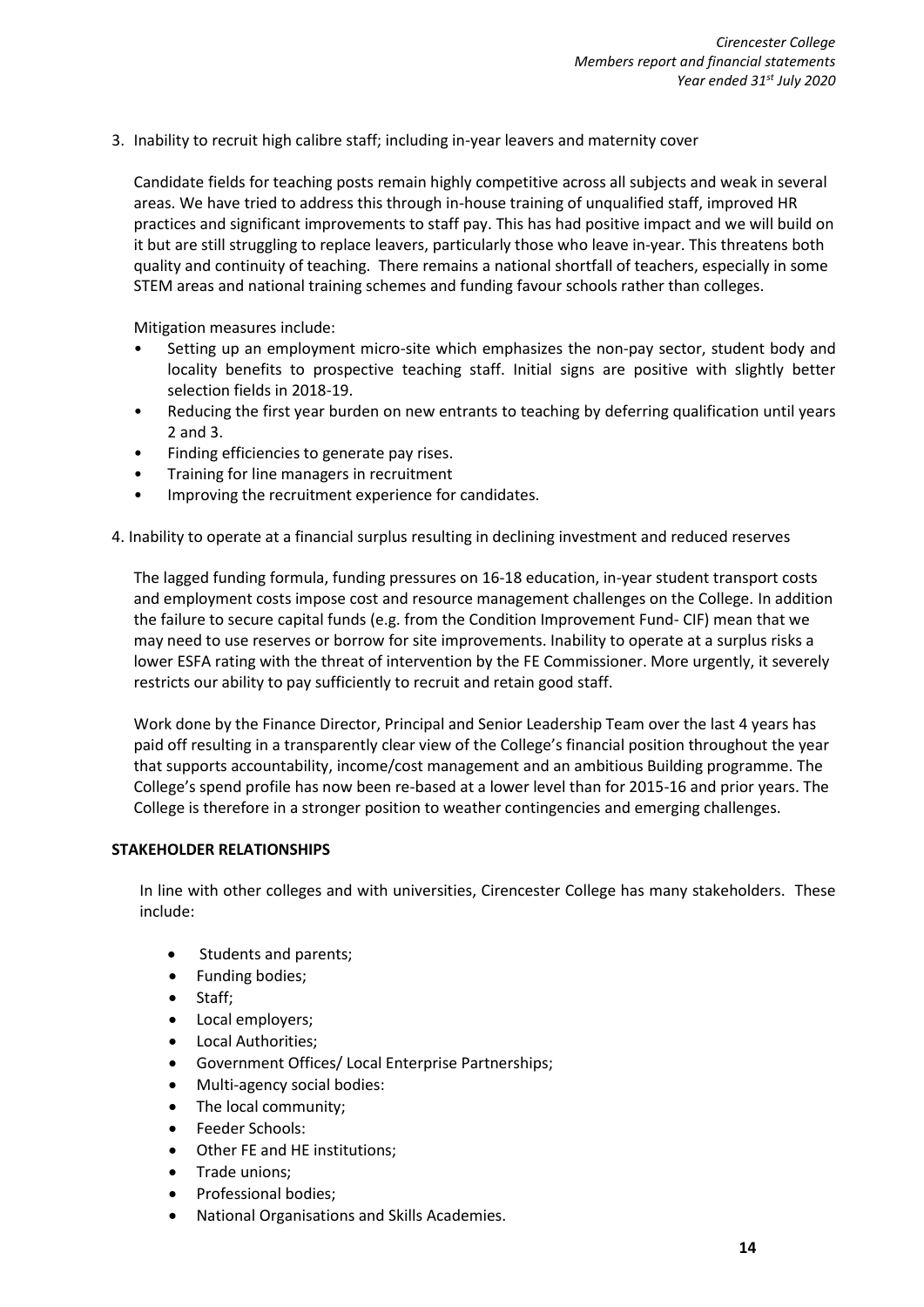The College recognises the importance of these relationships and engages in regular communication with them through a variety of means.

The College has an effective student voice strategy to gather the views of students and other stakeholders on a wide range of issues (including teaching, learning and assessment, curriculum, timetabling, resources, environment, student services, enrichment, facilities, employability, communication and values) in order to raise standards and improve customer experience. All areas of the College are required to take account of student voice and customer feedback and it is a key element in appraisal of those areas. The Quality Team ensures that customer issues are fully investigated, addressed and trends analysed and reported regularly to SLT and the Corporation. The impact of learner voice, and student awareness of it, is regularly assessed. Direct representation includes student, staff and parent Governors, an elected student union, a regular student forum, course representatives and staff fora as well as the Self-Assessment Process. In addition, student views are gathered in Internal Inspections, quick on-line polls and suggestion boxes. Parent Zone comments, Facebook and Twitter trends, focus groups and customer feedback (complaints and compliments). Headline student and parent voice issues are reported to the Corporation.

We have a well-publicised, robust, centralised and open access customer feedback system to address any concerns. This ensures that issues are dealt with at a high level and with consistency and impartiality. In 2020 the volume of feedback was unprecedented and at time created operational problems. We have reformed out complaints processes in the light of this.

Common Interest Group, Faculty meetings, all-staff meetings, Staff Survey and representation on the Corporation provide opportunities for staff to contribute to the College's development. The College has developed a tariff of internal staff development events and activities which forms a matrix with staff roles and responsibilities to produce a schedule for training. Staff rate development opportunities highly.

The Principal has prioritised the raising of the College's profile locally and particularly politically. We now have good communications with Cirencester, Swindon and Cotswold councils, Gloucestershire and Swindon LEPs and Swindon IoT. We have partial contacts at Gloucester CC and none at Wiltshire CC, both of which will be targets this year.

# **Charitable and taxation status**

The College is an exempt charity for the purposes of the Charities Act 1993 and is not liable to corporation tax.

#### **Equal opportunities and employment of disabled persons**

Cirencester College is committed to ensuring equality of opportunity for all who learn and work here. We respect and celebrate differences in ability, disability, race, gender, age, religion or belief, pregnancy and maternity, sexual orientation, gender reassignment, and class.

The College's employment policy is to consider all applicants on their merits and to welcome applications from disabled persons, inviting them to interview where they fulfil the requirements of the post advertised. The College will always endeavour to continue the employment of persons who become disabled in the course of their employment. Career development, promotion and training opportunities are open to all employees.

The College is also committed to working with staff to enhance opportunities for students, and an Equality Impact Assessment policy and procedures are in place. The College's Equality and Diversity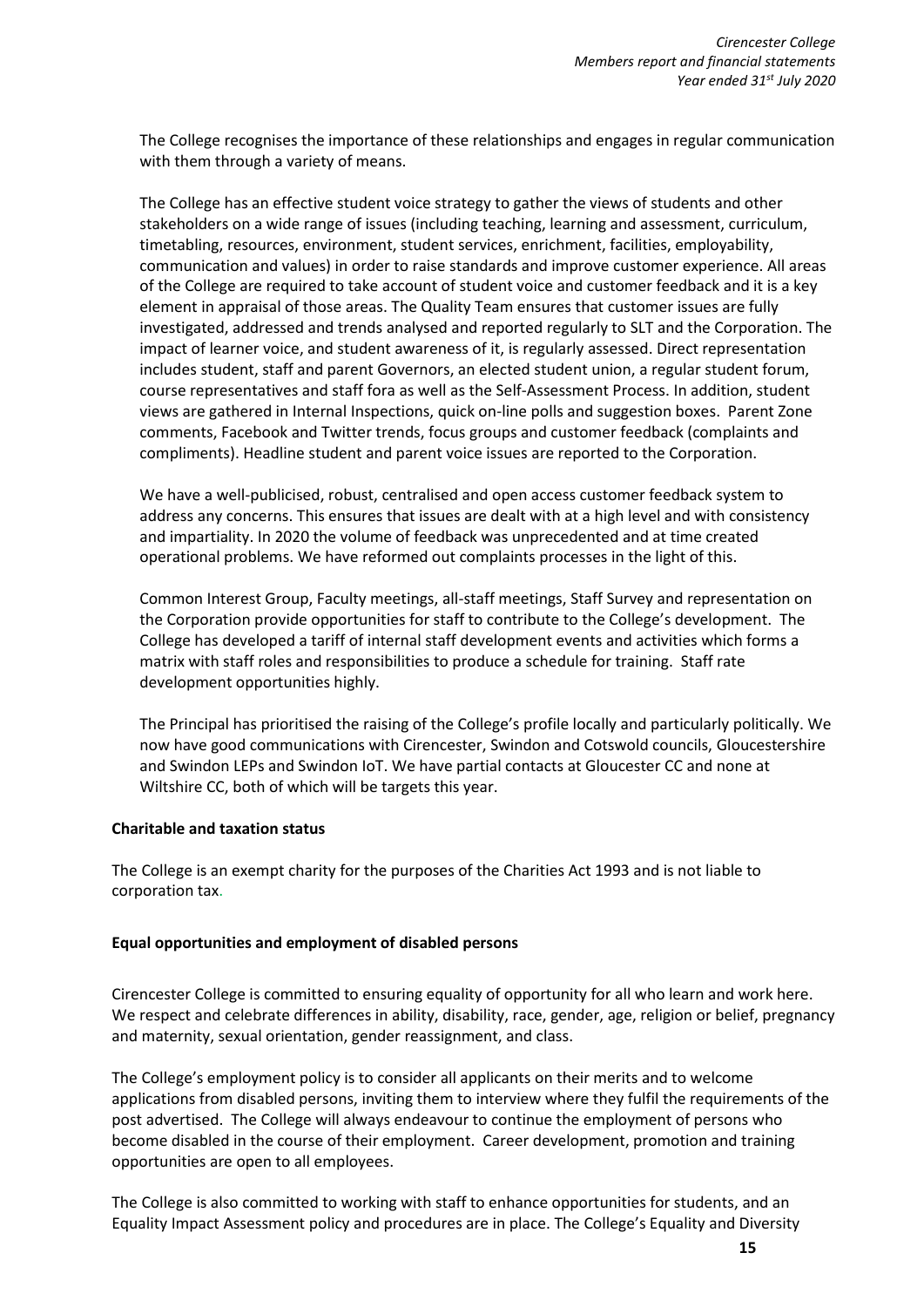(E&D) Policy, including its Race Relations and Transgender Policies, is published on the College's website. The College is fully compliant with the legislation and produces and regularly reviews a Single Equality Scheme/Action Plan and Equality Objectives.

The College actively meets its duty to promote Equality and Diversity embedding tolerance and mutual respect in everything we do; this means that events are celebrated, and activities organised throughout the year in addition to staff ensuring that E&D is fully embedded in the curriculum and is the subject of tutor-led and on-line debate.

# **Disability policy**

The College seeks to achieve the objectives set out in the Equality Act 2010 and in particular makes the following commitments:

- i) Develop an organisational approach which promotes equality of opportunity between disabled persons and other persons;
- ii) Eliminate harassment of disabled persons which is related to their disabilities;
- iii) Promote positive attitudes towards disabled persons and encourage participation by disabled persons;
- iv) Take steps to take account of disabled persons' disabilities, and make considerations into whether this would involve treating disabled people more favourably than other persons;
- v) Aim to ensure that environmental, attitudinal and organisational factors within our control are free from unfair discrimination and that disabled people are able to participate fully as staff and students of the College;
- vi) Ensure that all students and employees have appropriate opportunities to disclose their disabilities/learning difficulties throughout their time at the College;
- vii) Ensure that students have access to flexible and inclusive learning opportunities and that information on support is available;
- viii) Provide students with individual learning programmes;
- ix) Ensure that disabled staff and students have access to specialist equipment and technology where appropriate to allow equality of opportunity;
- x) Provide information in a variety of formats to ensure equal access;
- xi) Maintain links with external agencies to ensure the provision of appropriate and effective support for staff and students with disabilities and/or learning difficulties;
- xii) Ensure that where appropriate, its services and facilities are open to the public and that members of the public have equal treatment when accessing them.

As part of its accommodation strategy the College carries out regular access audits. The results of these ensure improving accessibility is at the forefront of any site modifications.

There is an admissions policy for all students. Appeals against a decision not to offer a place are dealt with under the complaints policy.

The College has a large Academic / Learning Support Department that provides information, advice and arranges support based on individual needs, where necessary, for students with a range of disabilities.

The College has a team of specialists to support students with learning difficulties and/or disabilities. There are a number of learning support assistants who can provide a variety of support for learning both in and outside of the classroom. There is a continuing programme of staff development to ensure the provision of a high level of appropriate support for students who have learning difficulties and/or disabilities.

There is a list of specialist equipment, such as radio aids, which the College can make available for use by students and a range of assistive technology is available where required.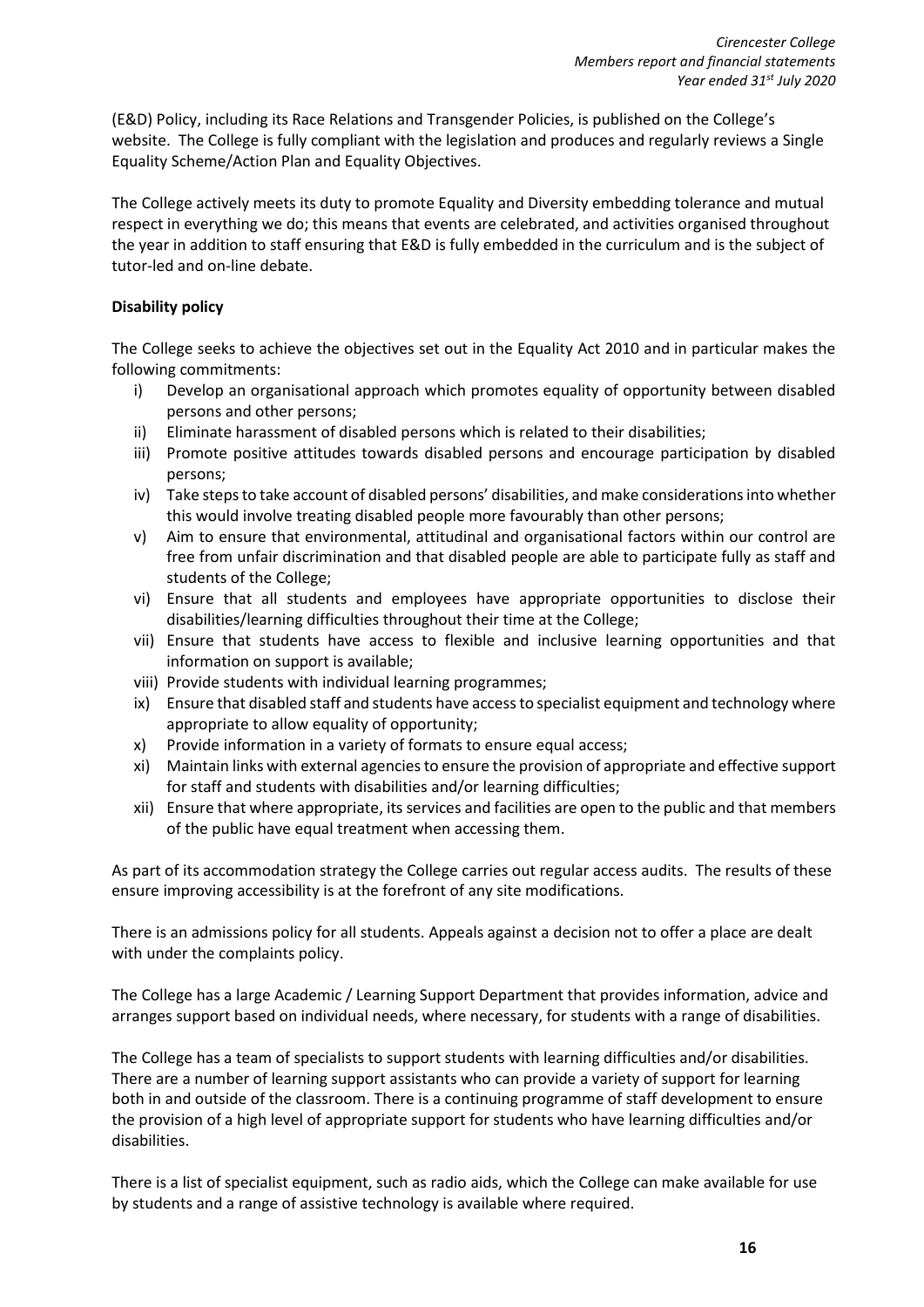Counselling and welfare services are described in the College Student Guide, which is given to students together with the Student Code of Conduct at induction. Easy and quick access to services is available on the student intranet at any time.

# **Disclosure of Information to Auditors**

The members who held office at the date of approval of this report confirm that, so far as they are each aware, there is no relevant audit information of which the College's auditors are unaware; and each member has taken all the steps that he or she ought to have taken to be aware of any relevant audit information and to establish that the College's auditors are aware of that information.

Approved under Chairman's action on behalf of the members of the Corporation on 7<sup>th</sup> December 2020 and signed on its behalf by:

Peles Hish

**Peter Holmes** Chair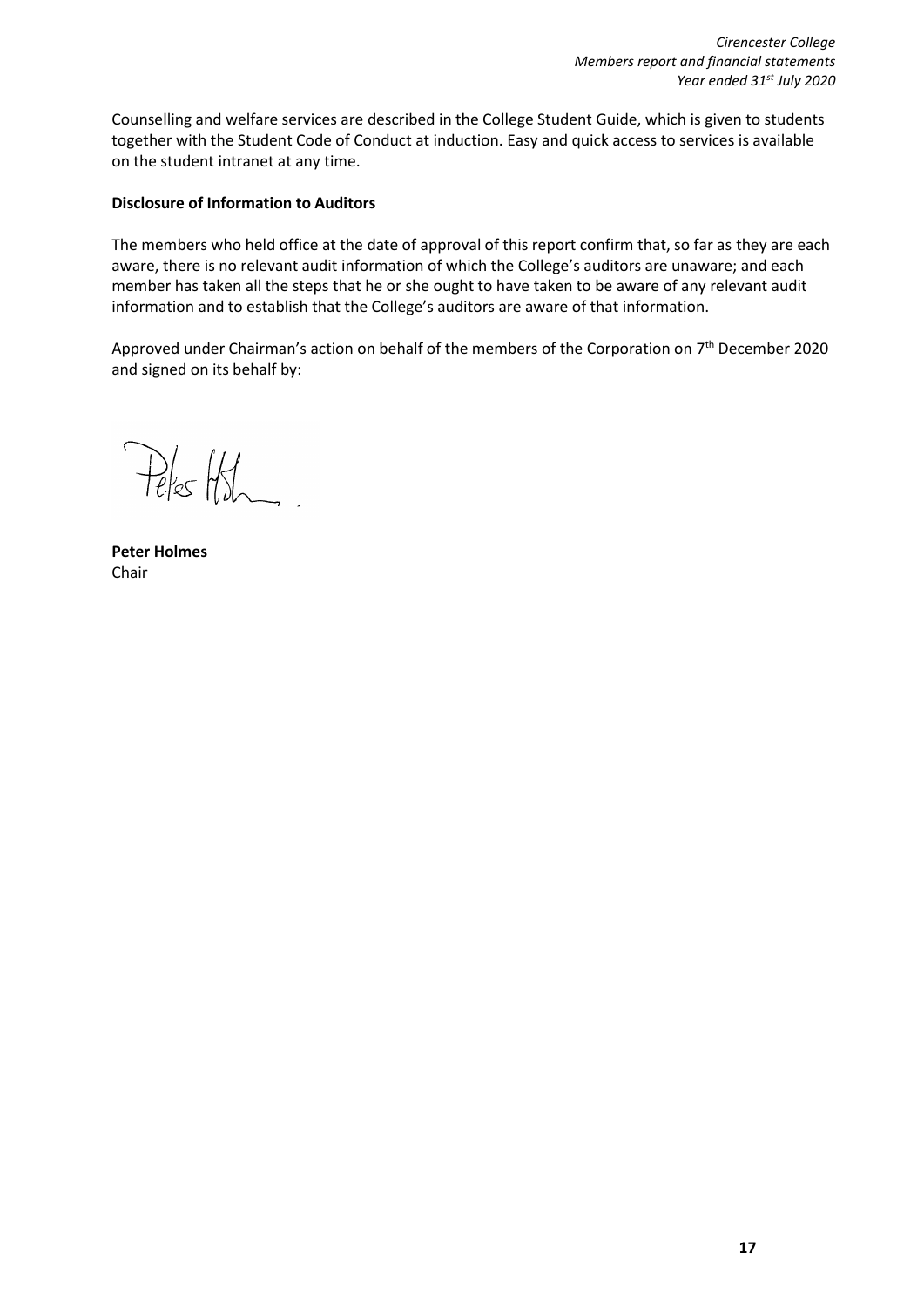# **STATEMENT OF CORPORATE GOVERNANCE AND INTERNAL CONTROL Year ended 31 July 2020**

The following statement is provided to enable readers of the annual report and accounts of the College to obtain a better understanding of its governance and legal structure. This statement covers the period from 1st August 2019 to 31st July 2020 and up to the date of approval of the annual report and financial statements.

The College endeavours to conduct its business:

- i. in accordance with the seven principles identified by the Committee on Standards in Public Life (selflessness, integrity, objectivity, accountability, openness, honesty and leadership);
- ii. in full accordance with the guidance to colleges from the Association of Colleges in The Code of Good Governance for English Colleges; and
- iii. having due regard to the UK Corporate Governance Code 2018 insofar as it is applicable to the further education sector.

The Governing Body recognises that, as a body entrusted with both public and private funds, it has a particular duty to observe the highest standards of corporate governance at all times. In carrying out its responsibilities, it complies with The Code of Good Governance for English Colleges ("the Code"), issued by the Association of Colleges in March 2015 which it formally adopted on 5th October 2015. This summary describes the manner in which the College has applied the principles set out in the Code and explains any significant deviations from these. Compliance with the Code is regularly reviewed, and in the opinion of the Governors, the Corporation and the College were complying with the provisions of the Code during the year ended 31st July 2020.

The College is an exempt charity within the meaning of Part 3 of the Charities Act 2011. The Governors, who are also the Trustees for the purposes of the Charities Act 2011, confirm that they have had due regard for the Charity Commission's guidance on public benefit and that the required statements appear elsewhere in these financial statements. The Corporation is only involved in activities that will further its charitable objects and do not put its charitable status at risk.

The Corporation operates a hybrid approach to governance. Whilst retaining elements of policy governance such as collective decision-making at Board level, the hybrid governance approach includes designation of 'Focus Governor' roles to ensure depth of understanding, scrutiny and support in key areas of the College's work such as 'Teaching & Learning', 'Audit & Risk', 'Finance', 'Estates', 'IT', 'Marketing', 'Equality & Diversity', 'Safeguarding', and 'Health & Safety'. This governance model continues to be regularly reviewed by the Corporation to ensure that it is the most effective way of fulfilling its role and clearly demonstrate strategic leadership and support and challenge of the senior leadership team.

The Corporation reviews the mission, vision, values and strategic goals of the College each year. The Strategic Plan for 2017-22 was reviewed for effectiveness by the Corporation at each meeting via the consideration of a series of Key Performance Indicators (KPIs). The Corporation monitors management actions and reviews the risks faced by the College each term. All operational matters are the responsibility of management, led by the Principal.

The Corporation assesses its performance annually and identifies areas for improvement during the following year. Progress against improvement targets is regularly monitored by the Search & Governance Committee. The Corporation's self-assessment for 2019/2020 will be published with the College's self-assessment report in December 2020.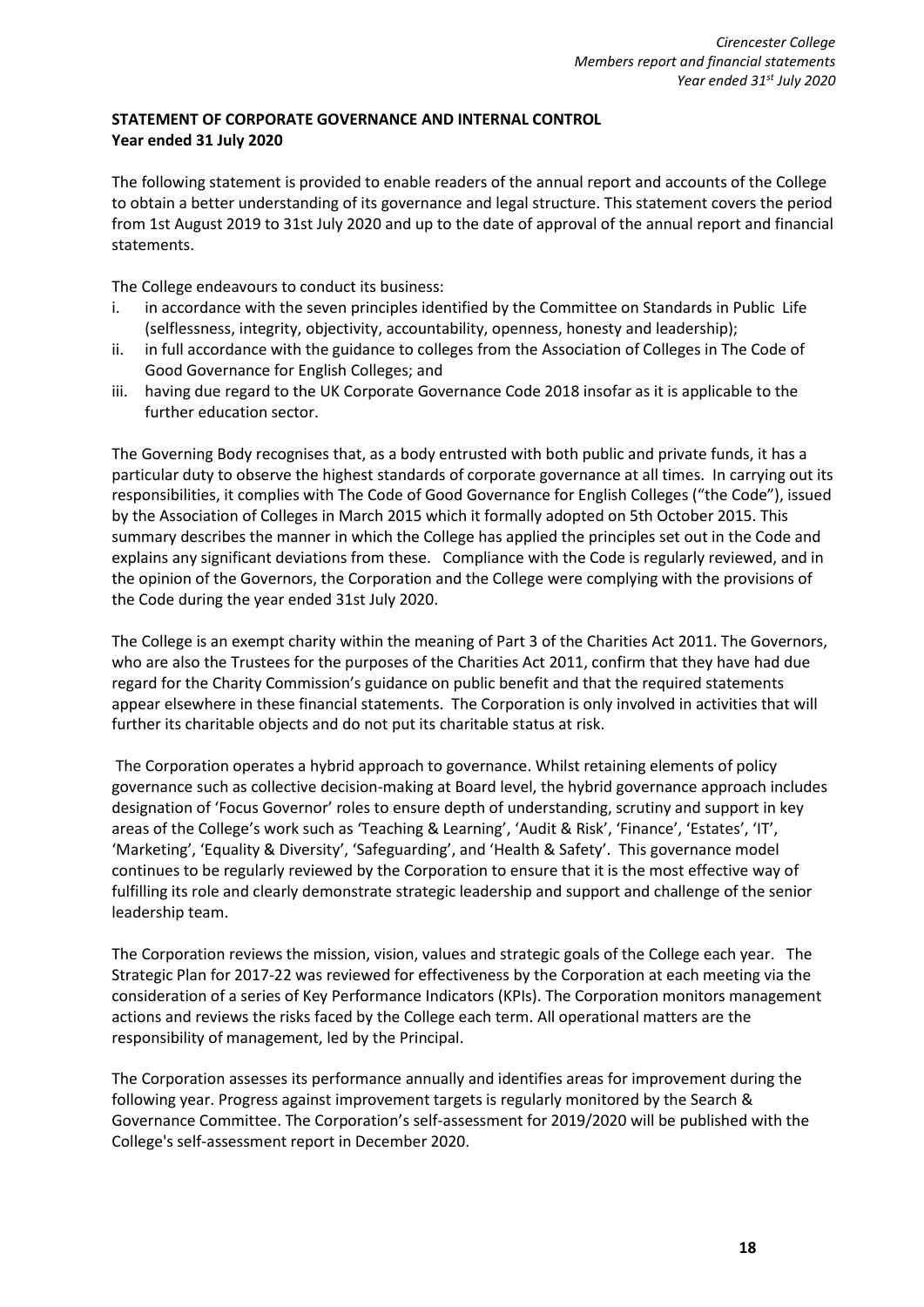# **The Corporation**

The members who served on the Corporation during the year and up to the date of signature of this report were as listed in the table below. Appointments and resignations during the specified period are highlighted.

| Name                               | Category of<br>membership               | Date of<br>appointment | Tenure until         | Membership<br>of Committees                                                                                              | Actual/possible<br>attendance of<br>members at<br>Corporation and<br>Committee<br>meetings 2019-<br>2020 |
|------------------------------------|-----------------------------------------|------------------------|----------------------|--------------------------------------------------------------------------------------------------------------------------|----------------------------------------------------------------------------------------------------------|
| Karen Bell                         | Staff (Academic)                        | 1/7/2019               | 30/6/2022            |                                                                                                                          | Corp. (7 of 8)                                                                                           |
| Jim Grant                          | Principal                               | 12/09/16               | $\Box$               | Search &<br>Governance                                                                                                   | Corp. (8 of 8)<br>S&G (3 of 3)                                                                           |
| Rebecca Halifax                    | External                                | 10/12/2018             | 9/12/2022            | Search and<br>Governance                                                                                                 | Corp. (8/8)<br>S&G (3/3)                                                                                 |
| Chris Haslam                       | External                                | 22/05/17               | 21/5/2021            | Audit                                                                                                                    | Corp. (5 of 8)<br>Audit (1 of 3)                                                                         |
| Mike Hellens                       | External<br>External re-<br>appointment | 30/06/14<br>30/06/15   | 29/06/15<br>29/06/21 | Corporation<br>Vice-Chair<br>(External)<br>from<br>01/09/18 to<br>31/08/2021<br>Search and<br>Governance<br>Remuneration | Corp. (7 of 8)<br>S&G (1 of 3)<br>Remun. (2 of 2)                                                        |
| Peter Holmes                       | External                                | 27/02/17<br>27/02/17   | 26/02/18<br>26/03/21 | Chair of<br>Corporation<br>from<br>27/03/17 to<br>26/03/21<br>Remuneration<br>Search &<br>Governance                     | Corp. (8 of 8)<br>Remun. (2 of 2)<br>S&G (2 of 3)                                                        |
| Taitha Huxham<br>(new appointment) | Student                                 | 15/11/2019             | <b>July 2021</b>     |                                                                                                                          | Corp. (5 of 6)                                                                                           |
| Mariama Ifode-<br>Blease           | External                                | 10/12/2018             | 9/12/2022            | Search and<br>Governance                                                                                                 | Corp (7/8)<br>S&G (3/3)                                                                                  |
| Abigail Jones<br>(new appointment) | Student                                 | 15/11/2019             | <b>July 2020</b>     |                                                                                                                          | Corp. (3 of 6)                                                                                           |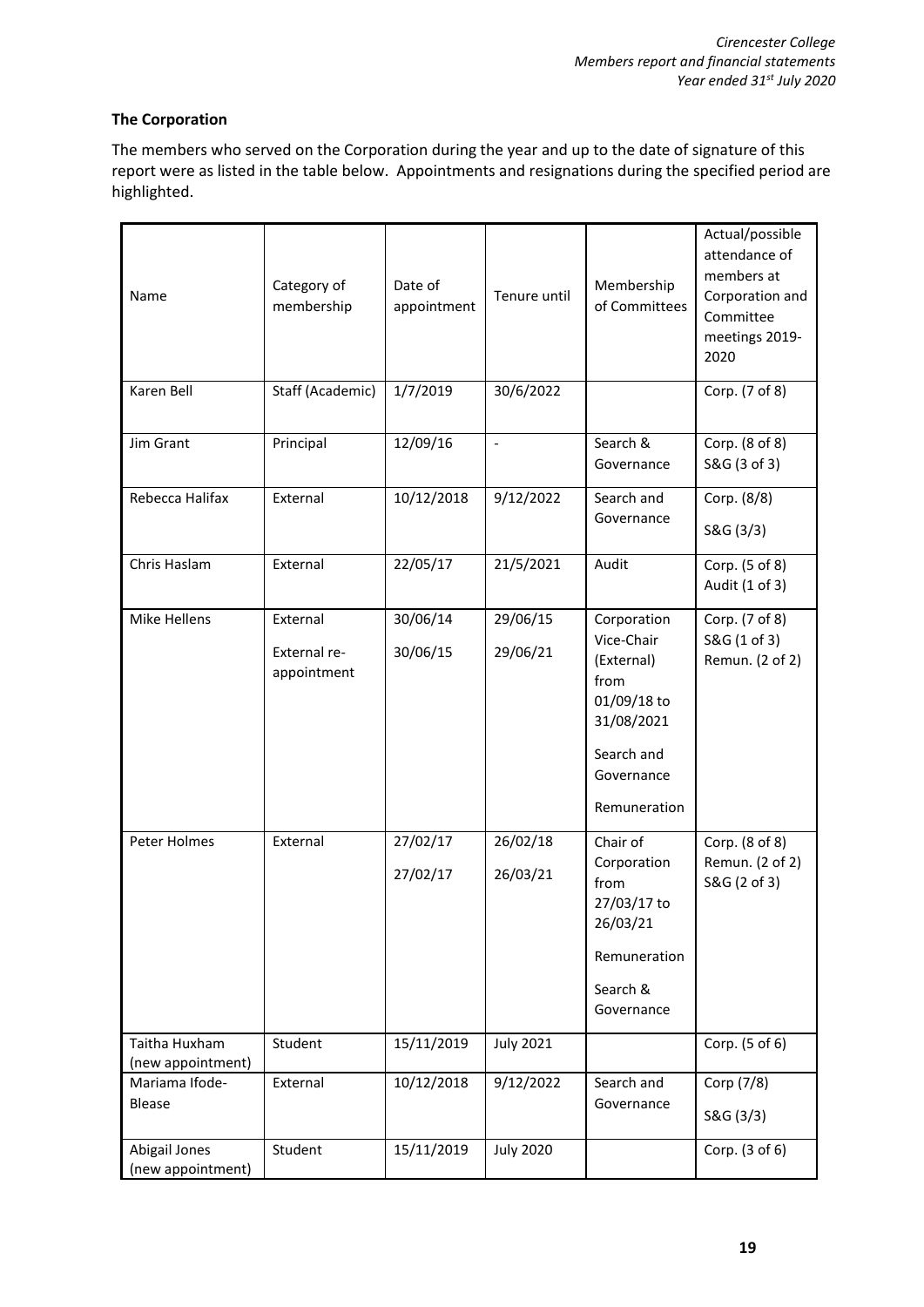| Paul Jones                | Co-opted        | 10/12/2018 | 9/12/2022  | Audit         | Corp (6/8)     |
|---------------------------|-----------------|------------|------------|---------------|----------------|
|                           |                 |            |            |               | Audit (0/3)    |
| Neil Owen                 | Staff (Support) | 13/12/14   | 12/12/2020 | Search &      | Corp. (7 of 8) |
|                           |                 |            |            | Governance    | S&G (2 of 3)   |
| <b>Susie Richards</b>     | External        | 12/6/18    | 11/6/2022  | Search &      | Corp. (8 of 8) |
|                           |                 |            |            | Governance    | S&G (3 of 3)   |
|                           |                 |            |            | Chair of      |                |
|                           |                 |            |            | Search and    |                |
|                           |                 |            |            | Governance    |                |
|                           |                 |            |            | 29/10/2018    |                |
| <b>Nicole Saunders</b>    | External        | 22/05/18   | 21/05/22   | Audit         | Corp. (7 of 8) |
|                           | Governor        |            |            | Vice Chair of | Audit (3 of 3) |
|                           |                 |            |            | Corporation   |                |
|                           |                 |            |            | 1/7/2019      |                |
| Gemma Spurr               | Parent          | 10/12/2018 | September  | Audit         | Corp. (1/3)    |
| (Resigned 7 <sup>th</sup> |                 |            | 2020       |               |                |
| January 2020)             |                 |            |            |               | Audit (0/1)    |
| <b>Bridget Stockford</b>  | Co-opted        | 01/09/16   | 31/08/17   | Remuneration  | Corp. (6 of 8) |
|                           | Governor        | 01/09/17   | 31/08/18   | (Chair)       | Rem. (2 of 2)  |
|                           |                 | 01/09/2018 | 31/08/2021 |               |                |
| Julian Tudsbery           | External re-    | 18/02/17   | 31/08/21   | Audit (Chair) | Corp. (8 of 8) |
|                           | appointment     |            |            | 09/2018       | Audit (3 of 3) |
| Ben West                  | External        | 03/10/16   | 31/08/17   | Search and    | Corp. (5 of 8) |
|                           |                 |            |            | Governance    | S&G (3 of 3)   |
|                           |                 | 01/09/17   | 31/08/2021 |               |                |
| David Zan-Kreyser         | External        | 31/01/2018 | 31/01/2019 | Audit         | Corp. (6 of 8) |
|                           |                 | 1/2/2019   | 31/01/2022 | Remuneration  | Audit (3 of 3) |
|                           |                 |            |            |               | Remun. (2 of 2 |

Mrs Jeannie Adam was Clerk to the Corporation for the 2019-2020 academic year.

The Corporation had previously determined its total membership as 15. As at 7th December 2020, there are 15 members and 2 co-opted members.

At the onset of the national lockdown due to Covid-19 (March 2020) all meetings of the Corporation and its committees were moved onto Microsoft Teams and were conducted thus for the rest of the 2019- 2020 academic year.

It is the Corporation's responsibility to bring independent judgement to bear on issues of strategy, performance, resources and standards of conduct.

The Corporation is provided with regular and timely information on the overall financial performance of the College together with other information such as performance against funding targets, proposed capital expenditure, quality matters and personnel-related matters such as health and safety and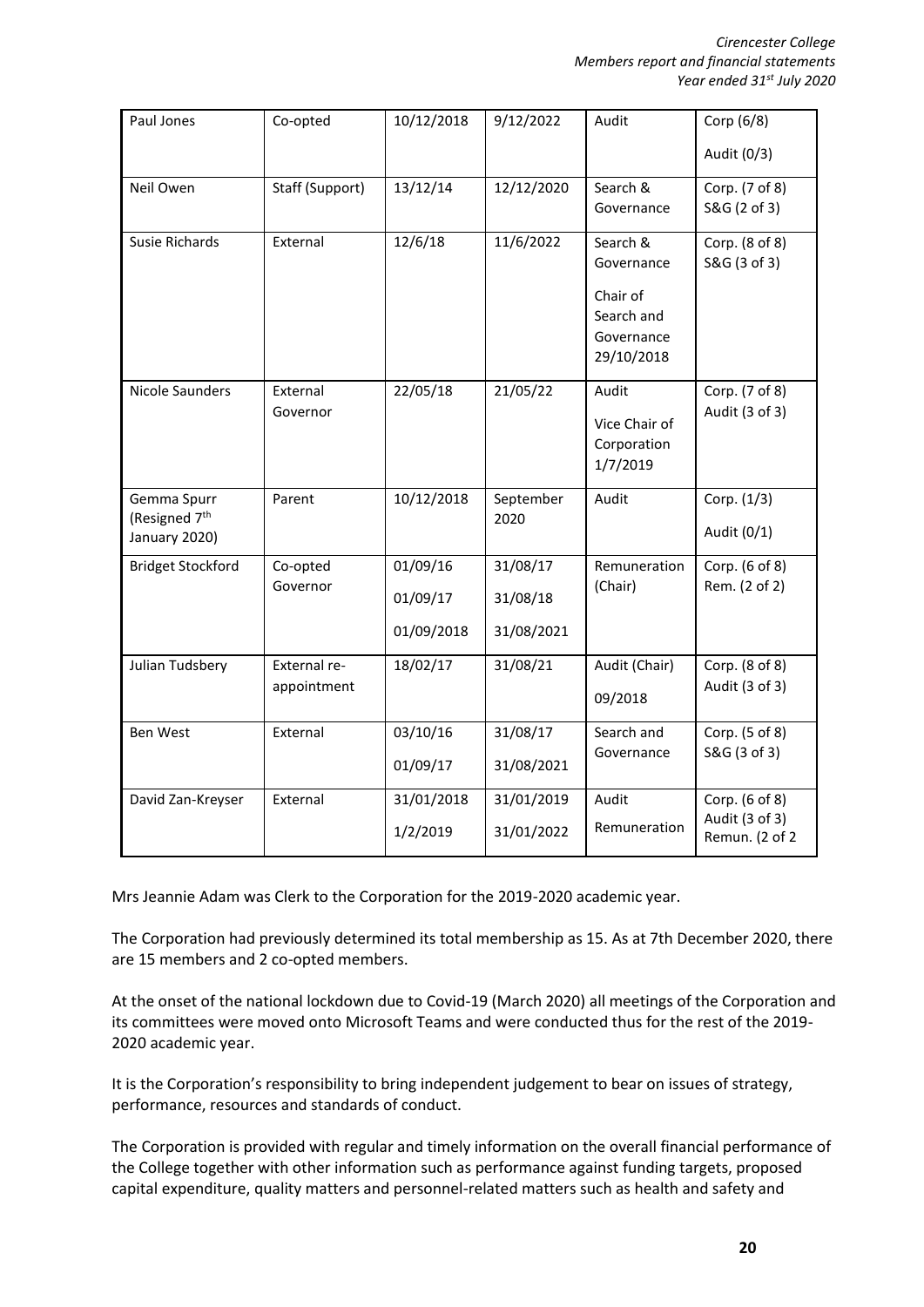environmental issues. There were 6 Corporation meetings and 2 Strategic Planning meeting in 2019/2020.

The Corporation conducts its business through a number of committees. Each committee has terms of reference, which have been approved by the Corporation. In 2019/2020 there were committees for Audit, Remuneration and Search & Governance. Approved minutes of all meetings, except those deemed to be confidential by the Corporation, are available on the College's website or from the Clerk to the Corporation at:

Cirencester College Fosse Way Campus Stroud Road Cirencester Gloucestershire GL7 1XA

The Clerk to the Corporation maintains a register of financial and personal interests of the governors. The register is available for inspection at the above address.

All governors are able to take independent professional advice in furtherance of their duties at the College's expense and have access to the Clerk to the Corporation, who is responsible to the Board for ensuring that all applicable procedures and regulations are complied with. The appointment, evaluation and removal of the Clerk are matters for the Corporation as a whole.

Formal agendas, papers and reports are supplied to governors in a timely manner, prior to Board meetings. Briefings are provided on an ad hoc basis and key documents are uploaded to the Governors' intranet as soon as possible.

The Corporation has a strong and independent non-executive element, and no individual or group dominates its decision-making process. The Corporation considers that each of its non-executive members is independent of management and free from any business or other relationship which could materially interfere with the exercise of their independent judgement.

There is a clear division of responsibility in that the roles of the Chairman and Principal are separate.

# **Corporation self-assessment**

The Corporation carried out a self-assessment of its own performance for the year ended 31st July 2020 which is being collated at the time of writing. The full Corporation Self-Assessment Report is brought to the December Corporation meeting after the financial year and a Quality Improvement Plan arising from it sets out targets for improvement during that year.

# **Search and Governance Committee**

Any new appointments to the Corporation are a matter for the consideration of the Corporation as a whole. The Corporation has a Search and Governance Committee consisting of eight Corporation members which is responsible for the selection and nomination of any new member, excluding places for elected staff, student and parent governors, for the Corporation's consideration. The committee is also responsible for ensuring that appropriate induction and training is provided as required, for advising the Corporation regarding the review of performance of the Corporation and its members and monitoring progress made against targets in the annual Quality Improvement Plan. The Search and Governance Committee met three times in 2019/2020.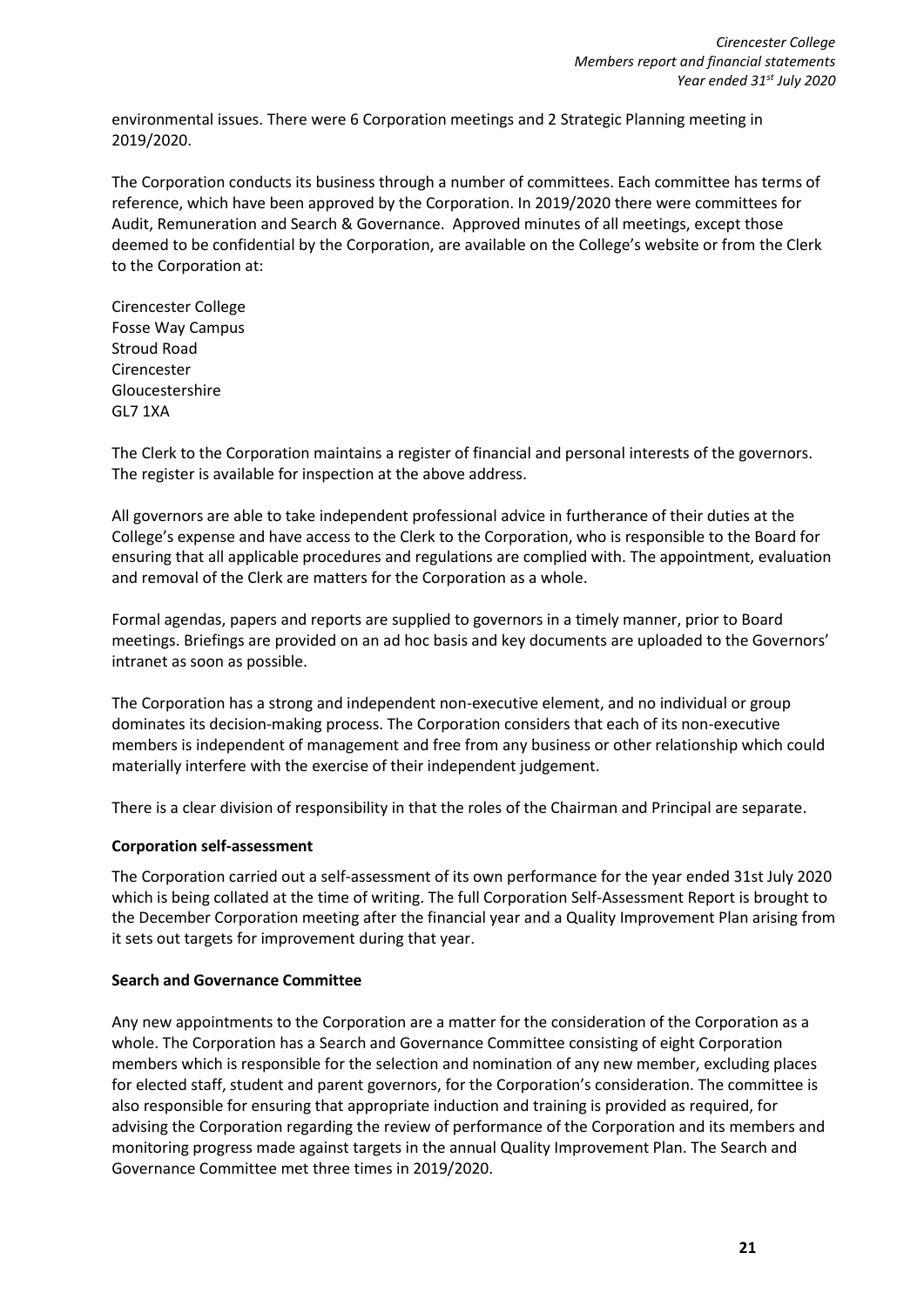Members of the Corporation are appointed for a term of office not exceeding four years. In line with the recommendation of the Association of College's Code of Good Governance for English Colleges, External Governors may serve an initial probationary year followed by two further four year terms.

# **Remuneration Committee**

Throughout the year ending 31 July 2020 the College's Remuneration Committee comprised four members of the Corporation. The Committee's responsibilities are to make recommendations to the Board on the remuneration and benefits of the Principal and the Clerk to the Corporation. The Remuneration Committee met twice in 2019/2020.

# **Audit Committee**

The Audit Committee comprises at least three members of the Corporation (excluding the Principal and Chair) and up to two co-opted members. Collectively, members of the Committee have recent and relevant experience in risk management, finance, audit and assurance. The Committee operates in accordance with written terms of reference approved by the Corporation.

The Audit Committee met three times in 2019/2020. It provides a forum for reporting by the College's internal, reporting accountants and financial statements auditors, who have access to the Committee for independent discussion, without the presence of College management. The Committee also receives and considers reports from the main FE funding bodies as they affect the College's business.

The College engages a firm of internal auditors to monitor those systems of internal control which were formerly prescribed by regulatory bodies. The Audit Committee considers each year the audits it requires on risk management, controls and governance processes and makes recommendations to the Corporation which determines the audits to be undertaken. Auditors' findings are reported to management and the Audit Committee. The audit commissioning process achieves the separation of internal audits from the Financial Statements audit.

Management is responsible for the implementation of agreed audit recommendations and follow-up reviews are held to ensure such recommendations have been implemented. A Register of Audit Recommendations is considered at each Audit Committee meeting and progress against each point of action is monitored.

The Audit Committee also advises the Corporation on the appointment of auditors and their remuneration for audit and non-audit work. It has oversight of the arrangements for protecting College assets and for arrangements to ensure value-for-money. It also oversees arrangements relating to whistleblowing and for dealing with any incidents of fraud.

# **Internal control**

# Scope of responsibility

The Corporation is ultimately responsible for the College's system of internal control and for reviewing its effectiveness. However, such a system is designed to manage rather than eliminate the risk of failure to achieve business objectives, and can provide only reasonable and not absolute assurance against material misstatement or loss.

The Corporation has delegated the day-to-day responsibility to the Principal, as Accounting Officer, for maintaining a sound system of internal control that supports the achievement of the College's policies, aims and objectives, whilst safeguarding the public funds and assets for which the Principal is personally responsible, in accordance with the responsibilities assigned to the Principal in the Financial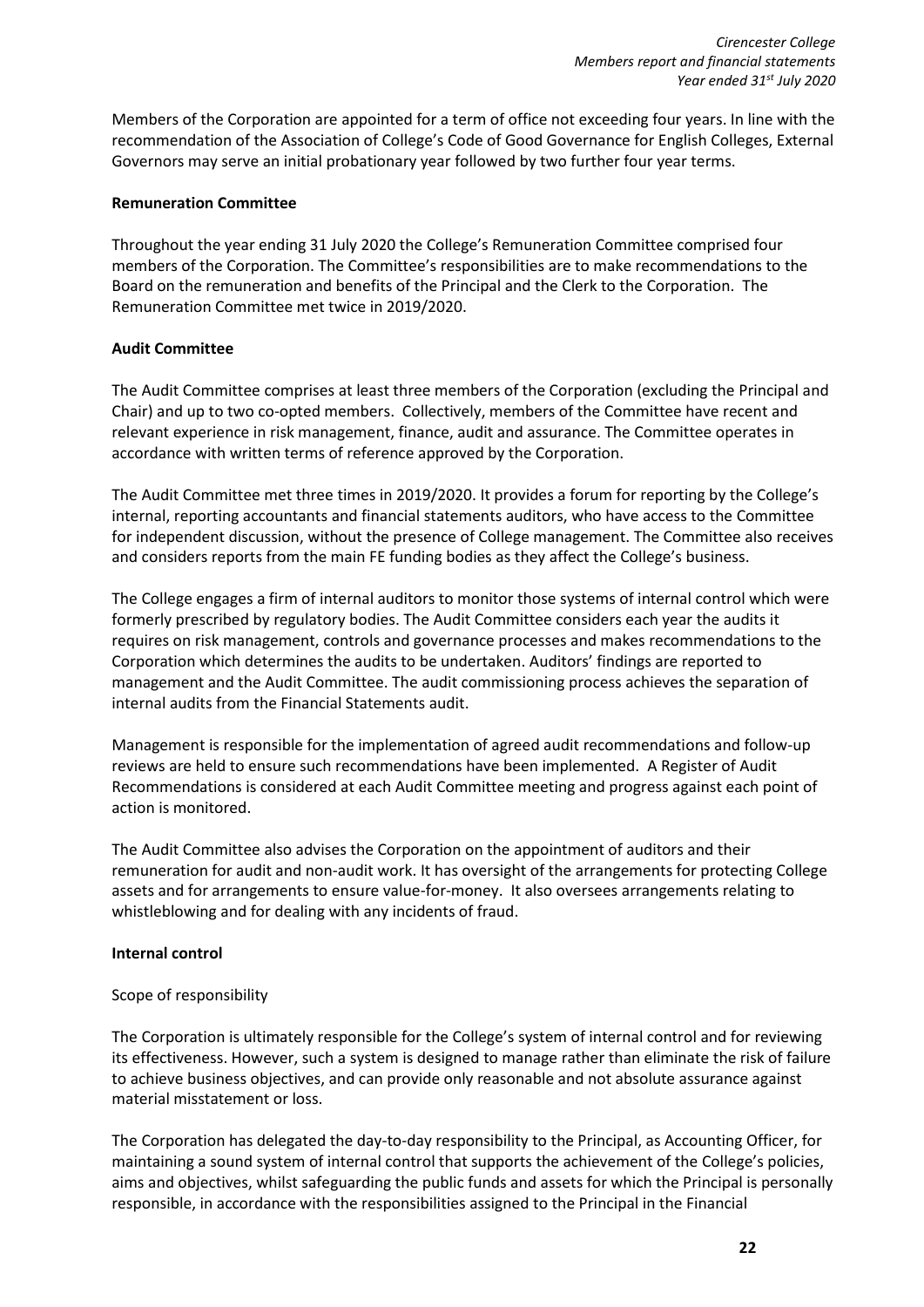Memoranda between Cirencester College and the funding bodies. The Principal is also responsible for reporting to the Corporation any material weaknesses or breakdowns in internal control.

# The purpose of the system of internal control

The system of internal control is designed to manage risk to a reasonable level rather than to eliminate all risk of failure to achieve policies, aims and objectives; it can therefore only provide reasonable and not absolute assurance of effectiveness. The system of internal control is based on an ongoing process designed to identify and prioritise the risks to the achievement of College policies, aims and objectives, to evaluate the likelihood of those risks being realised and the impact should they be realised, and to manage them efficiently, effectively and economically. The system of internal control has been in place in Cirencester College for the year ended 31 July 2020 and up to the date of approval of the annual report and accounts.

# Capacity to handle risk

The Corporation has reviewed the key risks to which the College is exposed together with the operating, financial and compliance controls that have been implemented to mitigate those risks. The Corporation is of the view that there is a formal ongoing process for identifying, evaluating and managing the College's significant risks that has been in place for the period ending 31 July 2020 and up to the date of approval of the annual report and accounts. This process is regularly reviewed by the Corporation.

# The risk and control framework

The system of internal control is based on a framework of regular management information, administrative procedures including the segregation of duties, and a system of delegation and accountability. In particular, it includes:

- comprehensive budgeting systems with an annual budget, which is reviewed and agreed by the governing body
- regular reviews by the governing body of periodic and annual financial reports which indicate financial performance against forecasts
- setting targets to measure financial and other performance
- clearly defined capital investment control guidelines
- adoption of formal project management disciplines, where appropriate

Following the decision of the funding bodies that colleges are no longer required to employ an internal audit service which conducts prescribed activities, the Corporation has decided that it will determine its own audit needs on the advice of the Audit Committee, having regard to an analysis of risk. The Corporation has adopted an assurance framework, reviewed annually, which sets out how it will achieve this assurance and describes the roles of management, governors and independent auditors. In addition to termly reports, the Audit Committee formally reports its activities, the outcome of audits and its assessment of the effectiveness of controls to the Corporation annually. This report is presented alongside the financial statements each year.

# Review of effectiveness

As Accounting Officer, the Principal has responsibility for reviewing the effectiveness of the system of internal control. His review of the effectiveness of the system of internal control is informed by:

- internal audit reports
- the work of the executive managers within the College who have responsibility for the development and maintenance of the internal control framework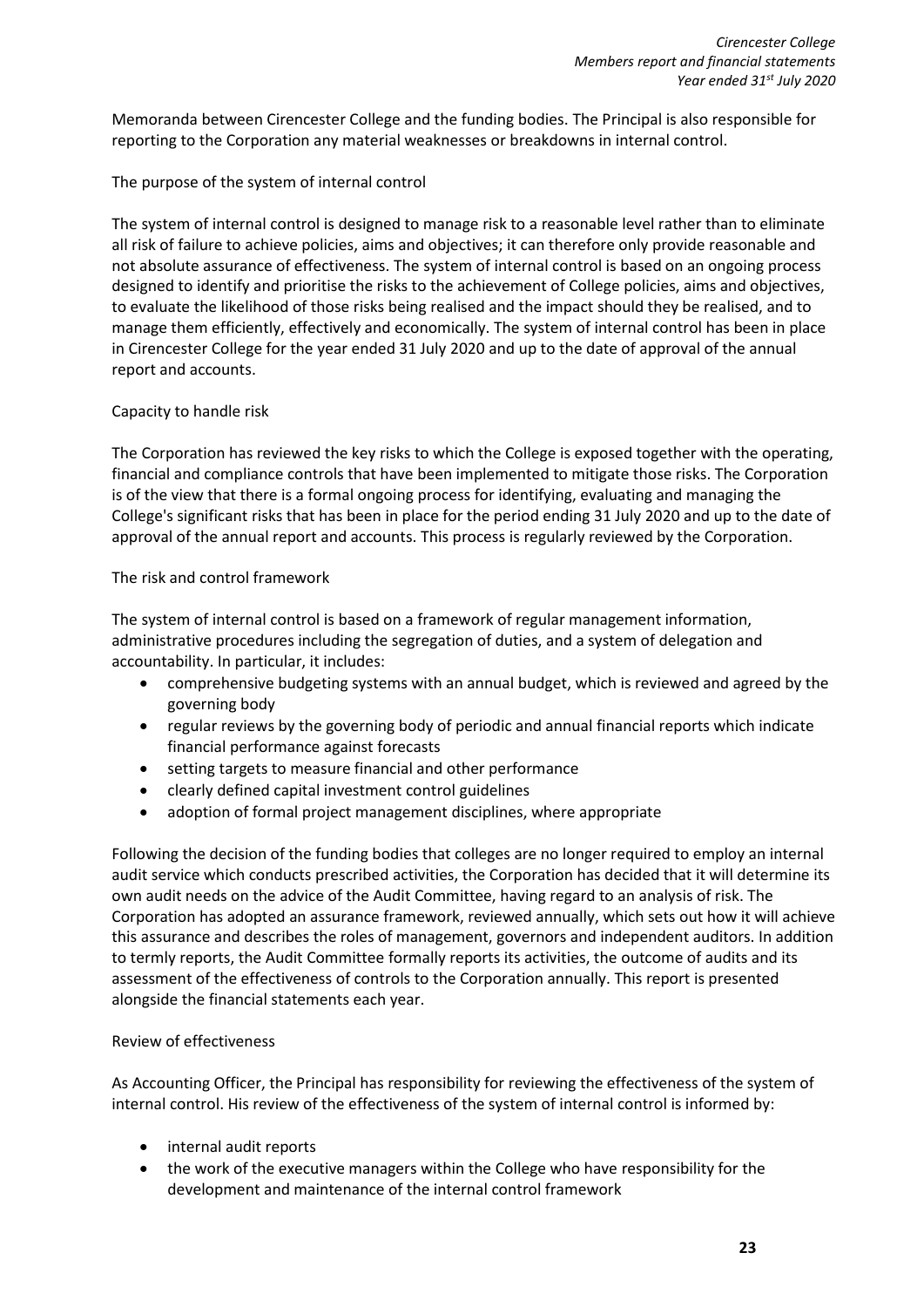• comments made by the College's financial statements auditors, the reporting accountant for regularity assurance, the appointed funding auditors (for colleges subject to funding audit) in their management letters and other reports.

The Principal has been advised on the implications of the result of his review of the effectiveness of the system of internal control by the Audit Committee, which oversees the work of internal auditors and other sources of assurance and a plan to address weaknesses and ensure continuous improvement of the system is in place.

The senior management team receives reports setting out key performance and risk indicators and considers possible control issues brought to their attention by early warning mechanisms, which are embedded within the departments and reinforced by risk awareness training. The senior management team and the Audit Committee also receive regular reports from internal audit and other sources of assurance, which include recommendations for improvement. The Audit Committee's role in this area is confined to a high-level review of the arrangements for internal control. The Corporation's agenda includes a regular item for consideration of risk and control and receives reports thereon from the senior management team and the Audit Committee. The emphasis is on obtaining the relevant degree of assurance and not merely reporting by exception. The Corporation carries out regular assessments of risk a number of times during the year by considering documentation from the senior management team and internal auditors received through the Audit Committee or directly.

Based on the advice of the Audit Committee and the Principal, the Corporation is of the opinion that the College has an adequate and effective framework for governance, risk management and control, and has fulfilled its statutory responsibility for "the effective and efficient use of resources, the solvency of the institution and the body and the safeguarding of their assets".

# **The Corporation's statement on regularity, propriety and compliance**

The Corporation has considered its responsibility to notify the funding agencies of material irregularity, impropriety and non- compliance with the terms and conditions of its funding under the terms and conditions of the funding agreement in place between the College and the funding agencies. As part of its consideration, the Corporation has due regard to the requirements of the funding agreement.

The Members report on page 7 contains a separate Covid-19 paragraph which references compliance with PPN02/20 and PPN04/20.

We confirm, on behalf of the Corporation, that to the best of its knowledge, the Corporation believes it is able to identify any material irregular or improper use of funds by the College, or material noncompliance with the funding agencies' terms and conditions of funding under the College's funding agreement. We further confirm that any instances of material irregularity, impropriety or funding noncompliance discovered to date have been notified to the funding agencies.

# **Going concern**

After making appropriate enquiries, the Corporation considers that the College has adequate resources to continue in operational existence for the foreseeable future.

The College has taken account of the following factors in arriving at its judgement:

• The Area Based Review in September 2016 (Local Area Review) considered the College to be independently viable and supported the College's strategy of remaining so with an Academisation option.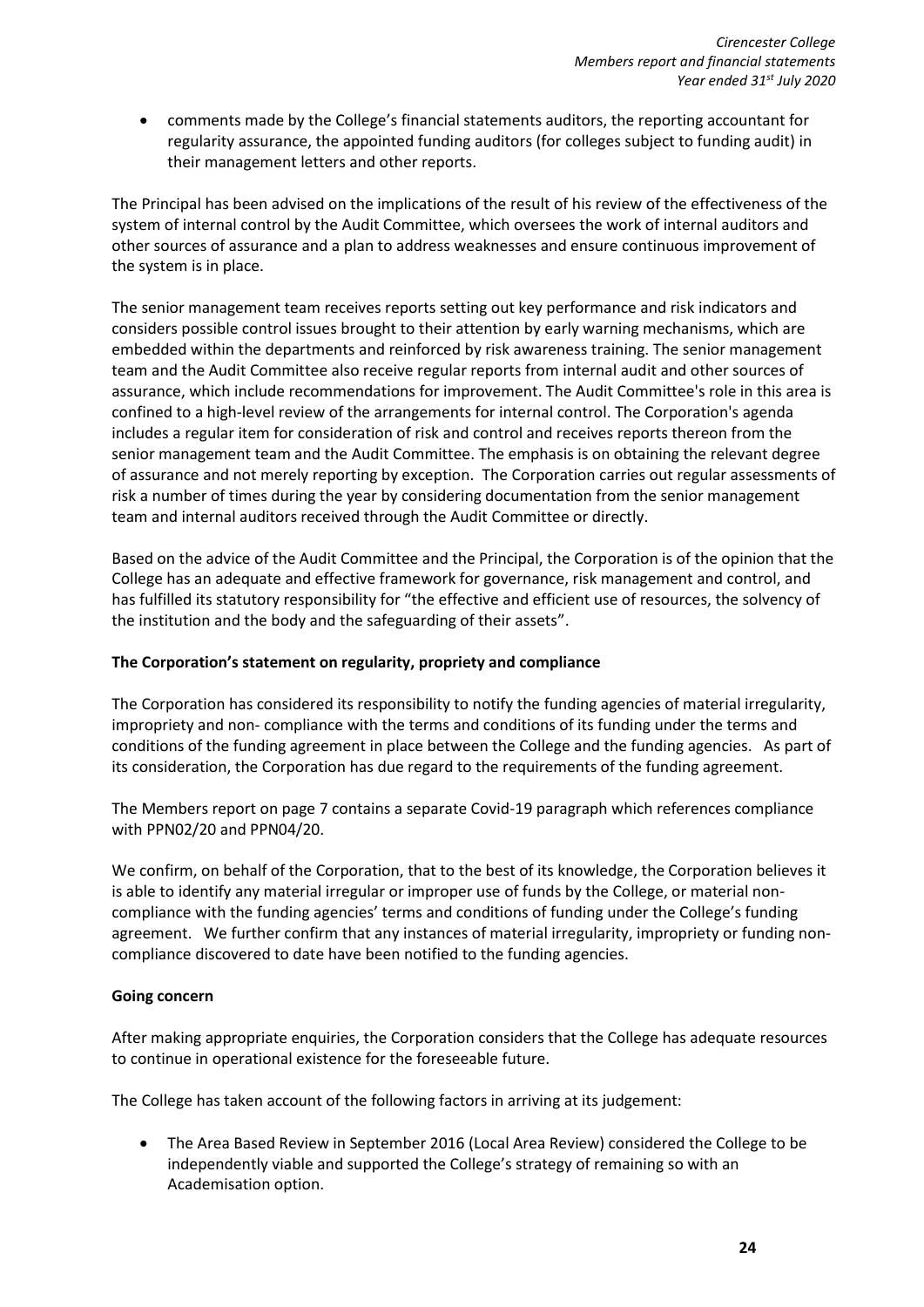- The College continues to be in exploratory talks with a Sixth Form Multi-Academy Trust within a federated merger structure. In principle approval for conversion was obtained from the appropriate Head Teachers Boards and Regional Schools commissioners in November 2019. Given the College's Premises development plan which may require additional capital loan finance, the College felt that now is not the right time to Academise. An Academisation review is timetabled for October 2021 with any realistic merger possibility at the end of 2022
- The Education Skills Funding Agency has received and considered July 2020's three year plan to 2021-22 rating the College's financial health as at least "GOOD" for all three years. The College has sufficiently robust finances to fulfil its contractual obligations and to respond successfully to most opportunities or to adversity.
- The College carries total net assets of £5.2m into 2020-21 of which £3.7m (71%) is held in cash or termly deposit of up to one year. Net current assets at £2m provide further assurance.
- A worst case full loan and current creditor's settlement would still leave the College with £1.6m in cash holdings.
- The College has opted into Gloucestershire LGPS pension strain insurance cover arrangements (part of national cover arrangements for all LGPS schemes) from 1<sup>st</sup> April 2020. This cover will insulate the College against new pension strain ill-health retirements arising.
- The management team have, over the last four years, amply demonstrated capacity to achieve better financial results than budgeted with a similar performance expected for 2020-21 and 2021-22.
- Risk management and assurance practices provide assurance that the College is actively managing its greatest risks i.e. 16-19 enrolments & continued financial viability.
- The College has considered the impact of the current uncertainty around Covid-19 and Brexit and are confident that good educational provision will continue to be delivered for the foreseeable future.

For these reasons, the College continues to adopt the going concern basis in preparing the financial statements.

**Approved under Chairman's action on behalf of the members of the Corporation on…7 th December 2020…….and signed on its behalf by:**

 $P_{\ell}$ /s  $H_{\ell}$ 

**Peter Holmes Jim Grant**

**Chair Chair Accounting Officer**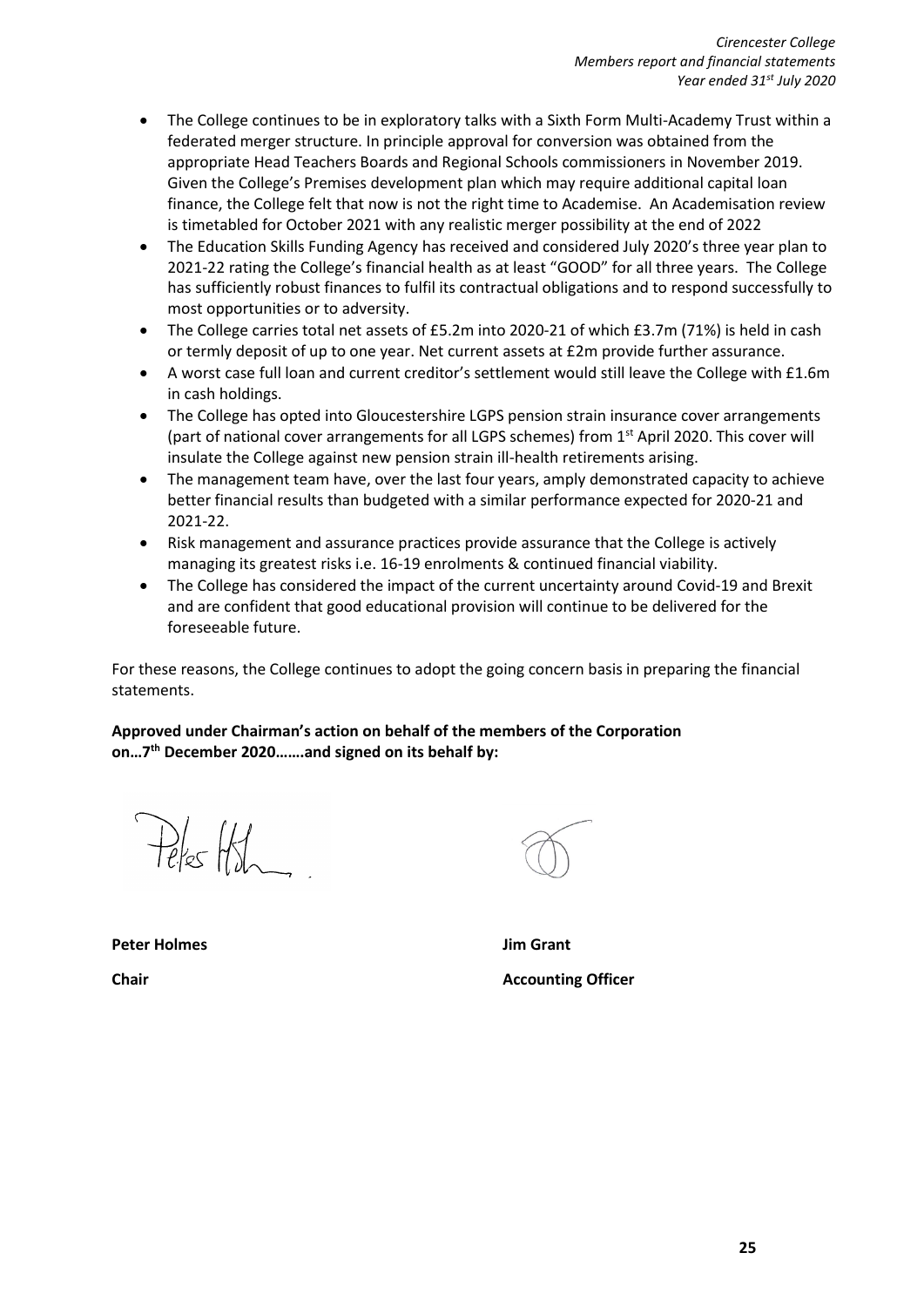# **Governing Body's statement on the College's regularity, propriety and compliance with Funding body terms and conditions of funding**

The Corporation has considered its responsibility to notify the ESFA of material irregularity, impropriety and non-compliance with terms and conditions of funding, under the corporation's grant funding agreements and contracts with the ESFA. As part of our consideration we have had due regard to the requirements of grant funding agreements and contracts with the ESFA.

We confirm, on behalf of the Corporation, that after due enquiry, and to the best of our knowledge, we are able to identify any material irregular or improper use of funds by the College, or material noncompliance with the terms and conditions of funding under the College's grant funding agreements and contracts with the ESFA, or any other public funder.

We confirm that no instances of material irregularity, impropriety or funding non-compliance have been discovered to date. If any instances are identified after the date of this statement, these will be notified to the Education and Skills Funding Agency.

**Jim Grant Peter Holmes Accounting Officer Chair 7 th December 2020 7**

 $P_{\ell}$  for  $H_{\ell}$ 

**th December 2020**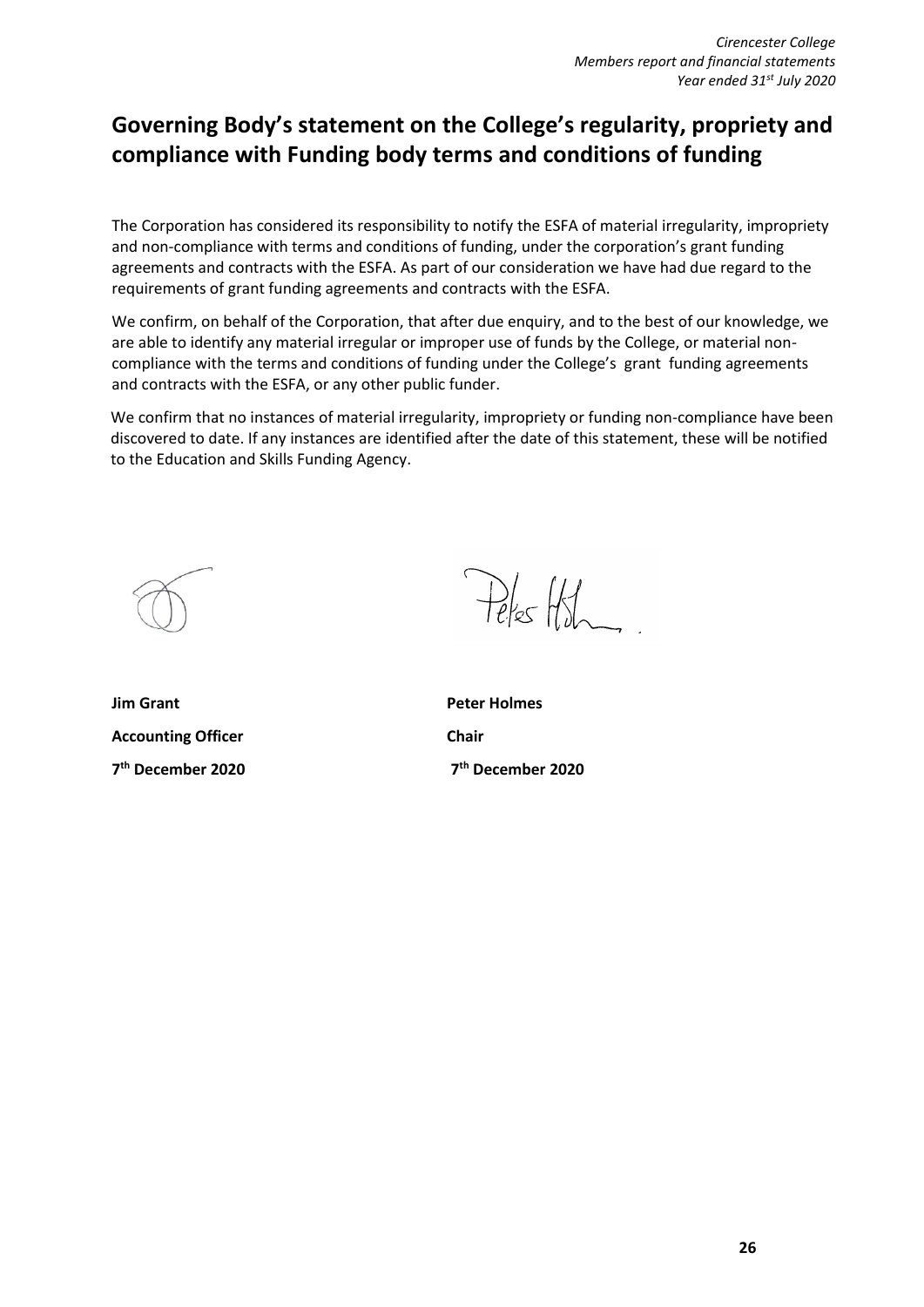# **Statement of Responsibilities of the Members of the Corporation**

The members of the Corporation are required to present audited financial statements for each financial year.

Within the terms and conditions of the Funding Agreements between the Education and Skills Funding Agency and the Corporation of the College, the Corporation, through its Accounting Officer, is required to prepare financial statements and an operating and financial review for each financial year in accordance with the *2019 Statement of Recommended Practice – Accounting for Further and Higher Education* and with the *College Accounts Direction 2019to 2020* issued by the ESFA, and which give a true and fair view of the state of affairs of the College and the result for that year.

In preparing the financial statements, the Corporation is required to:

- select suitable accounting policies and apply them consistently
- make judgements and estimates that are reasonable and prudent
- state whether applicable Accounting Standards have been followed, subject to any material departures disclosed and explained in the financial statements
- assess and prepare financial statements on the going concern basis, noting key supporting assumptions and qualifications unless it is inappropriate to assume that the College will continue in operation.

The Corporation is also required to prepare a Members Report which describes what it is trying to do and how it is going about it, including the legal and administrative status of the College.

The Corporation is responsible for keeping proper accounting records which disclose with reasonable accuracy, at any time, the financial position of the College, and which enable it to ensure that the financial statements are prepared in accordance with the relevant legislation of incorporation and other relevant accounting standards. It is responsible for taking steps that are reasonably open to it in order to safeguard the assets of the College and to prevent and detect fraud and other irregularities.

The corporation is responsible for the maintenance and integrity of its website; the work carried out by the auditors does not involve consideration of these matters and, accordingly, the auditors accept no responsibility for any changes that may have occurred to the financial statements since they were initially presented on the website. Legislation in the United Kingdom governing the preparation and dissemination of financial statements may differ from legislation in other jurisdictions.

Members of the Corporation are responsible for ensuring that expenditure and income are applied for the purposes intended by Parliament and that the financial transactions conform to the authorities that govern them. In addition they are responsible for ensuring that funds from the Education and Skills Funding Agency are used only in accordance with the Financial Agreements with the Education and Skills funding Agency and any other conditions that may be prescribed from time to time. Members of the Corporation must ensure that there are appropriate financial and management controls in place in order to safeguard public and other funds and to ensure they are used properly. In addition, members of the Corporation are responsible for securing economical, efficient and effective management of the College's resources and expenditure, so that the benefits that should be derived from the application of public funds from the Education and Skills Funding Agency are not put at risk.

Approved by order of the members of the Corporation on 7<sup>th</sup> December 2020 and signed on its behalf by:

Peles Hoh

**Peter Holmes Chair**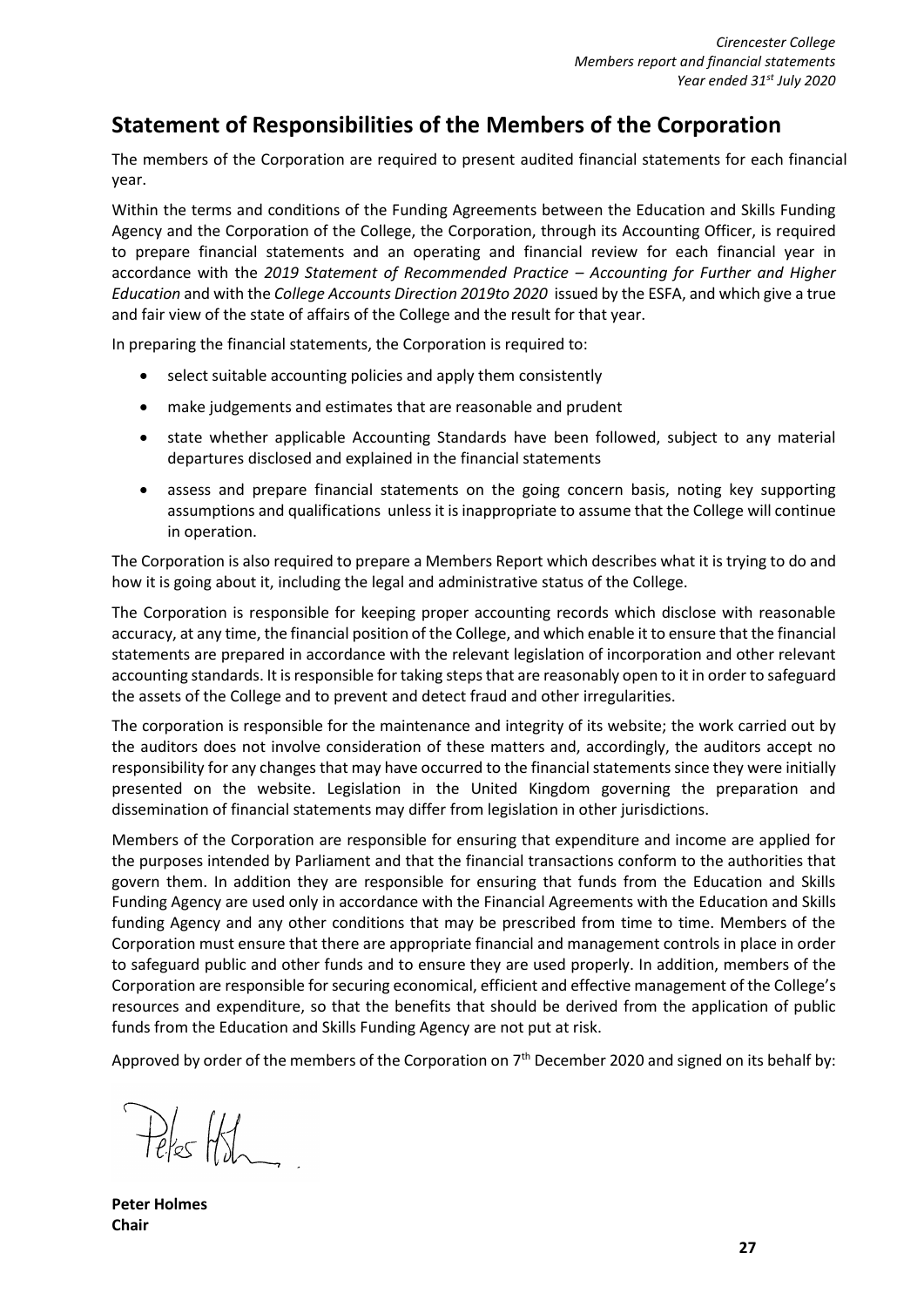# **Independent auditor's report to the Members of the Corporation of Cirencester College**

# **Opinion**

We have audited the financial statements of Cirencester College ("the College") for the year ended 31 July 2020 which comprise the Income and Expenditure Account, the Statement of Historical Cost Surpluses and Deficits, the Statement of Total Recognised Gains and Losses, the Balance Sheet, the Cash Flow Statement and notes to the financial statements, including a summary of significant accounting policies. The financial reporting framework that has been applied in their preparation is applicable law and United Kingdom Accounting Standards, including FRS 102 "The Financial Reporting Standard applicable in the UK and Republic of Ireland".

In our opinion the financial statements:

- give a true and fair view of the state of the College's affairs as at 31 July 2020 and of the College's deficit of income over expenditure for the year then ended;
- have been properly prepared in accordance with United Kingdom Generally Accepted Accounting Practice.

#### **Basis for opinion**

We conducted our audit in accordance with International Standards on Auditing (UK) (ISAs (UK)) and applicable law. Our responsibilities under those standards are further described in the Auditor's responsibilities for the audit of the financial statements section of our report. We are independent of the College in accordance with the ethical requirements that are relevant to our audit of the financial statements in the UK, including the FRC's Ethical Standard and we have fulfilled our other ethical responsibilities in accordance with these requirements. We believe that the audit evidence we have obtained is sufficient and appropriate to provide a basis for our opinion.

# **The impact of uncertainties due to Britain exiting the European Union on our audit**

The Corporation view on the impact of Brexit is disclosed on page 25. The terms on which the United Kingdom may withdraw from the European Union are not clear, and it is therefore not currently possible to evaluate all the potential implications to the College's activities, staff, students, suppliers and the wider economy.

We considered the impact of Brexit on the College as part of our audit procedures, applying a standard firm wide approach in response to the uncertainty associated with the College's future prospects and performance. However, no audit should be expected to predict the unknowable factors or all possible implications for the College and this is particularly the case in relation to Brexit.

# **Other information**

The Corporation are responsible for the other information. The other information comprises the information included in the annual report other than the financial statements and our auditor's report thereon. Our opinion on the financial statements does not cover the other information and, except to the extent otherwise explicitly stated in our report, we do not express any form of assurance conclusion thereon.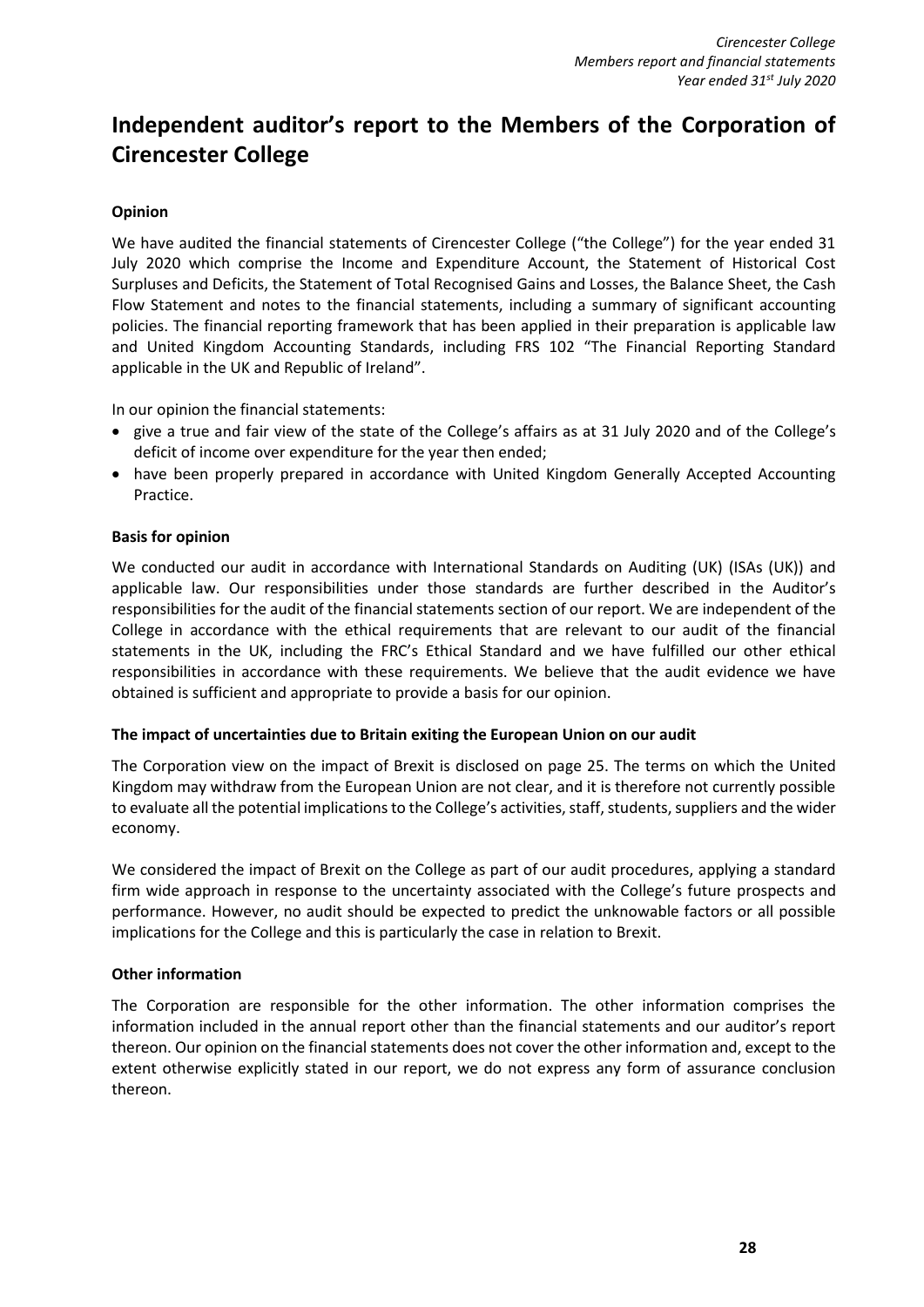In connection with our audit of the financial statements, our responsibility is to read the other information and, in doing so, consider whether the other information is materially inconsistent with the financial statements or our knowledge obtained in the audit or otherwise appears to be materially misstated. If we identify such material inconsistencies or apparent material misstatements, we are required to determine whether there is a material misstatement in the financial statements or a material misstatement of the other information. If, based on the work we have performed, we conclude that there is a material misstatement of this other information, we are required to report that fact. We have nothing to report in this regard.

# **Matters on which we are required to report by exception**

We have nothing to report in respect of the following matters where the Post 16 Audit Code of Practice issued by the Education and Skills Funding Agency requires us to report to you if, in our opinion:

- adequate accounting records have not been kept; or
- the financial statements are not in agreement with the accounting records and returns; or
- the information given in the report of the Members of the Corporation including the operating and financial review and statement of corporate governance, is inconsistent with the financial statements; and
- we have not received all the information and explanations we require for our audit.

# **Responsibilities of Corporation**

As explained more fully in the Statement of Responsibilities of the Member of the Corporation set out on page 27, the Corporation are responsible for the preparation of the financial statements and for being satisfied that they give a true and fair view and for such internal control as the Corporation determine is necessary to enable the preparation of financial statements that are free from material misstatement, whether due to fraud or error.

In preparing the financial statements, the Corporation are responsible for assessing the College's ability to continue as a going concern, disclosing, as applicable, matters related to going concern and using the going concern basis of accounting unless the Corporation intend to cease operations, or have no realistic alternative but to do so.

# **Auditor's responsibilities for the audit of the financial statements**

Our objectives are to obtain reasonable assurance about whether the financial statements as a whole are free from material misstatement, whether due to fraud or error, and to issue an auditor's report that includes our opinion. Reasonable assurance is a high level of assurance, but is not a guarantee that an audit conducted in accordance with ISAs (UK) will always detect a material misstatement when it exists. Misstatements can arise from fraud or error and are considered material if, individually or in the aggregate, they could reasonably be expected to influence the economic decisions of users taken on the basis of these financial statements.

Our responsibility is to audit and express an opinion on the financial statements in accordance with applicable law and International Standards on Auditing (UK). Those standards require us to comply with the Financial Reporting Council's Ethical Standard.

A further description of our responsibilities for the audit of the financial statements is located on the Financial Reporting Council's website at [www.frc.org.uk/auditorsresponsibilities.](http://www.frc.org.uk/auditorsresponsibilities) This description forms part of our auditor's report.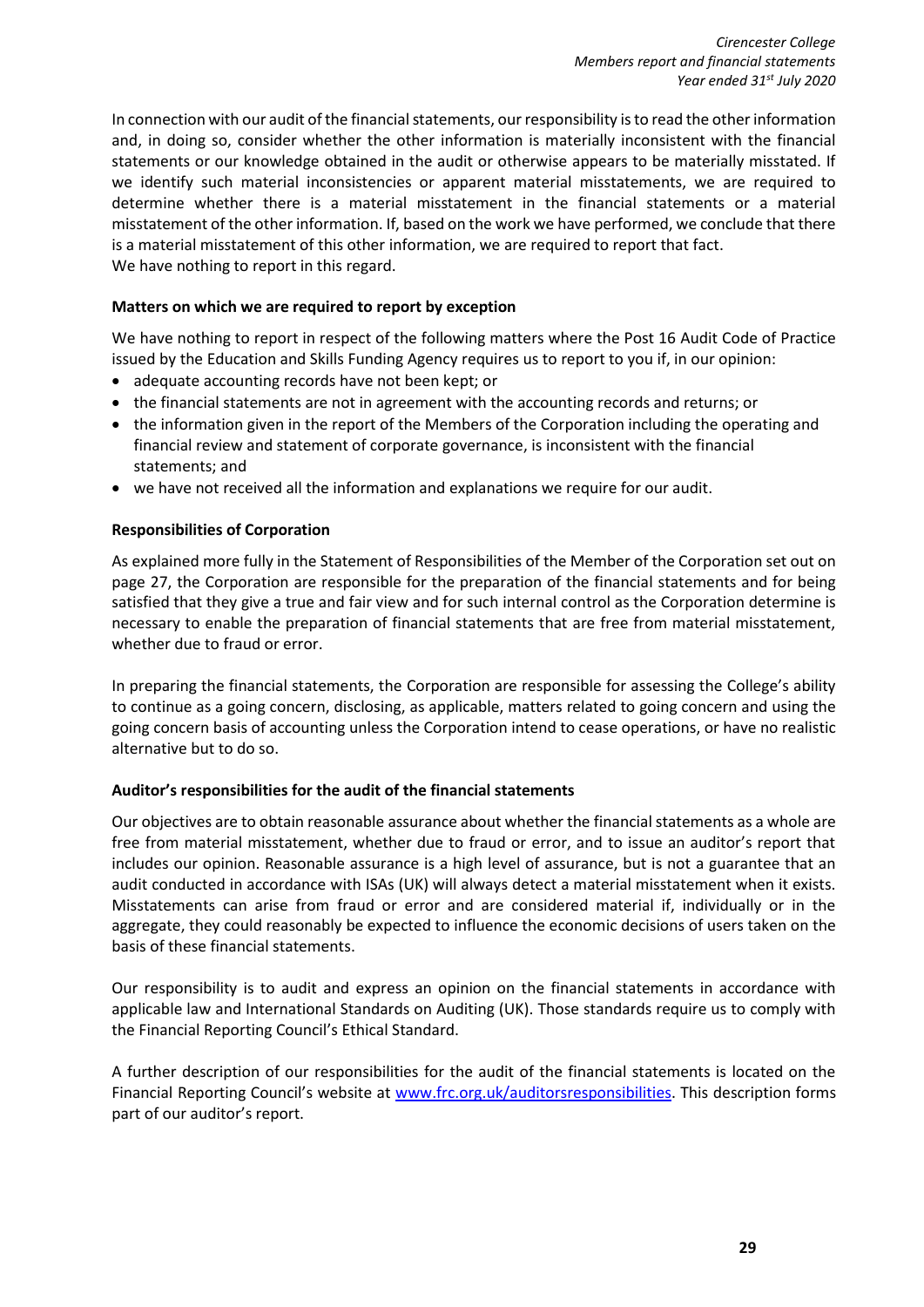# **Use of the audit report**

This report is made solely to the Corporation as a body, in accordance with Article 22 of the College's Articles of Government. Our audit work has been undertaken so that we might state to the Corporation those matters we are required to state to them in an auditor's report and for no other purpose. To the fullest extent permitted by law, we do not accept or assume responsibility to anyone other than the College and the Corporation, as a body, for our audit work, for this report, or for the opinions we have formed.

Mayor Lel

Mazars LLP Chartered Accountants and Statutory Auditor 90 Victoria Street Bristol BS1 6DP Date 14 December 2020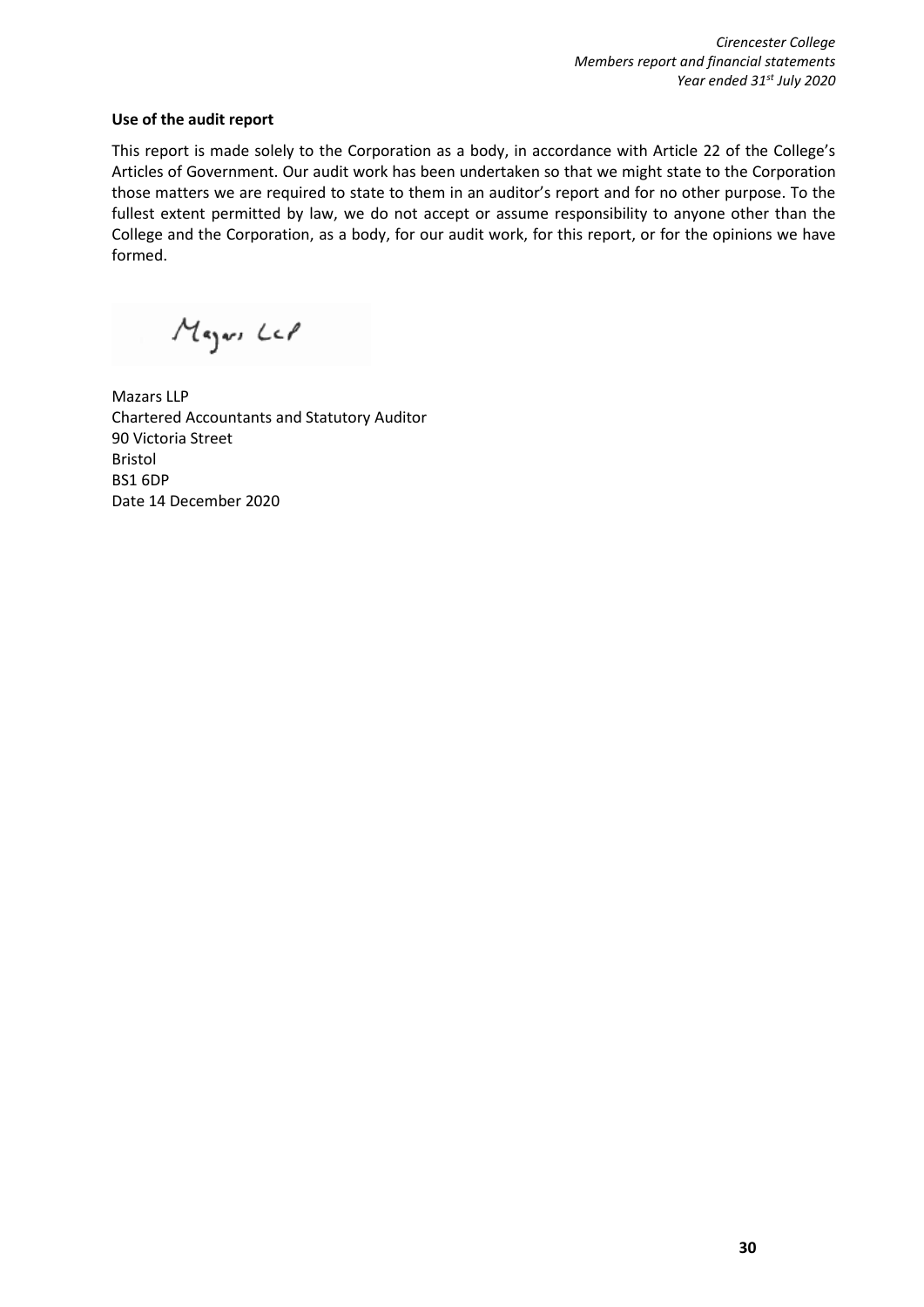# **To: The corporation of Cirencester College and Secretary of State for Education acting through the**

# **Department for Education ("the Department")**

In accordance with the terms of our engagement letter and further to the requirements of the financial memorandum with the Education and Skills Funding Agency we have carried out an engagement to obtain limited assurance about whether anything has come to our attention that would suggest that in all material respects the expenditure disbursed and income received by Cirencester College during the period 1 August 2019 to 31 July 2020 have not been applied to the purposes identified by Parliament and the financial transactions do not conform to the authorities which govern them.

The framework that has been applied is set out in the Post 16 Audit Code of Practice ("the Code") issued by the Department. In line with this framework, our work has specifically not considered income received from the main funding grants generated through the Individualised Learner Record (ILR) returns, for which the Department has other assurance arrangements in place.

This report is made solely to the corporation of Cirencester College and the Department in accordance with the terms of our engagement letter. Our work has been undertaken so that we might state to the corporation of Cirencester College and the Department those matters we are required to state in a report and for no other purpose. To the fullest extent permitted by law, we do not accept or assume responsibility to anyone other than the corporation of Cirencester College and the Department for our work, for this report, or for the conclusion we have formed.

# **Respective responsibilities of Cirencester College and the reporting accountant**

The corporation of Cirencester College is responsible, under the requirements of the Further & Higher Education Act 1992, subsequent legislation and related regulations and guidance, for ensuring that expenditure disbursed and income received is applied for the purposes intended by Parliament and the financial transactions conform to the authorities which govern them.

Our responsibilities for this engagement are established in the United Kingdom by our profession's ethical guidance and are to obtain limited assurance and report in accordance with our engagement letter and the requirements of the Code. We report to you whether anything has come to our attention in carrying out our work which suggests that in all material respects, expenditure disbursed and income received during the period 1 August 2019 to 31 July 2020 have not been applied to purposes intended by Parliament or that the financial transactions do not conform to the authorities which govern them.

# **Approach**

We conducted our engagement in accordance with the Code issued by the Department. We performed a limited assurance engagement as defined in that framework.

The objective of a limited assurance engagement is to perform such procedures as to obtain information and explanations in order to provide us with sufficient appropriate evidence to express a negative conclusion on regularity.

A limited assurance engagement is more limited in scope than a reasonable assurance engagement and consequently does not enable us to obtain assurance that we would become aware of all significant matters that might be identified in a reasonable assurance engagement. Accordingly, we do not express a positive opinion.

Our engagement includes examination, on a test basis, of evidence relevant to the regularity of the college's income and expenditure.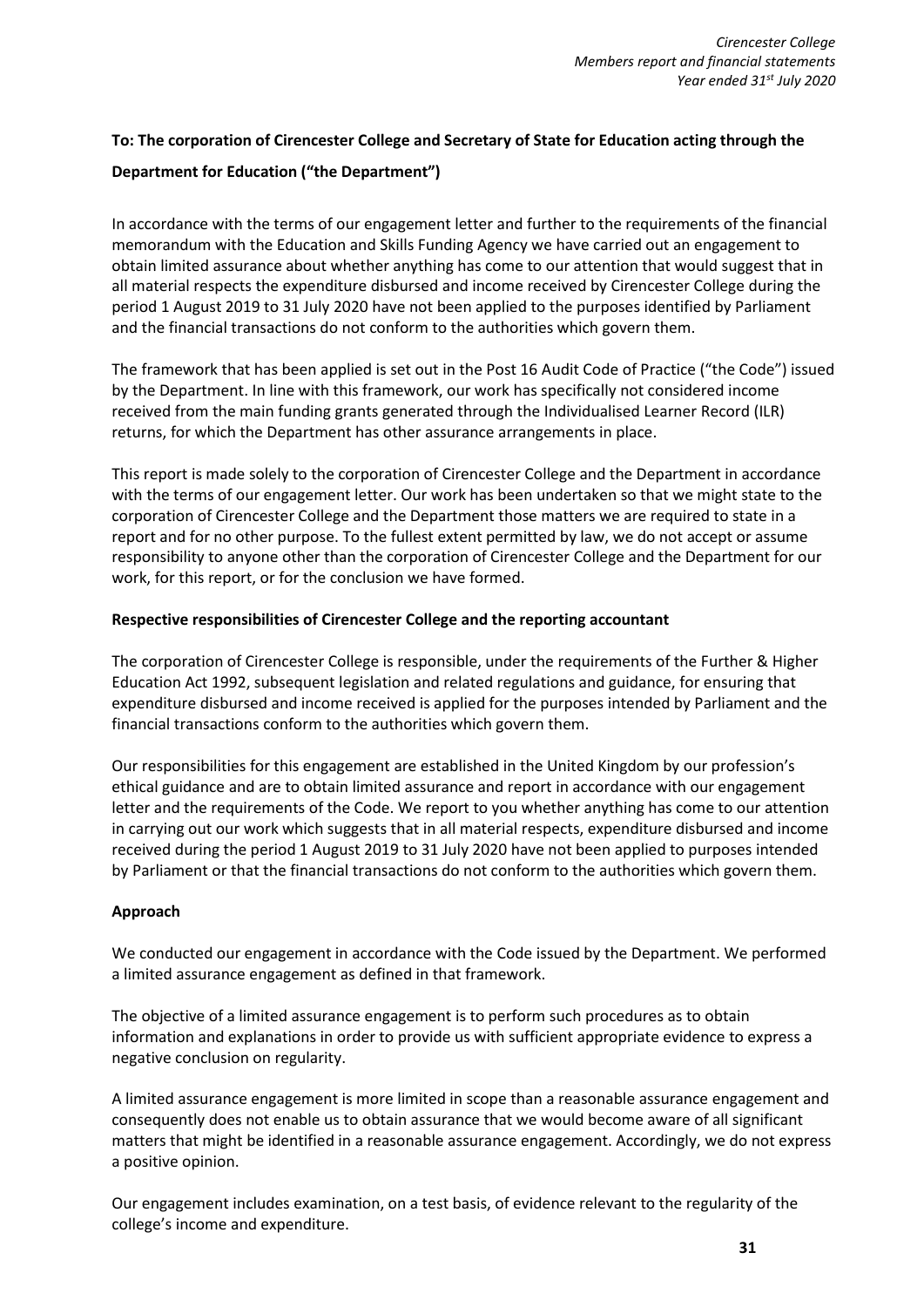The work undertaken to draw to our conclusion includes:

- Reviewed the statement on the College's regularity, propriety and compliance with Funding body terms and conditions of funding;
- Reviewed the College's completed self-assessment questionnaire on regularity;
- Read the financial memorandum with the ESFA;
- Tested a sample of expenditure disbursed and income received to consider whether they have been applied to purposes intended by Parliament and in accordance with funding agreements;
- Obtained the policy for personal gifts and/or hospitality;
- Obtained the register of personal interests;
- Obtained the financial regulations/financial procedures; and
- Obtained the College's whistleblowing policy.

# **Conclusion**

In the course of our work, nothing has come to our attention which suggests that in all material respects the expenditure disbursed and income received during the period 1 August 2019 to 31 July 2020 has not been applied to purposes intended by Parliament and the financial transactions do not conform to the authorities which govern them.

Mayor Lel

Mazars LLP 90 Victoria Street, Bristol, BS1 6DP Date: 14 December 2020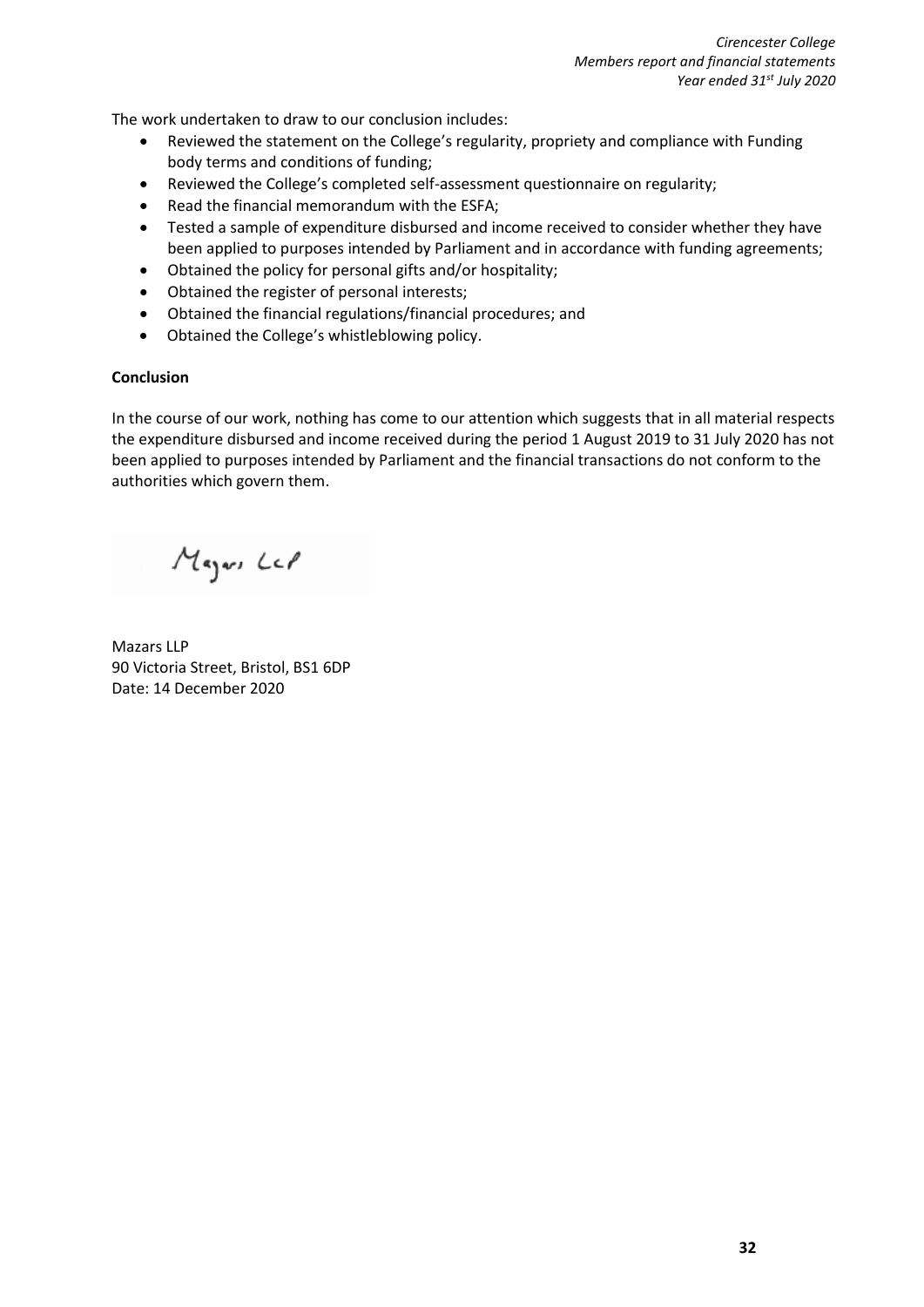# **Statement of Comprehensive Income**

|                                                       | <b>Notes</b>   | Year ended 31 July<br>2020 | Year ended 31 July<br>2019 |
|-------------------------------------------------------|----------------|----------------------------|----------------------------|
|                                                       |                | £'000                      | £'000                      |
| <b>INCOME</b>                                         |                |                            |                            |
| Funding body grants                                   | $\overline{2}$ | 10,428                     | 9,951                      |
| Tuition fees and education contracts                  | 3              | 575                        | 410                        |
| Other grants and contracts                            | 4              | 172                        | 267                        |
| Other income                                          | 5              | 897                        | 1,568                      |
| Investment income                                     | 6              | 34                         | 32                         |
| <b>Donations and Endowments</b>                       | $\overline{7}$ | 17                         | 19                         |
| <b>Total income</b>                                   |                | 12,123                     | 12,247                     |
| <b>EXPENDITURE</b>                                    |                |                            |                            |
| Staff costs                                           | 8              | 8,268                      | 7,621                      |
| Other operating expenses                              | 9              | 3,254                      | 4,092                      |
| Depreciation                                          | 12             | 574                        | 539                        |
| Interest and other finance costs                      | 10             | 76                         | 68                         |
| <b>Total expenditure</b>                              |                | 12,172                     | 12,320                     |
| (Deficit)/Surplus before other gains and losses       |                | (49)                       | (73)                       |
| (Deficit)/Surplus before tax                          |                | (49)                       | (73)                       |
| Taxation                                              | 11             |                            |                            |
| (Deficit)/Surplus for the year                        |                | (49)                       | (73)                       |
| Actuarial (Loss)/Gain in respect of pensions          | 25             | (1,611)                    | (1,077)                    |
| Total Comprehensive (Deficit)/ Income for the<br>vear |                | (1,660)                    | (1, 150)                   |
| <b>Represented by:</b>                                |                |                            |                            |
| Restricted comprehensive income                       |                | 0                          | 0                          |
| Unrestricted comprehensive income                     |                | (1,660)                    | (1, 150)                   |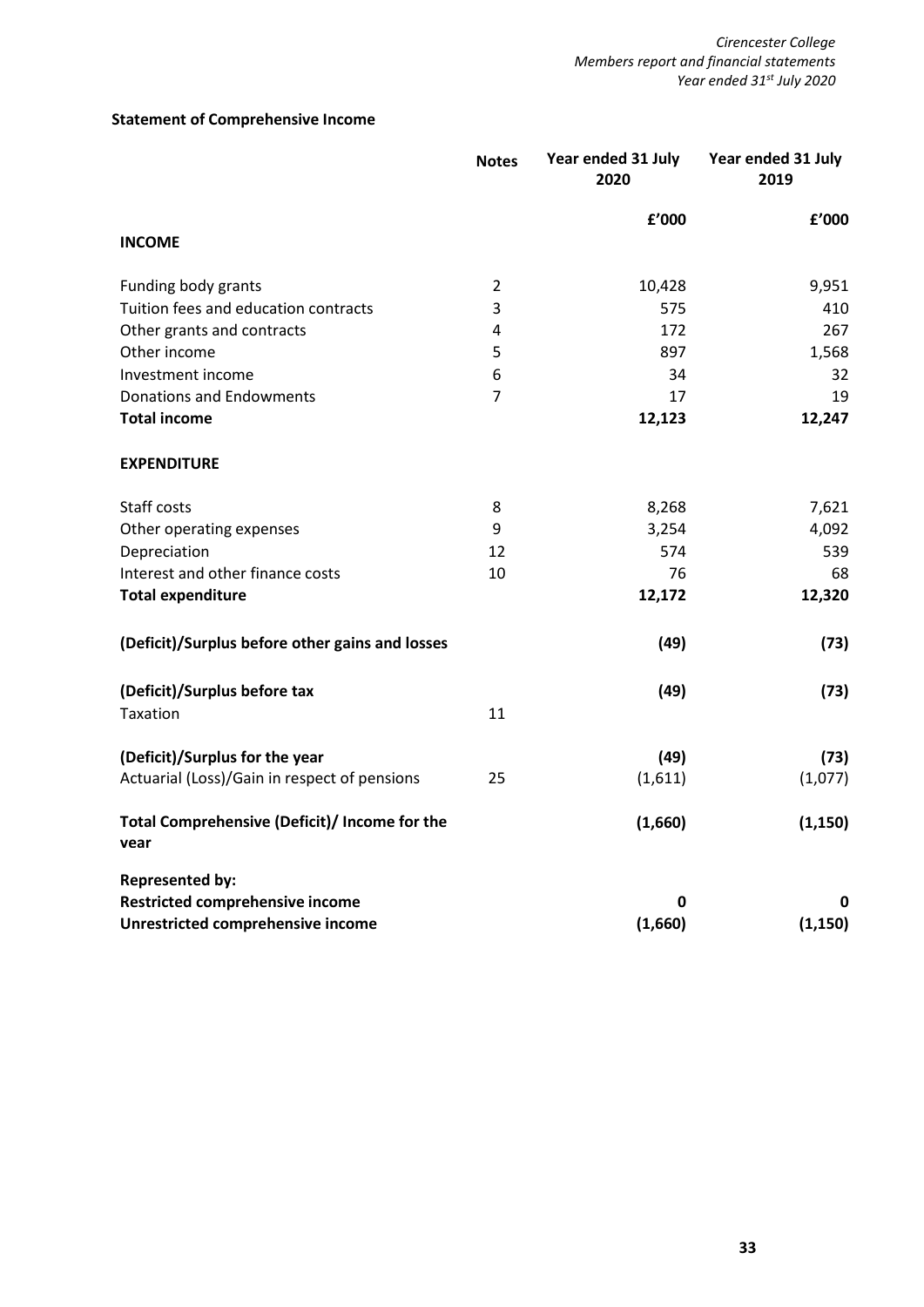# **Statement of Changes in Reserves**

|                                                                      | Income and<br>expenditure<br>account | <b>Revaluation</b><br>reserve | <b>Total</b> |
|----------------------------------------------------------------------|--------------------------------------|-------------------------------|--------------|
|                                                                      | £'000                                | £'000                         | £'000        |
| <b>College</b>                                                       |                                      |                               |              |
| Balance at 1 <sup>st</sup> August 2018                               | 5,082                                | 2,963                         | 8,045        |
| (Deficit) from the income and expenditure<br>account                 | (73)                                 |                               | (73)         |
| (Deficit) from other comprehensive income                            | (1,077)                              |                               | (1,077)      |
| Transfers between revaluation and income<br>and expenditure reserves | 47                                   | (47)                          | (0)          |
| Balance at 31 <sup>st</sup> July 2019                                | 3,979                                | 2,916                         | 6,895        |
| (Deficit) from the income and expenditure<br>account                 | (49)                                 |                               | (49)         |
| (Deficit) from other comprehensive income                            | (1,611)                              |                               | (1,611)      |
| Transfers between revaluation and income<br>and expenditure reserves | 46                                   | (46)                          | $\mathbf 0$  |
| Total comprehensive deficit for the year                             | (1,614)                              | (46)                          | (1,660)      |
| Balance at 31 July 2020                                              | 2,365                                | 2,870                         | 5,235        |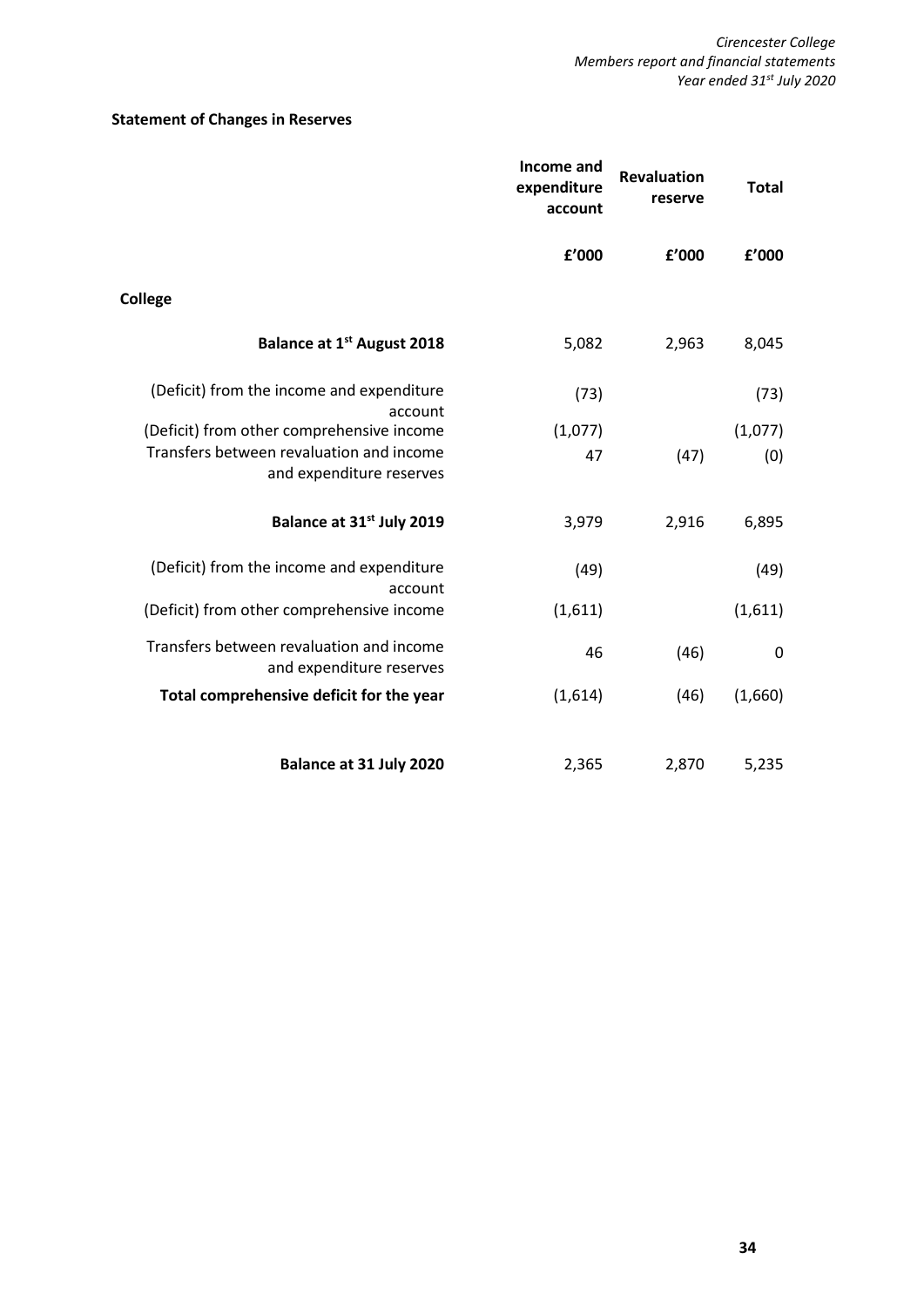# **Balance Sheet as at 31 July 2020**

|                                                             | <b>Notes</b> | <b>College</b>   | <b>College</b>   |
|-------------------------------------------------------------|--------------|------------------|------------------|
|                                                             |              | 2020<br>£'000    | 2019<br>£'000    |
| <b>Non-current assets</b>                                   |              |                  |                  |
| Tangible Fixed assets                                       | 12           | 16,792<br>16,792 | 16,885<br>16,885 |
| <b>Current assets</b><br><b>Stocks</b>                      |              | 2                | $\overline{2}$   |
| Trade and other receivables                                 | 14           | 219              | 204              |
| Cash and cash equivalents                                   | 20           | 3,725<br>3,946   | 3,709<br>3,915   |
| Less: Creditors - amounts falling due<br>within one vear    | 16,19        | (1,954)          | (2,656)          |
| <b>Net current assets</b>                                   |              | 1,993            | 1,259            |
| <b>Total assets less current liabilities</b>                |              | 18,785           | 18,144           |
| Creditors - amounts falling due after more<br>than one year | 17           | (8, 393)         | (8, 192)         |
| <b>Provisions</b><br>Defined benefit obligations            | 19           | (5, 157)         | (3,057)          |
| <b>Total net assets</b>                                     |              | 5,235            | 6,895            |
| <b>Unrestricted Reserves</b>                                |              |                  |                  |
| Income and expenditure account                              |              | 2,365            | 3,979            |
| <b>Revaluation reserve</b>                                  |              | 2,870            | 2,916            |
| <b>Total unrestricted reserves</b>                          |              | 5,235            | 6,895            |

The financial statements on pages 33 to 56 were approved by the Corporation on 7th December 2020 and were signed on its behalf on that date by:

Peles Holm

**Peter Holmes Jim Grant**

**Chair Accounting Officer**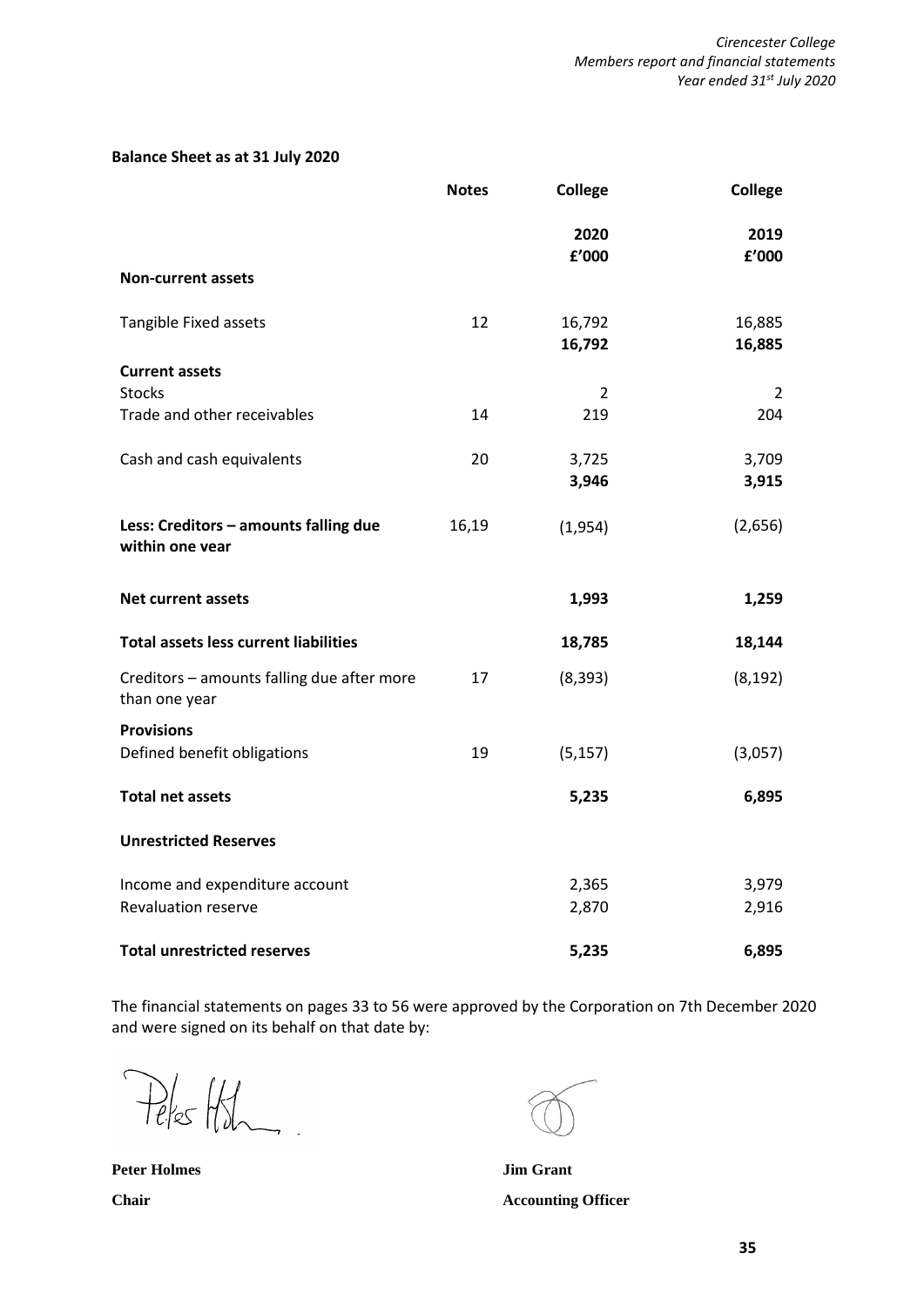# **Statement of Cash Flows**

|                                                              | <b>Notes</b> | 2020<br>£'000 | 2019<br>f'000 |
|--------------------------------------------------------------|--------------|---------------|---------------|
| Cash flow from operating activities                          |              |               |               |
| Deficit for the year                                         |              | (1,660)       | (1, 150)      |
| <b>Adjustment for non-cash items</b>                         |              |               |               |
| Depreciation                                                 | 12           | 574           | 539           |
| (Increase)/decrease in stocks                                |              |               |               |
| (Increase)/decrease in debtors                               | 14           | (15)          | 262           |
| Increase/(decrease) in creditors due within one year         | 16           | (706)         | 0             |
| Pensions costs less contributions payable                    | 25           | 2,100         | 1,430         |
| Deferred Capital Grant released to income                    | 2            | (208)         | (209)         |
| Loss on disposal of fixed assets                             |              | 0             | 54            |
| Adjustment for investing or financing activities             |              |               |               |
| Investment income                                            | 6            | (34)          | (32)          |
| Interest payable                                             | 10           | 7             | 19            |
| Net cash flow from operating activities                      |              | 58            | 914           |
| Cash flows from investing activities                         |              |               |               |
| Proceeds from sale of fixed assets                           |              |               |               |
| Disposal of non-current asset investments                    |              |               |               |
| Deferred capital grants received                             | 17           | 515           | 0             |
| Investment income                                            | 6            | 34            | 32            |
| New deposits                                                 |              |               |               |
| Payments made to acquire fixed assets                        | 12           | (481)         | (875)         |
|                                                              |              | 68            | (843)         |
| <b>Cash flows from financing activities</b>                  |              |               |               |
| Interest paid                                                | 10           | (7)           | (19)          |
| Interest element of finance lease rental payments            |              |               |               |
| New unsecured loans                                          |              |               |               |
| Repayments of amounts borrowed                               | 18           | (103)         | (90)          |
| Capital element of finance lease rental payments             |              |               |               |
|                                                              |              | (110)         | (109)         |
| Increase/(Decrease) in cash and cash equivalents in the year | 20           | 16            | (38)          |
|                                                              |              |               |               |
| Cash and cash equivalents at beginning of the year           | 20           | 3,709         | 3,747         |
| Cash and cash equivalents at end of the year                 | 20           | 3,725         | 3,709         |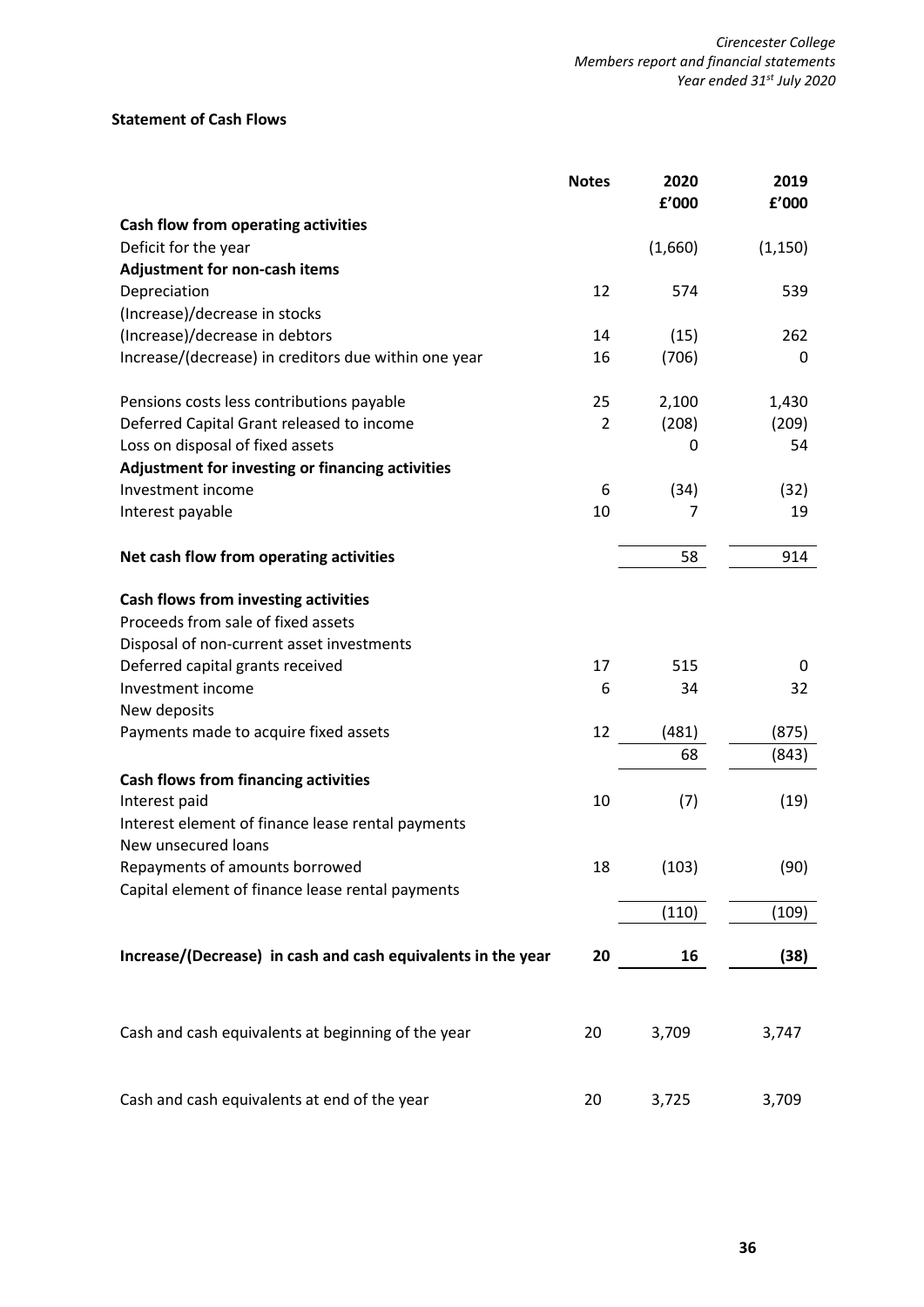# **Notes to the Accounts**

## **1. Statement of accounting policies and estimation techniques**

The following accounting policies have been applied consistently in dealing with items which are considered material in relation to the financial statements.

#### **Basis of preparation**

These financial statements have been prepared in accordance with the *Statement of Recommended Practice: Accounting for Further and Higher Education 2019* (the 2019 FE HE SORP), the *College Accounts Direction for 2019 to 2020* and in accordance with Financial Reporting Standard 102 – *"The Financial Reporting Standard applicable in the United Kingdom and Republic of Ireland"* (FRS 102). The College is a public benefit entity incorporated in England as an exempt charity under the Further Education and Higher Education Act 1992 regulated by the Department for Education and has applied the relevant public benefit requirements of FRS 102.

The preparation of financial statements in compliance with FRS 102 requires the use of certain critical accounting estimates. It also requires management to exercise judgement in applying the College's accounting policies.

#### **Basis of accounting**

The financial statements are prepared in accordance with the historical cost convention as modified by the use of previous valuations as deemed cost at FRS 102 1<sup>st</sup> August 2014 transition date for certain non-current assets.

#### **Going concern**

The activities of the College, together with the principal risks likely to affect its future development and performance are set out in the Members Report. The financial position of the College, its cash flow, liquidity and borrowings are presented in the Financial Statements and accompanying Notes.

The College currently has £0.5m of loans outstanding with Lloyds Bank plc on terms negotiated in 2003 with final repayment dates in 2025 (note 18). The College's forecasts and financial projections which have been prepared allowing for the impact of Covid-19 indicate that it will be able to operate within this existing facility and covenants for the foreseeable future.

The College continues to be in exploratory talks with a Sixth Form Multi-Academy Trust within a federated merger structure. In principle approval for conversion was obtained from the appropriate Head Teachers Boards and Regional Schools commissioners in November 2019. Given the College's Premises development plan which may require additional capital loan finance, the College felt that now is not the right time to Academise. An Academisation review is timetabled for October 2021 with any realistic merger possibility at the end of 2022.

The College has secured a £4.5m capital grant from GFirst LEP's Local Infrastructure (Getting Building) Fund to fully fund the building of a Gloucestershire Applied Skills Digital Centre (Digication) 3 storey building. The College has sufficient funds to meet any contingencies arising from the project.

Accordingly the College has a reasonable expectation that it has adequate resources to continue in operational existence for the foreseeable future, whether as a Sixth Form College or an Academy and for this reason will continue to adopt the going concern basis in the preparation of its Financial Statements.

# **Recognition of income**

Funding body grants are accounted for under the accrual model as permitted by FRS 102 and are measured in line with best estimates for the period of what is receivable and depend on the particular income stream involved. Learner responsive funding for 16-18 year olds is not normally subject to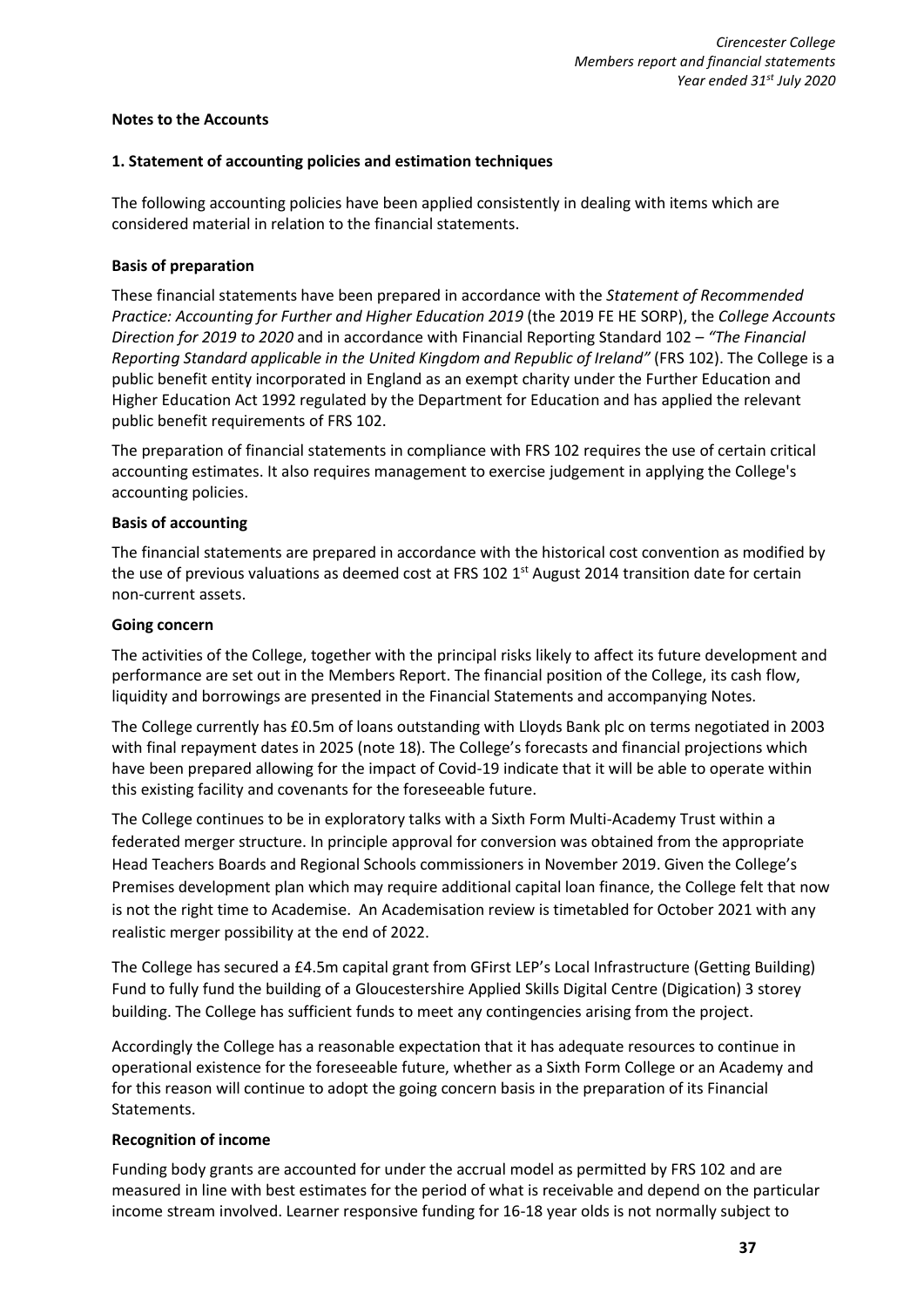reconciliation being enrolment sensitive and is therefore not subject to contract adjustments. The Adult and Apprenticeship funding elements are normally adjusted for in year, as income receivable in these areas is based on what has been earned, capped by the maximum or such adjusted contract value agreed with the appropriate funding body. Such in year adjustments may include funding claw-backs where appropriate.

Other discrete funds received during the year from government funding agencies are taken to income as associated expenditure is incurred in line with the specific terms and conditions attached to each fund by the funding agency.

Where the College receives and disburses funds in which it has no direct beneficial interest, such funds are excluded from the income and expenditure account on the grounds that the College does not have direct control over the future economic benefits derived from these funds. The College has applied this policy to certain funds received during the year from the ESFA (see note 27).

Income from tuition fees is recognised in the period for which it is received and includes all fees payable by students or their sponsors.

Income from grants, contracts and other services rendered is included to the extent of the completion of the contract or service concerned.

All income from short-term deposits is credited to the income and expenditure account in the period in which it is paid.

Government capital grants are capitalised, held as deferred income and recognised in income over the expected useful life of the asset, under the accrual method as permitted by FRS 102. Other capital grants are recognised in income when the College is entitled to the funds subject to any performance related conditions being met (see notes 16 & 17).

# **Accounting for post-employment benefits**

Post-employment benefits to employees of the College are provided by the Teachers' Pension Scheme (TPS) and the Local Government Pension Scheme (LGPS). These are defined benefit plans, which are funded by employee and regulated employer contributions.

The TPS is an unfunded scheme. Contributions to the TPS are calculated so as to spread the cost of pensions over employees' working lives with the College in such a way that the pension cost is a substantially level percentage of current and future pensionable payroll. The 23.68% contributions are determined nationally by the Governments Actuaries Department on the basis of valuations using a prospective benefit method. The TPS is a multi-employer scheme and the College is unable to identify its share of the underlying assets and liabilities of the scheme on a consistent and reasonable basis. The TPS is therefore treated as a defined contribution plan and the contributions recognised as an expense in the income statement in the periods during which services are rendered by employees.

The LGPS is a funded scheme run by Gloucestershire County Council. LGPS assets are measured by scheme actuaries using closing fair values. LGPS liabilities are measured using the projected unit credit method and discounted at the current rate of return on a high quality corporate bond of equivalent term and currency to the liabilities. Detailed actuarial valuations are obtained triennially (last at 31<sup>st</sup> March 2019) and are updated at each balance sheet date. The amounts charged to operating surplus are the current service costs and the costs of scheme introductions, benefit changes, settlements and curtailments. They are included as part of staff costs as incurred**.** Net interest on the net defined benefit obligation/asset is also recognised in the Statement of Comprehensive Income and comprises the interest cost on the defined benefit obligation and interest income on the scheme assets, calculated by multiplying the fair value of the scheme assets & obligations at the beginning of the period by the rate used to discount the benefit obligations.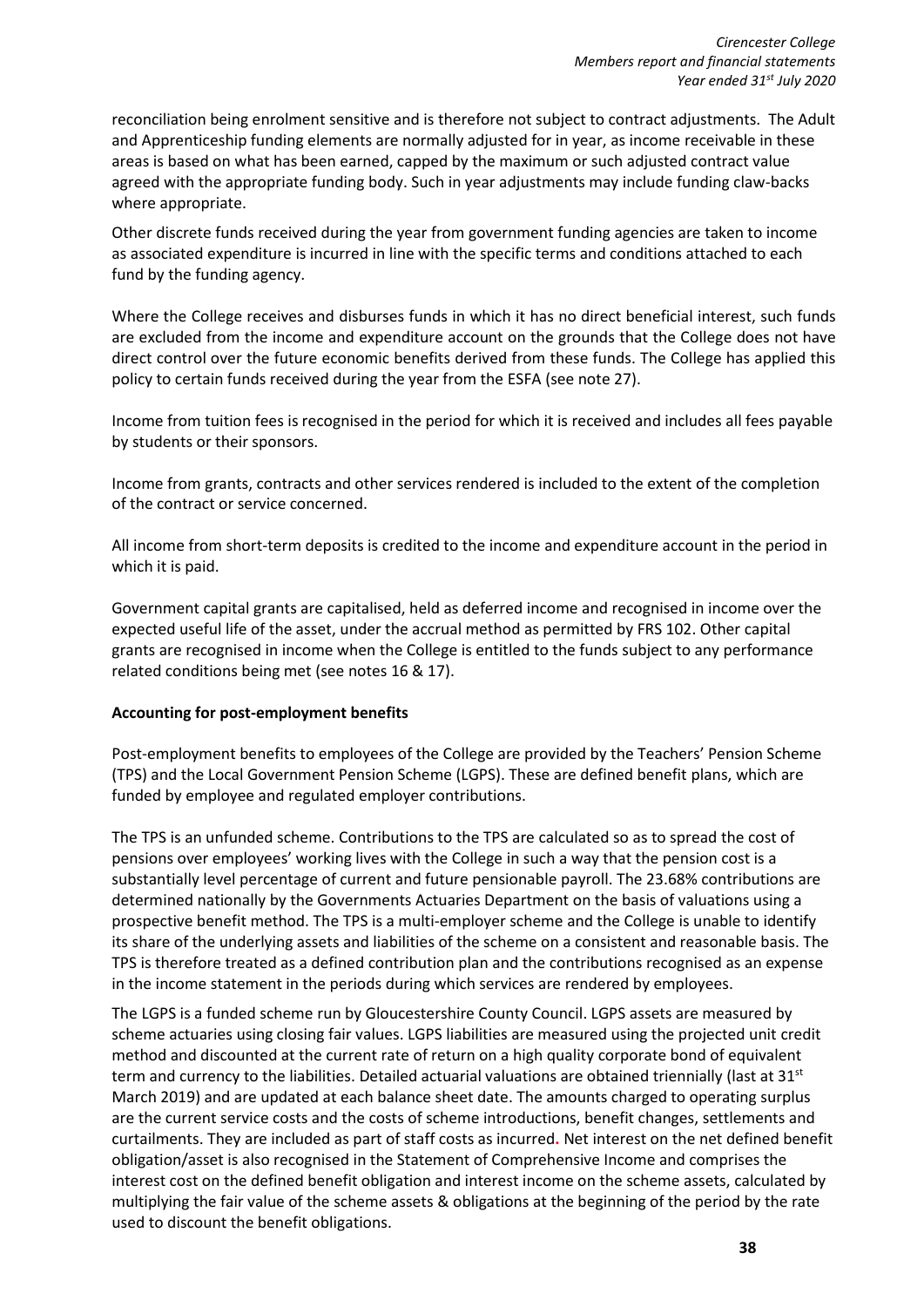Actuarial gains and losses are recognised immediately under "other" recognised gains and losses.

# **Short term Employment benefits**

Short term employment benefits such as salaries and compensated absences (holiday pay) are recognised as an expense in the year in which the employees render service to the College. Any unused benefits are accrued and measured as the additional amount the College expects to pay as a result of the unused entitlement.

# **Non-current Assets - Tangible fixed assets**

Tangible fixed assets are stated at cost less accumulated depreciation and accumulated impairment losses. Certain items of fixed assets that had been revalued to fair value on or prior to the date of transition to the 2015 FE HE SORP, are measured on the basis of deemed cost, being the revalued amount at the date of that revaluation.

# *Land and buildings*

Land and buildings, including those inherited from the local education authority, are stated in the balance sheet at valuation on the basis of depreciated replacement cost as the open market value for existing use is not readily obtainable. Freehold land is not depreciated. Freehold buildings are depreciated over their expected useful economic life to the College (normally either 25 or 50 years, though the period may be significantly less for modular buildings which are generally between 3 and 10 years).

The College has a policy of depreciating major adaptations to buildings over the period of their useful economic life of between 20 and 50 years.

Where land and buildings are acquired with the aid of specific grants, they are capitalised and depreciated as above. The related government grants are credited to a deferred income account within creditors, and are released to the income and expenditure account over the expected useful economic life of the related asset on a systematic basis consistent with the depreciation policy. The deferred income is allocated between creditors due within one year and those due after more than one year.

A review for impairment of a fixed asset is carried out if events or changes in circumstances indicate that the carrying amount of any fixed asset may not be recoverable or justified.

On adoption of FRS 102 in July 2016, the College followed transitional provisions and retained the carrying values of freehold properties at  $1<sup>st</sup>$  August 2014 as deemed cost and measured at fair value. The Revaluation reserve was reinstated to carrying values at  $1<sup>st</sup>$  August 2014 and forms part of the realised Income and Expenditure reserve

# *Assets under construction*

Assets under construction are accounted for at cost, based on the value of professional project manager Payment Certificates issued against Royal Institute of Chartered Surveyors (RICS) standard UK building templates and other direct costs, incurred to 31 July. They are not depreciated until they are brought into use.

# *Subsequent expenditure on existing fixed assets*

Where significant expenditure is incurred on tangible fixed assets after initial purchase it is charged to income in the period it is incurred, unless it increases the future benefits to the College, in which case it is capitalised and depreciated on the relevant basis.

# *Equipment*

Equipment costing less than £1,000 per individual item is recognised as expenditure in the period of acquisition except where this expenditure is part of a major project. All other equipment is capitalised at cost. Equipment inherited from the Local Education Authority is included in the balance sheet at valuation.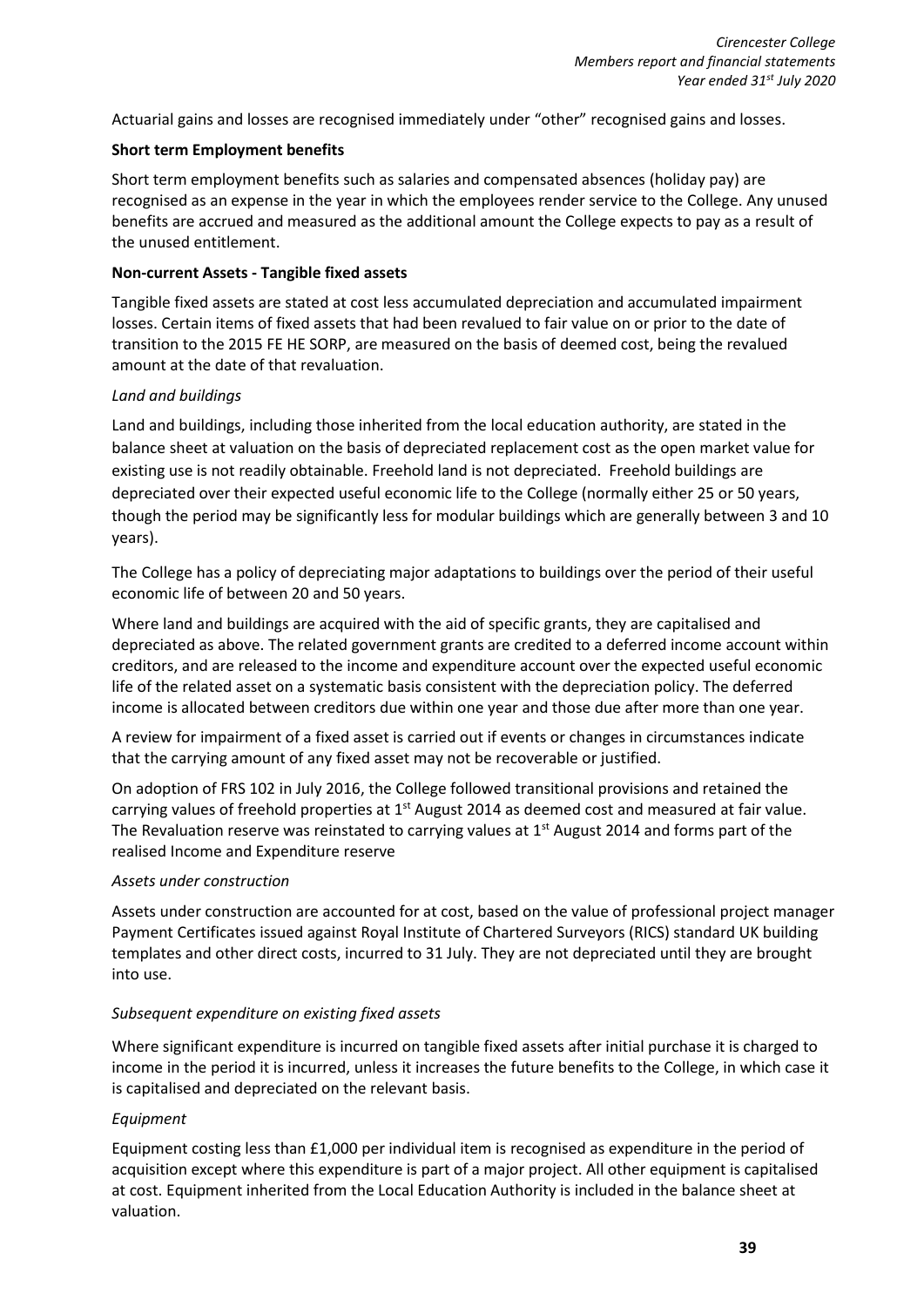Capitalised equipment is depreciated on a straight-line basis over its remaining useful economic life as follows:

| Motor vehicles and general equipment - |                          | 5 years       |
|----------------------------------------|--------------------------|---------------|
| Computer equipment                     |                          | 4 years       |
| <b>Fixtures and fittings</b>           | $\overline{\phantom{a}}$ | 5 years       |
| Plant                                  | $\overline{\phantom{0}}$ | 10 - 20 years |

No depreciation is provided on assets in the course of construction. Where equipment is acquired with the aid of specific grants, it is capitalised and depreciated in accordance with the above policy, with the related grant being credited to a deferred capital grant account and released to the income and expenditure account over the expected useful economic life of the related equipment.

# **Borrowing costs**

Borrowing costs are recognised as expenditure in the period in which they are incurred.

# **Leased assets**

Costs in respect of operating leases are charged on a straight-line basis over the lease term. Any lease premiums or incentives relating to leases signed after 1<sup>st</sup> August 2014 are spread over the minimum lease term.

Leasing agreements which transfer to the College substantially all the benefits and risks of ownership of an asset are treated as finance leases. The College has no finance leases to  $31<sup>st</sup>$  July 2020 or at the signing date.

# **Inventories**

Inventories are stated at the lower of their cost and net realisable value, being selling price less costs to complete and sell. Where necessary, provision is made for obsolete, slow-moving and defective items.

# **Maintenance and refurbishment of premises**

The cost of routine corrective maintenance and refurbishment programmes is charged to the income and expenditure account in the period that it is incurred, with the exception of individual assets purchased as part of the programmes with a value in excess of our capitalisation threshold.

# **Cash and cash equivalents**

Cash for the purpose of the cash flow statement comprises cash in hand and deposits repayable on demand less overdrafts repayable on demand and sums on short term deposits (less than one year at 31<sup>st</sup> July) with recognised banks and building societies.

# **Financial liabilities and equity**

Financial liabilities and equity are classified according to the substance of the financial instrument's contractual obligations, rather than the financial instrument's legal form.

All loans, investments and short term deposits held by the College are classified as basic financial instruments in accordance with FRS 102. These instruments are initially recorded at the transaction price less any transaction costs (historical cost). FRS 102 requires that basic financial instruments are subsequently measured at amortised cost, however the College has calculated that the difference between the historical cost and amortised cost basis is not material and so these financial instruments are stated on the balance sheet at historical cost.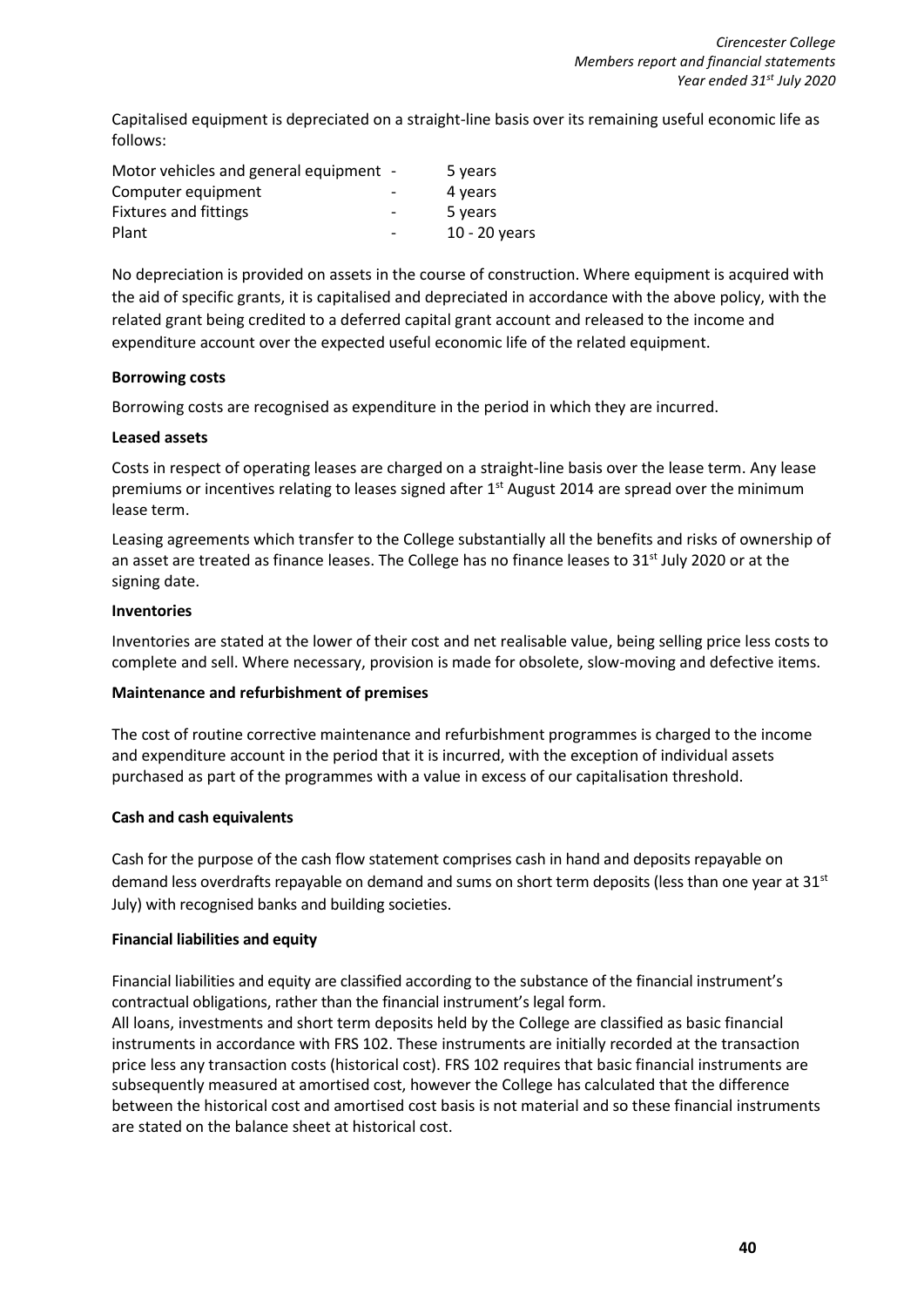# **Foreign currency translation**

Transactions denominated in foreign currencies are recorded using the rate of exchange ruling at the date of the transaction. Monetary assets and liabilities denominated in foreign currencies are translated at the rates of exchange ruling at the end of the financial period with all resulting exchange differences being taken to income in the period in which they arise.

# **Taxation**

The College is considered to pass the tests set out in Paragraph 1 Schedule 6 Finance Act 2010 and therefore it meets the definition of a charitable company for UK corporation tax purposes. Accordingly, the College is potentially exempt from taxation in respect of income or capital gains received within categories covered by sections 478-488 of the Corporation Tax Act 2010 or Section 256 of the Taxation of Chargeable Gains Act 1992, to the extent that such income or gains are applied exclusively to charitable purposes.

The College is partially exempt in respect of Value Added Tax, so that it can only recover a minor element of the VAT charged on its inputs. Irrecoverable VAT on inputs is included in the costs of such inputs and added to the cost of tangible fixed assets as appropriate, where the inputs themselves are tangible fixed assets by nature.

# **Provisions and contingent liabilities**

Provisions are recognised when the College has a present legal or constructive obligation as a result of a past event, it is probable that a transfer of economic benefit will be required to settle the obligation and a reliable estimate can be made of the amount of the obligation.

Where the effect of the time value of money is material, the amount expected to be required to settle the obligation is recognised at present value using a pre-tax discount rate. The unwinding of the discount is recognised as a finance cost in the statement of comprehensive income in the period it arises.

A contingent liability arises from a past event that gives the College a possible obligation whose existence will only be confirmed by the occurrence or otherwise of uncertain future events not wholly within the control of the College. Contingent liabilities also arise in circumstances where a provision would otherwise be made but either it is not probable that an outflow of resources will be required or the amount of the obligation cannot be measured reliably. Contingent liabilities are not recognised in the balance sheet but are disclosed in the notes to the financial statements. Note 23 refers to a Contingent liability recognised for the period covered by the financial statements.

# **Agency arrangements**

The College acts as an agent in the collection and payment of discretionary support funds from funding bodies. Related payments received from the funding bodies and subsequent disbursements to students are excluded from the income and expenditure of the College and disclosed in Note 27 except for the proportion available to the College to cover administration costs relating to the grant. The College employs one member of staff, part of whose time is dedicated to the administration of Learner Support Fund application and payments.

# **Judgements in applying accounting policies and key sources of estimation uncertainty**

In preparing these financial statements, management have made the following judgements:

• Determine whether leases entered into by the College either as a lessor or a lessee are operating or finance leases. These decisions depend on an assessment of whether the risks and rewards of ownership have been transferred from the lessor to the lessee on a lease by lease basis.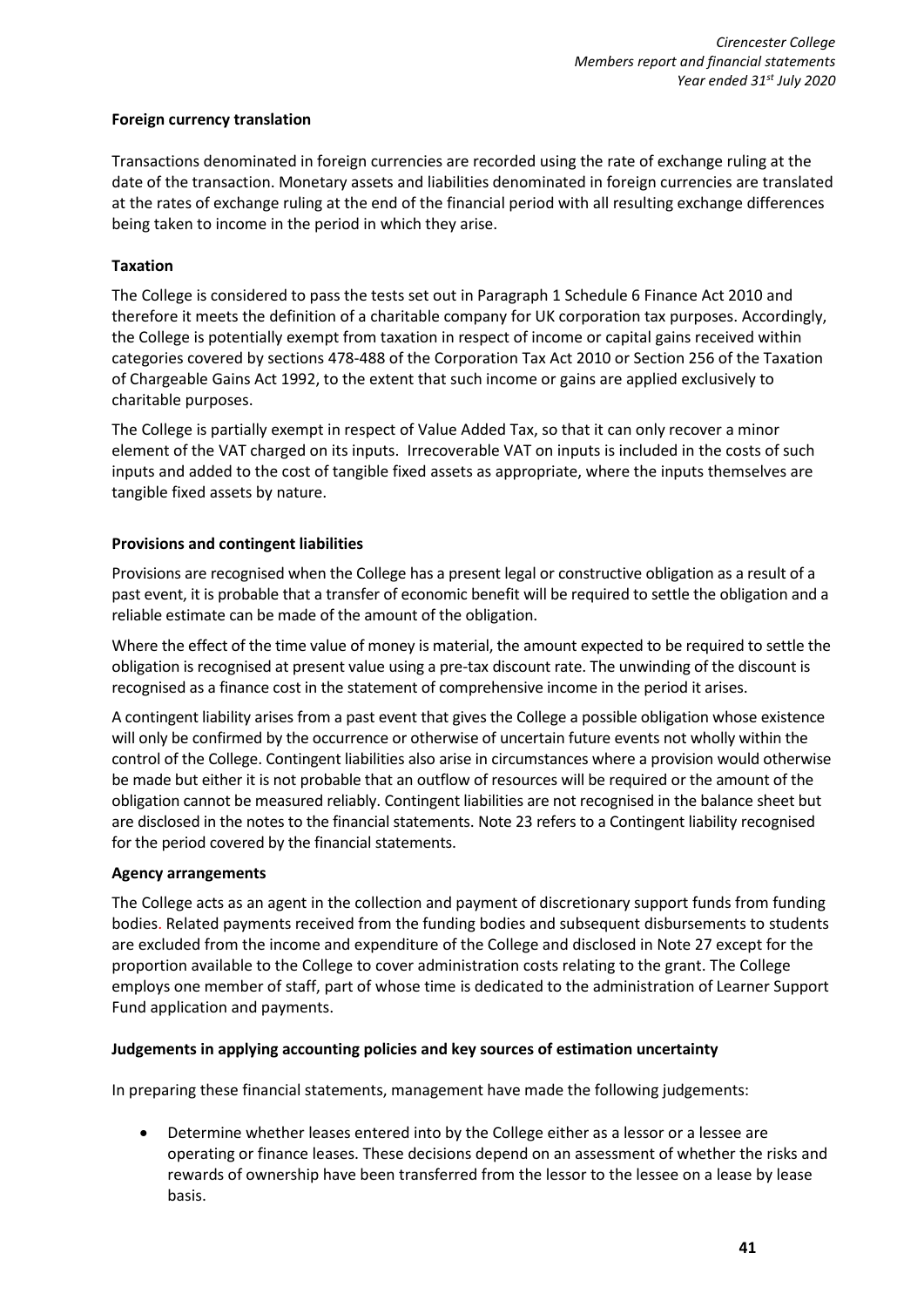• Determine whether there are indicators of impairment of the College's tangible assets. Factors taken into consideration in reaching such a decision include the economic viability and expected future financial performance of the asset.

# *Other key sources of estimation uncertainty*

• *Tangible fixed assets*

Tangible fixed assets, other than investment properties, are depreciated over their useful lives taking into account residual values, where appropriate. Residual value assessments consider issues such as future market conditions, the remaining life of the asset and projected disposal values.

• *Local Government Pension Scheme*

The present value of the Local Government Pension Scheme defined benefit liability depends on a number of factors that are determined on an actuarial basis using a variety of assumptions. The assumptions used in determining the net cost & income for pensions include the discount rate. Any changes in these assumptions, which are disclosed in note 25, will impact the carrying amount of the pension liability. Furthermore a roll forward approach which projects results from the latest full actuarial valuation performed at 31 March 2019 has been used by the actuary in valuing the pensions liability at 31 July 2020. Any differences between the figures derived from the roll forward approach and a full actuarial valuation would impact on the carrying amount of the pension liability.

# **2 Funding body grants**

|   |                                             | 2020   | 2019  |
|---|---------------------------------------------|--------|-------|
|   |                                             | £'000  | f'000 |
|   | <b>Recurrent grants</b>                     |        |       |
|   | Apprenticeships and Adult Education funding | 586    | 652   |
|   | Education & Skills Funding Agency 16-19     | 9,329  | 9,065 |
|   | <b>Higher Education Funding Council</b>     |        |       |
|   | Specific grants                             | 305    | 25    |
|   | Releases of government capital grants       | 208    | 209   |
|   | <b>Total</b>                                | 10,428 | 9,951 |
| 3 | <b>Tuition fees and education contracts</b> |        |       |
|   |                                             | 2020   | 2019  |
|   |                                             | £'000  | f'000 |
|   | Adult education fees                        | 37     | 26    |
|   | Apprenticeship fees and contracts           | 4      | 8     |
|   | Fees for HE loan supported courses          | 429    | 312   |
|   | <b>Total tuition fees</b>                   | 470    | 346   |
|   | <b>Education contracts</b>                  | 105    | 64    |
|   | <b>Total</b>                                | 575    | 410   |
|   |                                             |        |       |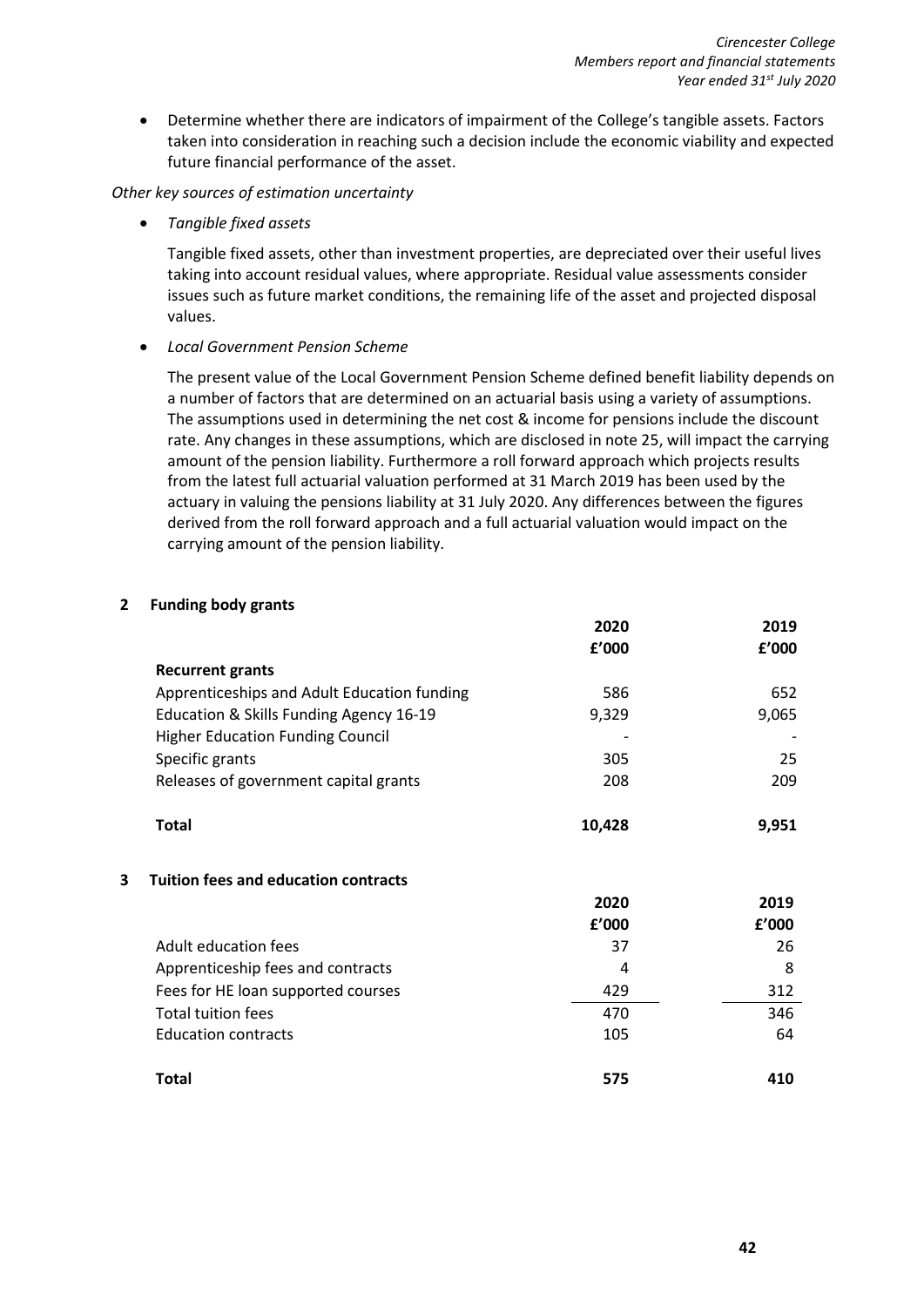#### **4 Other grants and contracts**

|                            | 2020  | 2019  |
|----------------------------|-------|-------|
|                            | £'000 | f'000 |
| HMRC furlough scheme       | 19    | 0     |
| <b>UK-based charities</b>  | 134   | 239   |
| <b>European Commission</b> | 0     | 27    |
| Other grants and contracts | 19    |       |
|                            |       |       |
| <b>Total</b>               | 172   | 267   |

## **5 Other income**

|                                    | 2020  | 2019  |
|------------------------------------|-------|-------|
|                                    | £'000 | f'000 |
| Catering and residences            | 373   | 505   |
| Other income generating activities | 483   | 1,007 |
| Other grant income                 |       |       |
| Non-government capital grants      |       |       |
| Miscellaneous income               | 41    | 56    |
|                                    |       |       |
| Total                              | 897   | 1,568 |

#### **6 Investment income**

|                         | 2020  | 2019  |
|-------------------------|-------|-------|
|                         | £'000 | £'000 |
| Other investment income | 34    | 32    |
| <b>Total</b>            | 34    | 32    |
| <b>Donations</b><br>7   |       |       |
|                         | 2020  | 2019  |
|                         | £'000 | £'000 |

#### **8 Staff costs**

The average number of persons (including key management personnel) employed by the College during the year, described as full-time equivalents (fte's) and head count (hc's) was:

Sundry donations at enrolment and during the year **17** 19

|                            | 2020 | 2019 |
|----------------------------|------|------|
|                            | fte. | fte. |
| Teaching staff             | 135  | 130  |
| Non-teaching staff         | 89   | 86   |
| Full-time equivalent staff | 224  | 216  |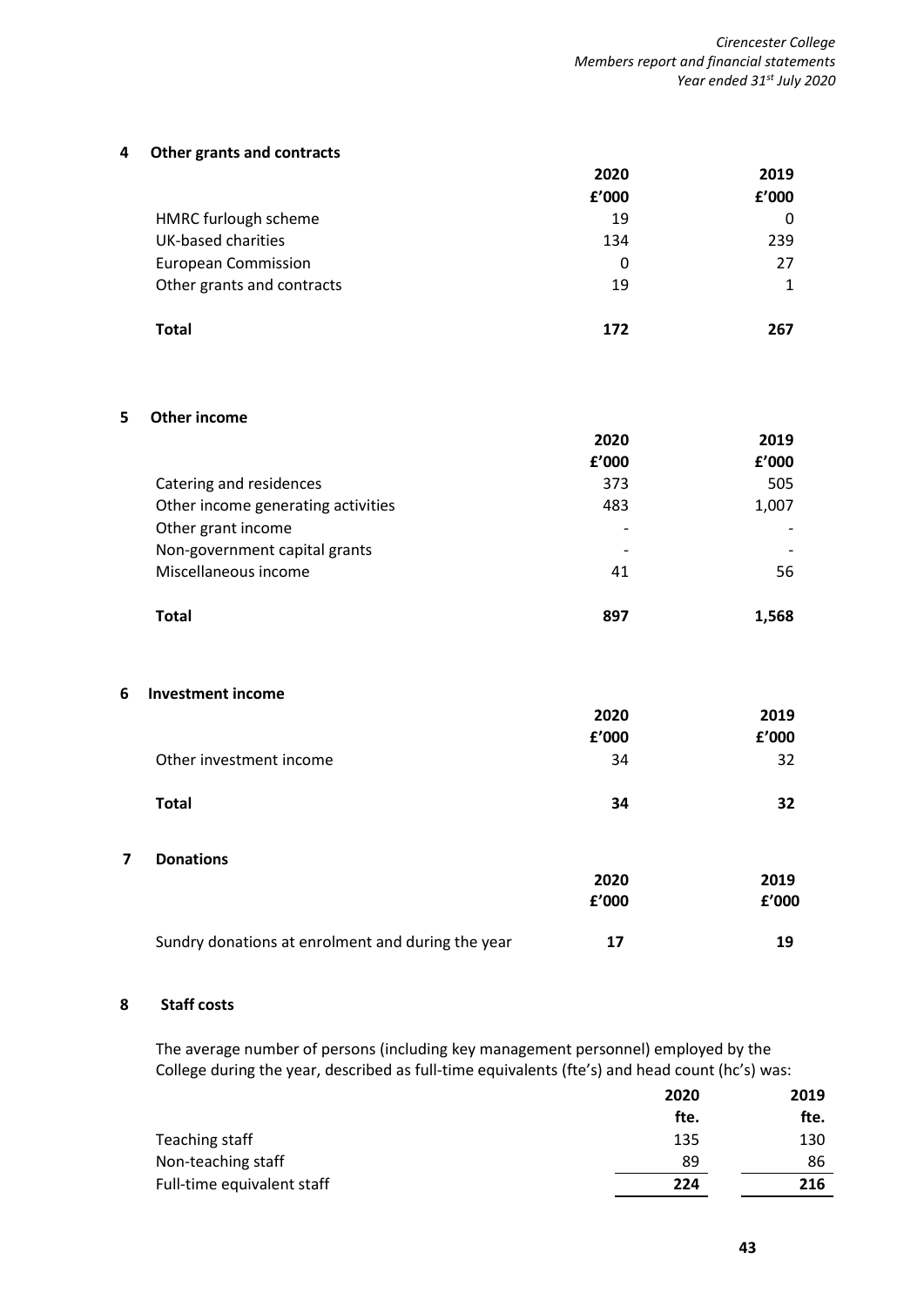*Cirencester College Members report and financial statements Year ended 31st July 2020*

|                                                                  | 2020      | 2019      |
|------------------------------------------------------------------|-----------|-----------|
|                                                                  | headcount | headcount |
| Teaching staff                                                   | 141       | 143       |
| Non-teaching staff                                               | 131       | 133       |
| Staff headcount                                                  | 272       | 276       |
| <b>Staff costs (continued)</b>                                   |           |           |
|                                                                  | 2020      | 2019      |
|                                                                  | £'000     | f'000     |
| Wages and salaries                                               | 5,862     | 5,712     |
| Social security costs                                            | 510       | 475       |
| Other pension costs (note 25)                                    | 1,851     | 1,319     |
| Apprenticeship levy                                              | 15        | 13        |
| Payroll sub total                                                | 8,238     | 7,519     |
| Contracted out staffing services                                 | 64        | 90        |
|                                                                  | 8,302     | 7,609     |
| Fundamental restructuring costs - Contractual                    | 1         | 12        |
| - Non contractual <sup>1</sup>                                   | (35)      |           |
| $1$ managed provision underspend for employment tribunal related |           |           |
| <b>Total Staff costs</b>                                         | 8,268     | 7,621     |

# **Key management personnel**

Key management personnel are those persons having authority and responsibility for planning, directing and controlling the activities of the College and are represented by the Leadership Team comprising the Principal , 3 Vice Principals - Quality & Curriculum, Teaching & Learning and Student Services, Human Resources manager, Finance Director and Operations Director respectively. Staff costs include no compensation paid to key management personnel for loss of office.

# **Emoluments of Key management personnel, Accounting Officer and other higher paid staff**

|                                                                                        | 2020 | 2019 |
|----------------------------------------------------------------------------------------|------|------|
|                                                                                        | No.  | No.  |
| The number of key management personnel including the<br><b>Accounting Officer was:</b> |      |      |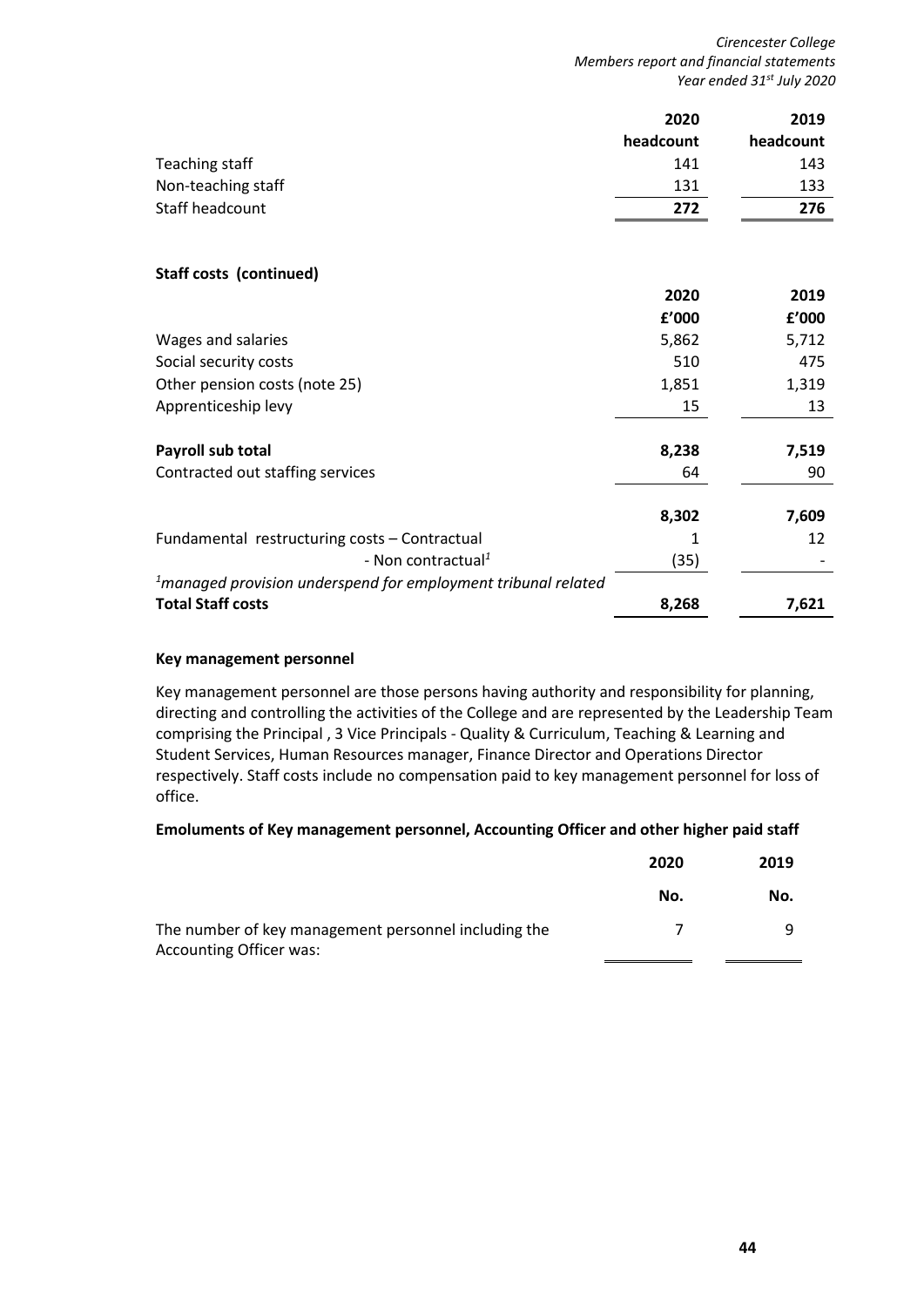|                           | <b>Key management</b><br>personnel |      | <b>Other staff</b> |      |
|---------------------------|------------------------------------|------|--------------------|------|
|                           | 2020                               | 2019 | 2020               | 2019 |
|                           | No.                                | No.  | No.                | No.  |
| £1 to £10,000 p.a.        |                                    |      |                    |      |
| £20,001 to £30,000 p.a.   |                                    |      |                    |      |
| £30,001 to £40,000 p.a.   |                                    |      |                    |      |
| £40,001 to £50,000 p.a.   |                                    |      |                    | 11   |
| £50,001 to £60,000 p.a.   |                                    |      |                    |      |
| £60,001 to £70,000 p.a.   | 4                                  |      |                    |      |
| £70,001 to £80,000 p.a.   | O                                  | O    |                    |      |
| £100,001 to £120,000 p.a. |                                    |      |                    |      |
|                           |                                    | 9    | 8                  | 12   |

The number of key management personnel and other staff who received annual emoluments, excluding pension contributions but including benefits in kind, in the following

Key management personnel compensation is made up as follows:

|                                             | 2020  | 2019  |
|---------------------------------------------|-------|-------|
|                                             | £'000 | £'000 |
| <b>Salaries</b>                             | 457   | 468   |
| <b>Employers National Insurance</b>         | 55    | 55    |
| Benefits in kind                            | 0     |       |
|                                             | 512   | 523   |
| Pension contributions                       | 107   | 91    |
|                                             |       |       |
| Total key management personnel compensation | 619   | 614   |

There were no amounts due to key management personnel that were waived in the year. Pension contributions are made on the basis of standard "net pay" payment arrangements in place.

The compensation above includes amounts payable to the Accounting Officer (who is also the highest paid officer) of:

|                       | 2020                     | 2019  |
|-----------------------|--------------------------|-------|
|                       | f'000                    | £'000 |
| Salaries              | 113                      | 110   |
| Benefits in kind      | $\overline{\phantom{0}}$ |       |
|                       | 113                      | 110   |
| Pension contributions | 26                       | 18    |
|                       |                          |       |

Pension contributions for the Principal and senior post-holders are contributions to the Teachers' Pension Scheme and Local Government Pension Scheme are and paid at the same rate as that for other employees.

The Corporation complies with the Association of College's Senior Staff Remuneration Code and will assess pay in line with its principles in future as part of the overall budget setting process.

The remuneration package of the Principal, is subject to annual review by the Remuneration Committee of the Corporation who use benchmarking information to provide objective guidance.

The Principal reports to the Corporation, who undertake an annual review of performance against the college's overall objectives using both qualitative and quantitative measures of performance.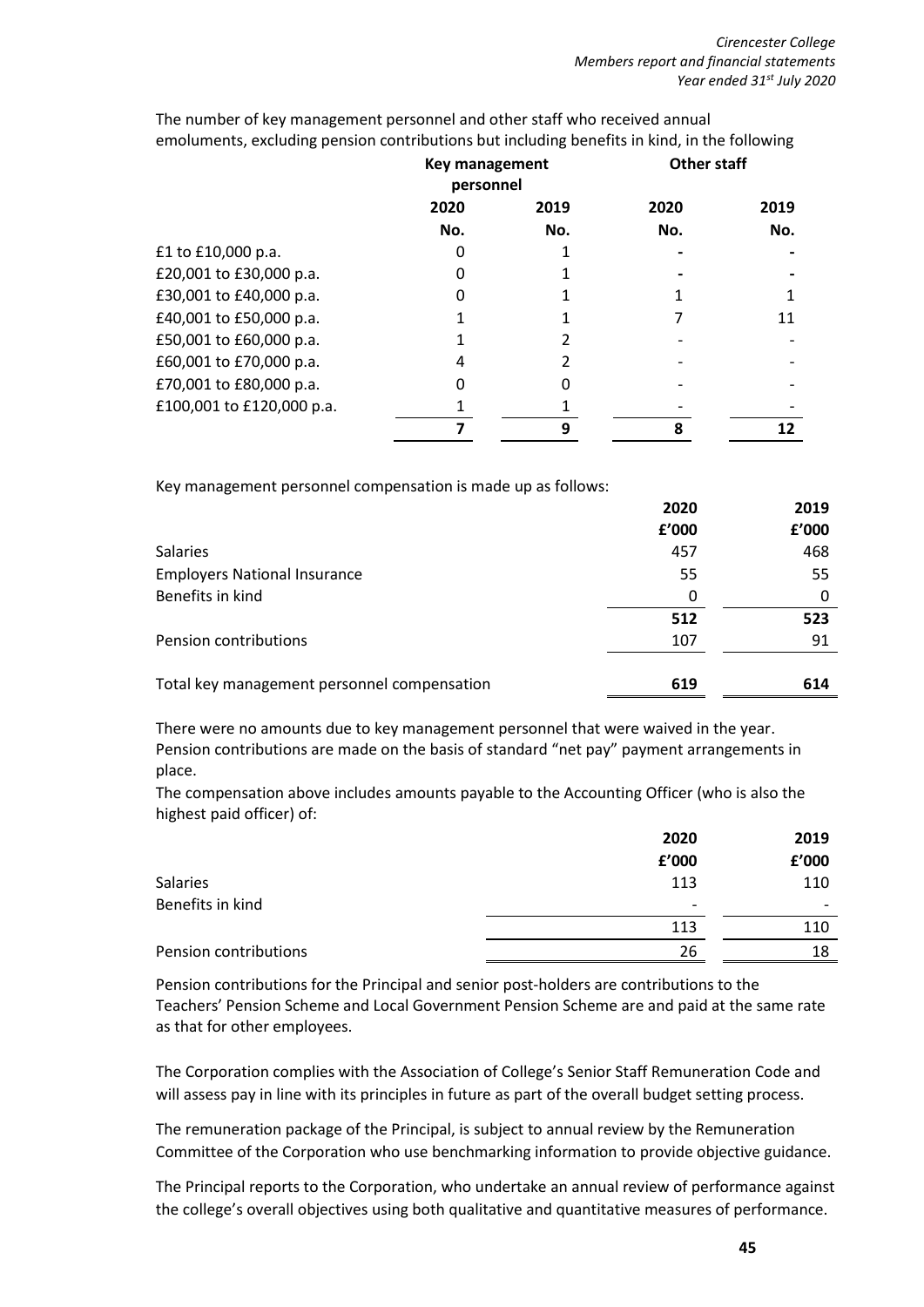# **Pay multiple**

| The pay multiple relationship between the Chief Accounting<br>Officer and the median of all other pay is: | 2020  | 2019  |
|-----------------------------------------------------------------------------------------------------------|-------|-------|
|                                                                                                           | f'000 | f'000 |
| Basic salary                                                                                              | 4.62  | 4.72  |
| Total emoluments                                                                                          | 4.62  | 4.70  |
|                                                                                                           |       |       |

| Compensation for loss of office paid to former key management personnel         |      |      |
|---------------------------------------------------------------------------------|------|------|
|                                                                                 | 2020 | 2019 |
|                                                                                 |      | £    |
| Contractual Compensation paid to the former post-holder                         |      |      |
| Estimated value of other benefits, including provisions for<br>pension benefits | -    | ۰    |

The members of the Corporation other than the Accounting Officer and staff Governors (members) did not receive any payment from the institution other than the reimbursement of travel and subsistence expenses incurred in the course of their duties.

# **9 Other operating expenses**

|                                       | 2020  | 2019  |
|---------------------------------------|-------|-------|
|                                       | f'000 | f'000 |
| Teaching costs                        | 479   | 618   |
| Non-teaching costs                    | 1,163 | 1,655 |
| Administration and central services   | 629   | 616   |
| <b>Premises costs</b>                 | 718   | 905   |
| Other income generating activities    | 89    | 58    |
| Catering and residence operations     | 176   | 240   |
| <b>Total</b>                          | 3,254 | 4,092 |
| Other operating expenses include:     | 2020  | 2019  |
|                                       | f'000 | f'000 |
| Auditors' remuneration:               |       |       |
| Financial statements audit            | 18    | 18    |
| Internal audit                        | 5     | 10    |
| Hire of assets under operating leases | 26    | 29    |
| <b>Education subcontracts</b>         | 114   | 158   |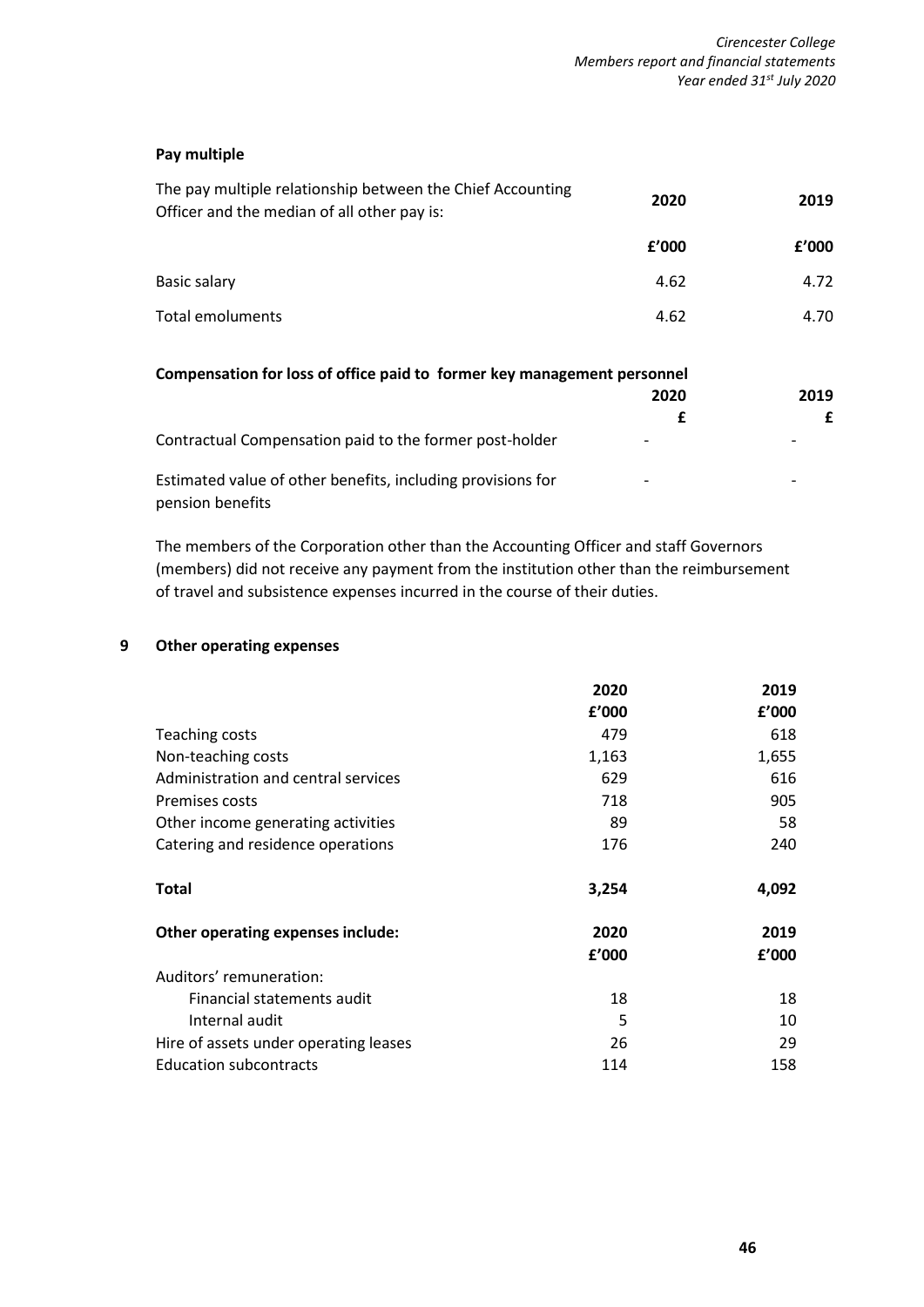## **10 Interest and other finance costs**

|                                            | 2020  | 2019  |
|--------------------------------------------|-------|-------|
|                                            | f'000 | £'000 |
| On bank loans, overdrafts and other loans: |       | 19    |
|                                            |       | 19    |
| Pension finance costs (note 25)            | 69    | 49    |
| <b>Total</b>                               | 76    | 68    |

# **11 Taxation**

The members do not believe that the College was liable for any corporation tax arising out its charitable activities during either period.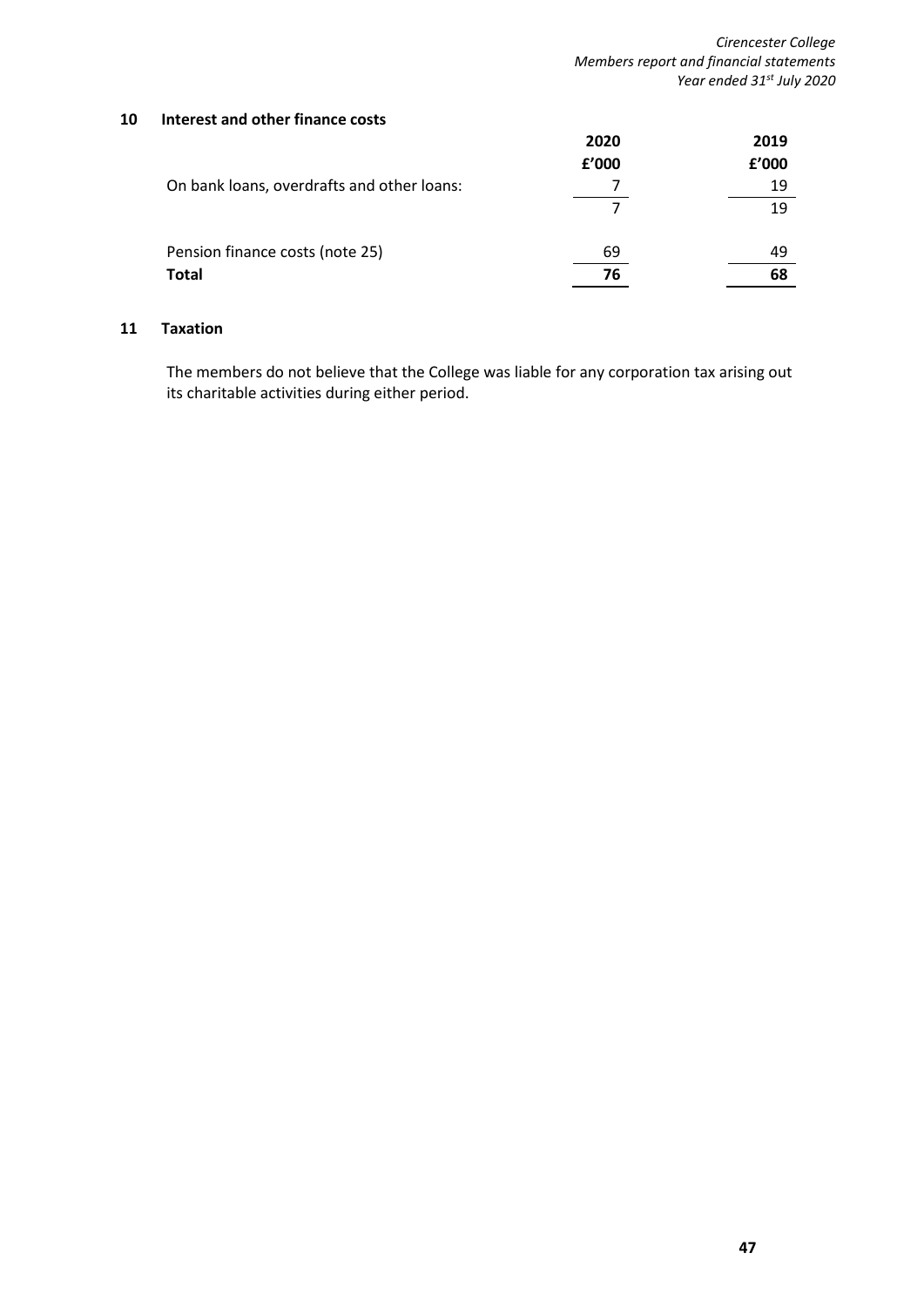#### **12 Tangible fixed assets**

|                                     | Land and<br>buildings<br>Freehold | Equipment | Assets in the<br>course of<br>construction | <b>Total</b> |
|-------------------------------------|-----------------------------------|-----------|--------------------------------------------|--------------|
|                                     | £'000                             | f'000     | f'000                                      | f'000        |
| <b>Cost or valuation</b>            |                                   |           |                                            |              |
| At 1 August 2019                    | 19,327                            | 2,596     | 696                                        | 22,619       |
| <b>Additions</b>                    |                                   | 121       | 360                                        | 481          |
| <b>Transfers</b>                    | 736                               | 107       | (E843)                                     | 0            |
| <b>Disposals</b>                    |                                   | (1,528)   |                                            | (1, 528)     |
| At 31 July 2020                     | 20,063                            | 1,296     | 213                                        | 21,572       |
|                                     |                                   |           |                                            |              |
| <b>Depreciation</b>                 |                                   |           |                                            |              |
| At 1 August 2019                    | 3,750                             | 1,984     |                                            | 5,734        |
| Charge for the year                 | 371                               | 203       |                                            | 574          |
| Elimination in respect of disposals |                                   | (1,528)   |                                            | (1,528)      |
| At 31 July 2020                     | 4,121                             | 659       |                                            | 4,780        |
| Net book value at 31 July 2020      | 15,942                            | 637       | 213                                        | 16,792       |
| Net book value at 31 July 2019      | 15,577                            | 612       | 696                                        | 16,885       |

Land and buildings were valued for the purpose of the 1999 financial statements at depreciated replacement cost by GVA Grimley, a firm of independent chartered surveyors, in accordance with the RICS Statement of Asset Valuation Practice and Guidance notes.

Land and buildings with a net book value of £9,998k *(2014-15: £*7,140k + *2015-16:* additions £2,858k*)*  have been partly financed from exchequer funds, through for example the receipt of capital grants. Should these assets be sold, the College may be liable, under the terms of the financial memorandum with the ESFA, to surrender the proceeds. £337k of prior year minor capital works grant with £178k of T Level specialist equipment and minor capital works received in 2019-20 earmarked for capital spend in 2019-20 and 2020-21 were transferred to Deferred Capital grant (note 17).

# **13 Non-current investments**

There are no non-current investments in either year.

# **14 Debtors**

|                                      | 2020  | 2019  |
|--------------------------------------|-------|-------|
|                                      | f'000 | f'000 |
| Amounts falling due within one year: |       |       |
| Trade receivables                    | 41    | 8     |
| Prepayments and accrued income       | 178   | 196   |
| <b>Total</b>                         | 219   | 204   |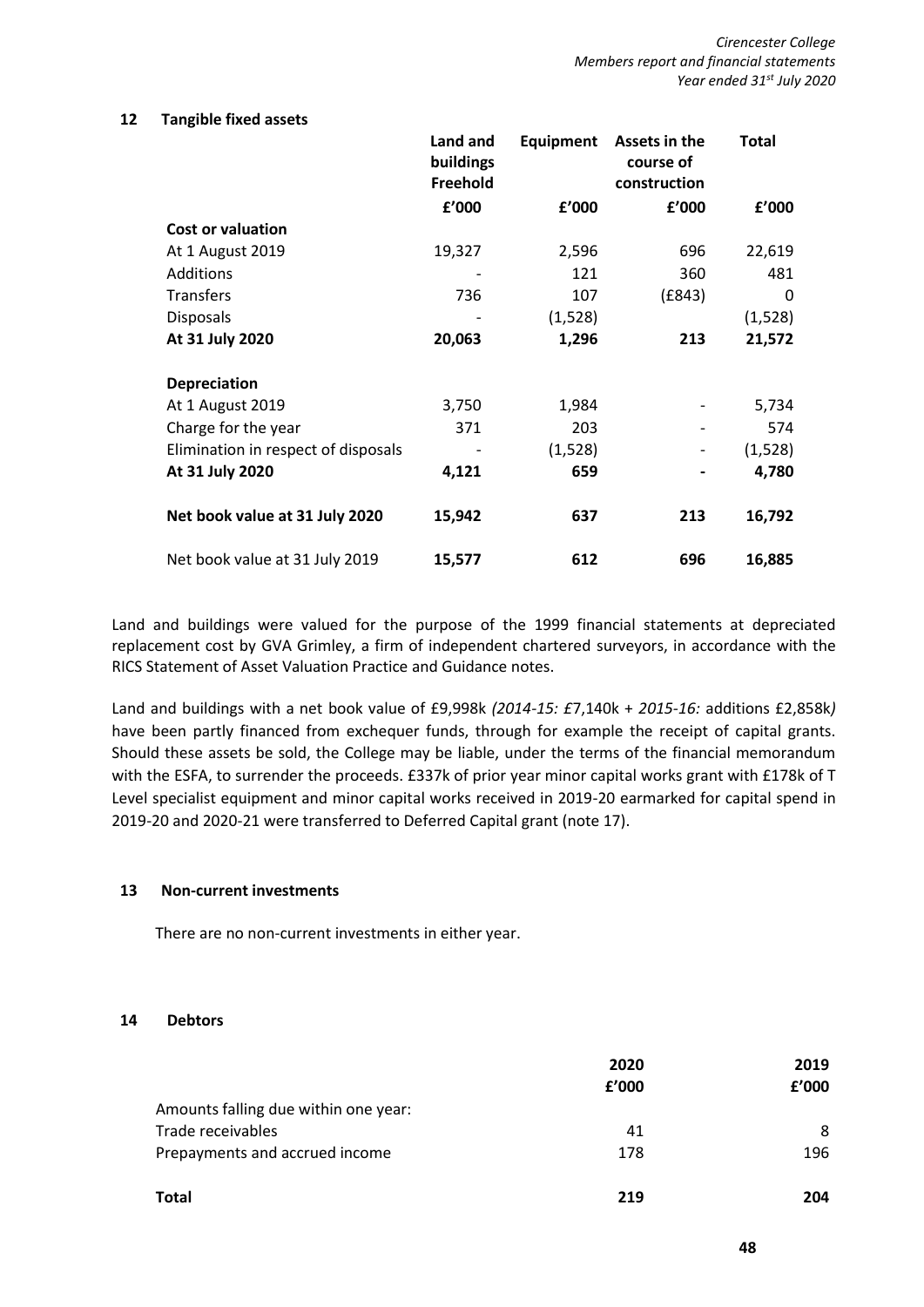#### **15 Current investments**

There are no current investments during the year

#### **16 Creditors: amounts falling due within one year**

|                                                     |              | 2020  | 2019     |
|-----------------------------------------------------|--------------|-------|----------|
|                                                     |              | £'000 | f'000    |
| Bank loans                                          |              | 102   | 119      |
| Trade payables                                      |              | 43    | 175      |
| Other taxation and social security                  |              | 281   | 239      |
| Payments received on account                        |              | 117   | 796      |
| Accruals and deferred income                        |              | 834   | 1,008    |
| Holiday pay accruals                                |              | 98    | 88       |
| Deferred income - government capital grants         |              | 230   | 209      |
| Deferred income - government revenue grants         |              | 193   | $\Omega$ |
| Amounts owed to/ (from) the ESFA.                   |              | 56    | 22       |
|                                                     | <b>Total</b> | 1,954 | 2,656    |
| 17<br>Creditors: amounts falling due after one year |              |       |          |
|                                                     |              | 2020  | 2019     |
|                                                     |              | f'000 | f'000    |

| I VVV | I VVV |
|-------|-------|
| 392   | 477   |
| 8.001 | 7,715 |
| 8.393 | 8.192 |
|       |       |

#### **18 Maturity of debt**

#### **Bank loans**

Bank loans and overdrafts are repayable as follows:

|                            | 2020  | 2019  |
|----------------------------|-------|-------|
|                            | f'000 | f'000 |
| In one year or less        | 102   | 119   |
| Between one and two years  | 102   | 102   |
| Between two and five years | 290   | 307   |
| In five years or more      | 0     | 68    |
| Total                      | 494   | 596   |

- A bank loan of £173,130 *(2019:£207,756)* was repayable by 31 March 2025 at a fixed interest rate of 6.30282%. On 1 April 2019 this loan was converted to variable 0.75% over libor terms.
- A variable bank loan of £321,024 (2019: £388,600) is repayable by 31 July 2025. Interest is charged at 0.75% above Lloyds Bank base rate.
- All loans, investments and short term deposits held by the College are classified as basic financial instruments in accordance with FRS 102. These instruments are initially recorded at the transaction price less any transaction costs (historical cost).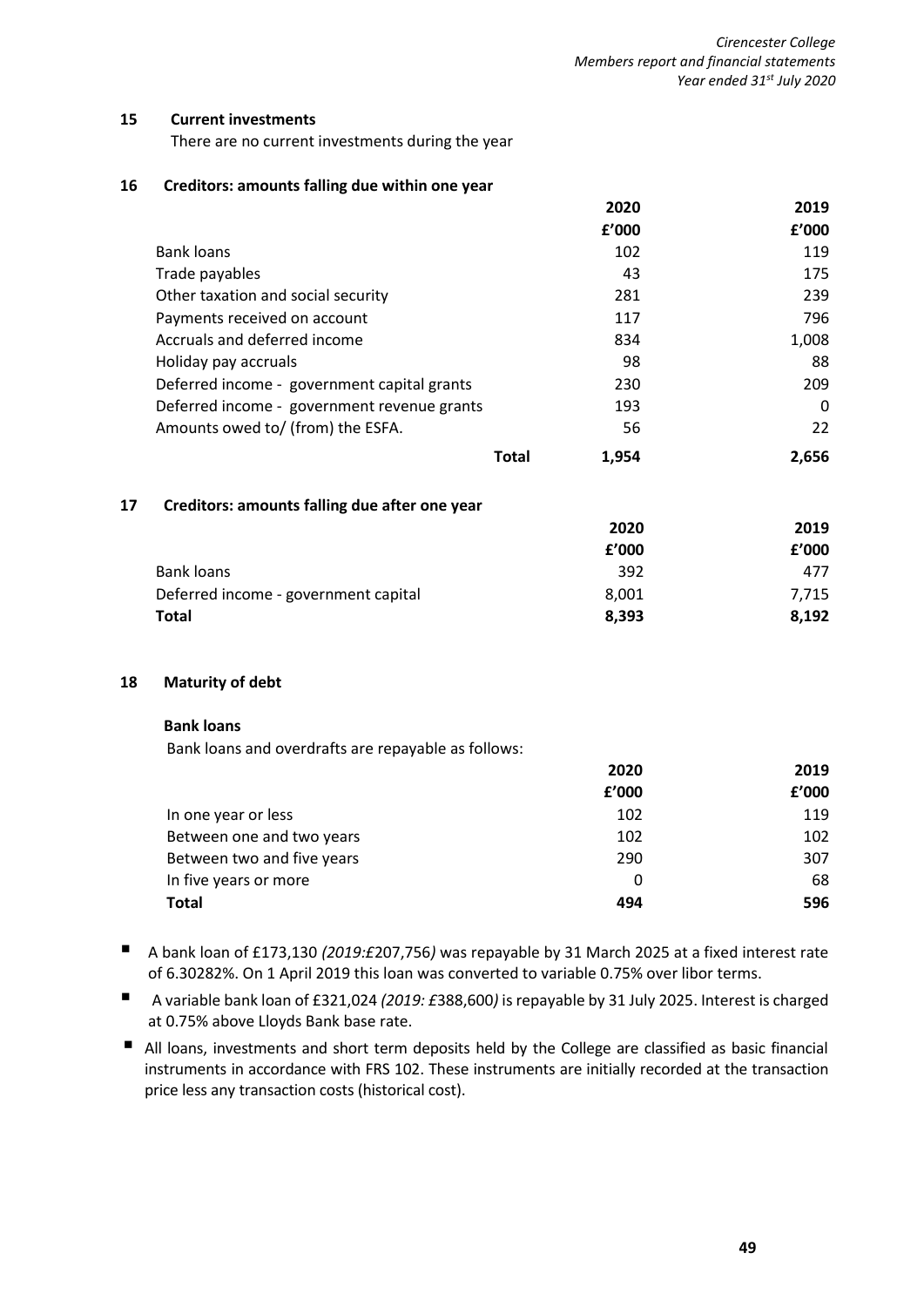*Cirencester College Members report and financial statements Year ended 31st July 2020*

| 19 | <b>Provisions</b>                                                          | 2020<br>f'000 | 2019<br>£'000 |
|----|----------------------------------------------------------------------------|---------------|---------------|
|    | At 1 <sup>st</sup> August                                                  | 105           | 110           |
|    | Payroll and HR related (note 16 and note 8)                                |               |               |
|    | Strike pay/HMRC tax dispute (note 16)                                      | (6)           | (5)           |
|    | Restructuring dispute provisions (note 8)                                  | (35)          | 0             |
|    | Employment Tribunal related support (note 9)                               | (30)          | $\Omega$      |
|    | Local Government Pension Tier 1 early retirement pension<br>strain         | 51            | 0             |
|    | At 31 July                                                                 | 85            | 105           |
|    | LGPS pension scheme defined benefit obligations -                          | 2020          | 2019          |
|    |                                                                            | f'000         | £'000         |
|    | At 1 August - deficit                                                      | 3,057         | 1,627         |
|    | Expenditure in the period                                                  |               |               |
|    | Employer service cost                                                      | 960           | 745           |
|    | <b>Employer contributions</b>                                              | (551)         | (499)         |
|    | Past service costs                                                         | 11            | 58            |
|    | Net return on assets                                                       | 69            | 49            |
|    | Actuarial loss/(gain) - (reported on Statement of<br>Comprehensive income) | 1,611         | 1,077         |
|    | At 31 July                                                                 | 5,157         | 3,057         |

Defined benefit obligations relate to the liabilities under the College's membership of the Local Government pension Scheme. Further details are given in Note 25.

The principal assumptions for this calculation are:

|                       |       |         | 2019                                  |
|-----------------------|-------|---------|---------------------------------------|
|                       |       |         | 2.4%                                  |
|                       |       |         | 2.7%                                  |
|                       |       |         | 2.1%                                  |
|                       |       |         | 3,162                                 |
|                       |       |         |                                       |
| At $1$                | Cash  | Other   | At 31 July                            |
| <b>August</b><br>2019 | flows | changes | 2020                                  |
| £'000                 | f'000 | £'000   | f'000                                 |
| 3,709                 | 16    | 0       | 3,725                                 |
| 3,709                 | 16    | 0       | 3,725                                 |
|                       |       |         | 2020<br>2.1%<br>2.4%<br>1.4%<br>5,242 |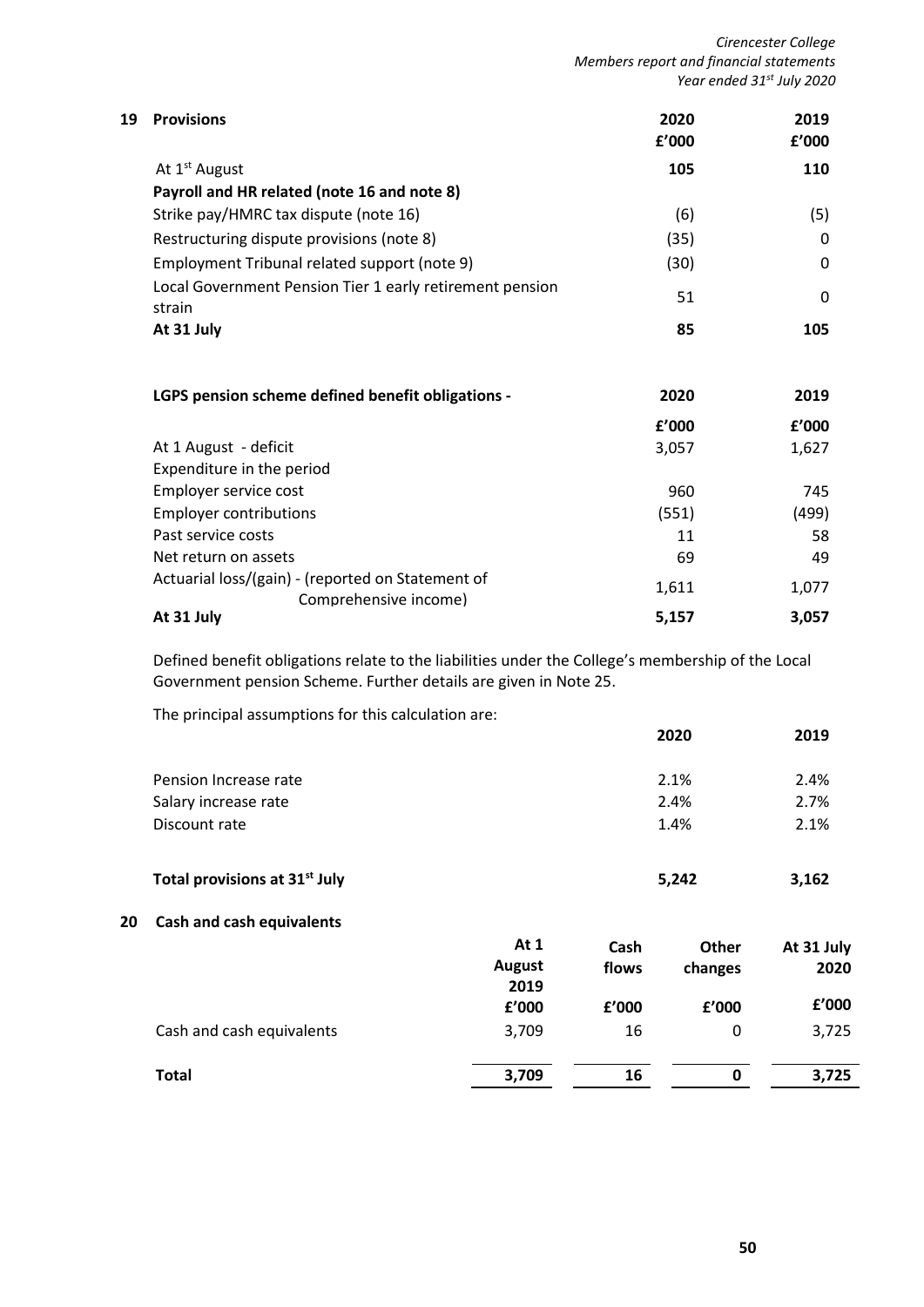# **21 Capital and other commitments**

|                                                          | 2020  | 2019  |
|----------------------------------------------------------|-------|-------|
|                                                          | f'000 | £'000 |
| Commitments contracted for at 31 July                    | 43    | 55    |
| Commitments authorised but not contracted for at 31 July |       |       |

# **22 Lease obligations**

At 31 July the College had minimum lease payments under non-cancellable operating leases as

|                                                   | 2020<br>f'000 | 2019<br>£'000 |
|---------------------------------------------------|---------------|---------------|
| <b>Other</b>                                      |               |               |
| Not later than one year                           | 26            | 21            |
| Later than one year and not later than five years | 31            | 47            |
| Later than five years                             | 0             |               |
|                                                   | 57            | 70            |

# **23 Contingent liabilities**

Wessex Group administrator redundancy commitment capped at 4% or approx. £2,000. College contribution towards termination costs of administrator employed on behalf of Wessex Group by Queen Mary College, Basingstoke. Contributions are based upon % subscriptions to the Group or 4% for the College.

# **24 Events after the reporting period**

No events that affect the reporting period.

# **25 Defined benefit obligations**

College employees belong to two principal post-employment benefit plans: the Teachers' Pension Scheme England and Wales (TPS) for academic and related staff; and the Local Government Pension Scheme (LGPS) for non-teaching staff, which is managed by Gloucestershire County Council. Both are multi-employer defined-benefit plans.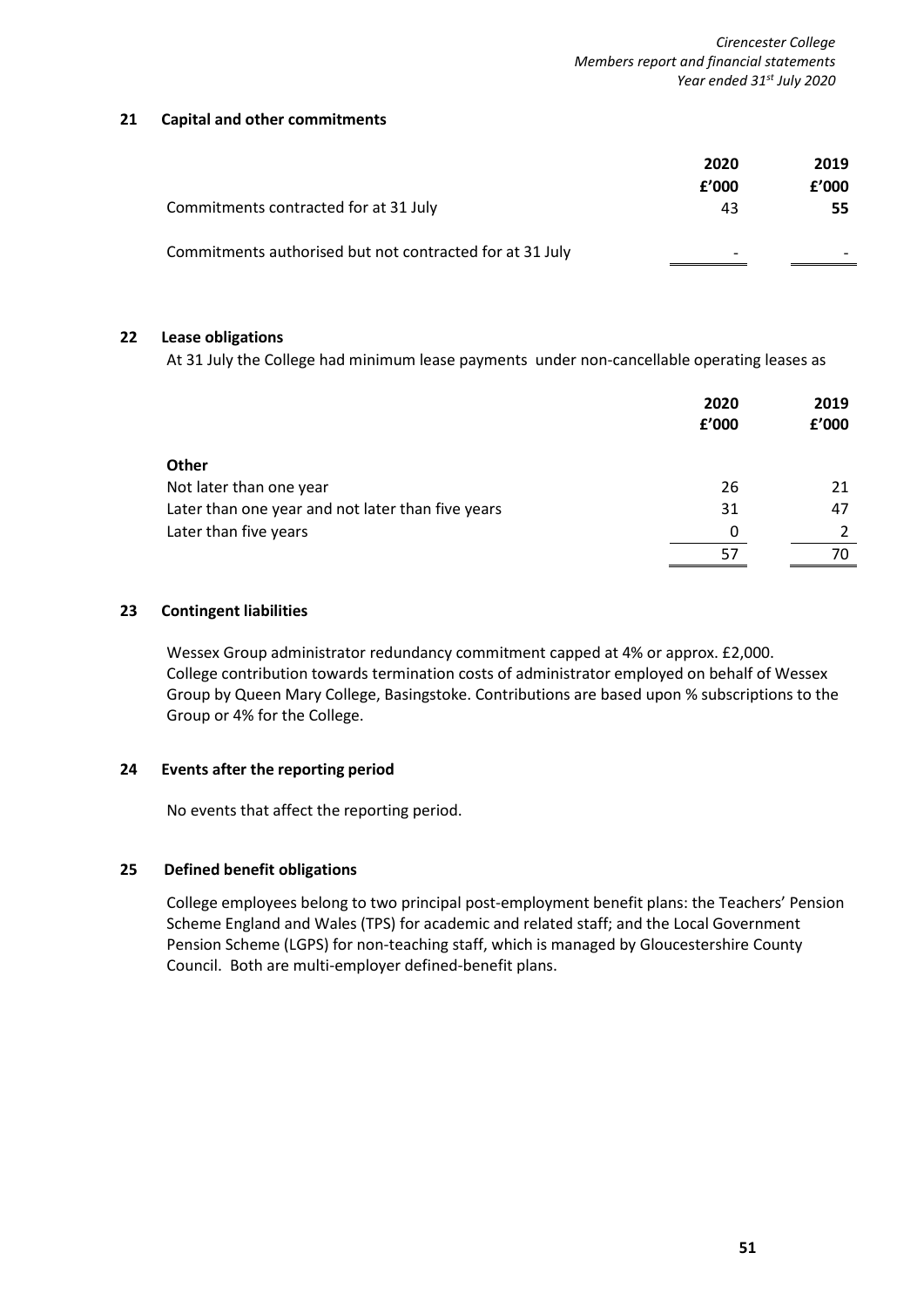| Total pension cost for the year                       |      | 2020  |      | 2019  |
|-------------------------------------------------------|------|-------|------|-------|
|                                                       | £000 | £000  | £000 | £000  |
| Teachers' Pension Scheme: contributions paid          |      | 785   |      | 516   |
| Local Government Pension Scheme:                      |      |       |      |       |
| Contributions paid                                    | 549  |       | 499  |       |
| FRS 102 (28) Current service charge                   | 420  |       | 304  |       |
| Charge to the Statement of Comprehensive Income       |      | 969   |      | 803   |
| Tier 1 Early retirement pension strain charge         |      | 97    |      |       |
| Enhanced pension charge to Statement of               |      | 0     |      | 0     |
| Comprehensive Income                                  |      |       |      |       |
| <b>Total Pension Cost for Year within staff costs</b> |      | 1,851 |      | 1.319 |

Pension costs are assessed in accordance with the advice of independent qualified actuaries. The latest formal actuarial valuation of the TPS was 31 March 2016 and of the LGPS 31 March 2019.

Contributions amounting to £152,589 (2019: £116,028) were payable to the scheme at 31<sup>st</sup> July and are included within creditors.

# **Teachers' Pension Scheme**

The Teachers' Pension Scheme (TPS) is a statutory, contributory, defined benefit scheme, governed by the Teachers' Pensions Regulations 2010, and, from 1 April 2014, by the Teachers' Pension Scheme Regulations 2014. These regulations apply to teachers in schools and other educational establishments, including academies, in England and Wales that are maintained by local authorities. In addition, teachers in many independent and voluntary-aided schools and teachers and lecturers in some establishments for further and higher education may be eligible for membership. Membership is automatic for full-time teachers and lecturers and, from 1 January 2007, automatic too for teachers and lecturers in part-time employment following appointment or a change of contract. Teachers and lecturers are able to opt out of the TPS.

# **The Teachers' Pension Budgeting and Valuation Account**

Although members may be employed by various bodies, their retirement and other pension benefits are set out in regulations made under the Superannuation Act 1972 and are paid by public funds provided by Parliament. The TPS is an unfunded scheme and members contribute on a 'pay as you go' basis – these contributions, along with those made by employers, are credited to the Exchequer under arrangements governed by the above Act.

The Teachers' Pensions Regulations 2010 require an annual account, the Teachers' Pension Budgeting and Valuation Account, to be kept of receipts and expenditure (including the cost of pension increases). From 1 April 2001, the Account has been credited with a real rate of return, which is equivalent to assuming that the balance in the Account is invested in notional investments that produce that real rate of return.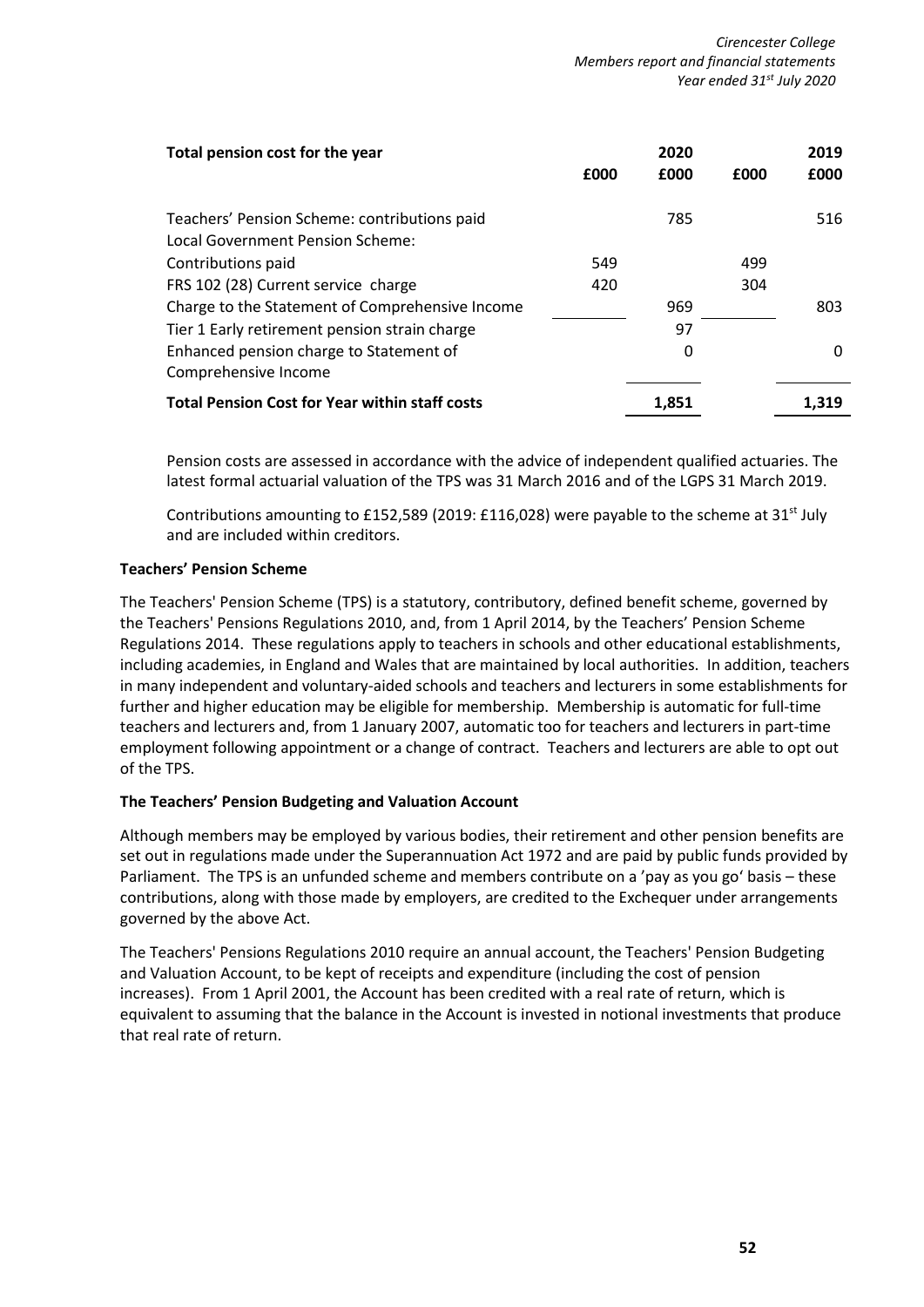# **Valuation of the Teachers' Pension Scheme**

The latest actuarial review of the TPS was carried out as at 31 March 2016 and in accordance with The Public Service Pensions (Valuations and Employer Cost Cap) Directions 2014. The valuation report was published by the Department for Education (the Department) on 5<sup>th</sup> March 2019. The key results of the valuation are:

- New employer contribution rates were set at 23.68% of pensionable pay (including administration fees of 0.08%);
- total scheme liabilities for service to the effective date of £218 billion, and notional assets of £196 billion, giving a notional past service deficit of £22 billion;
- An employer contribution correction cost cap of 7.3% of pensionable pay.

The new employer contribution rate for the TPS was implemented from 1st September 2019 where the 7.2% increase from the former 16.48% employer contribution rate is funded by additional ESFA grant for 2019-20.

A full copy of the March 2019 valuation report and supporting documentation can be found on the Teachers' Pension Scheme website at the following location:

# **[https://www.teacherspensions.co.uk/news/employers/2019/04/teachers-pensions-valuation](https://www.teacherspensions.co.uk/news/employers/2019/04/teachers-pensions-valuation-report.aspx)[report.aspx](https://www.teacherspensions.co.uk/news/employers/2019/04/teachers-pensions-valuation-report.aspx)**

# **Scheme Changes**

Following the Hutton report in March 2011 and the subsequent consultations with trade unions and other representative bodies on reform of the TPS, the Department published a Proposed Final Agreement, setting out the design for a reformed TPS to be implemented from 1 April 2015.

The key provisions of the reformed scheme include: a pension based on career average earnings; an accrual rate of 1/57th; and a Normal Pension Age equal to State Pension Age, but with options to enable members to retire earlier or later than their Normal Pension Age. Importantly, pension benefits built up before 1 April 2015 will be fully protected.

In addition, the Proposed Final Agreement includes a Government commitment that those within 10 years of Normal Pension Age on 1 April 2012 will see no change to the age at which they can retire, and no decrease in the amount of pension they receive when they retire. There will also be further transitional protection, tapered over a three and a half year period, for people who would fall up to three and a half years outside of the 10 year protection.

Regulations giving effect to a reformed Teachers' Pension Scheme came into force on 1 April 2014 and the reformed scheme commenced on 1 April 2015.

Pension costs paid to TPS in the year amounted to £785,000 (2019: £516,000)

# **FRS 102 (28) – treatment of the Teachers Pension Scheme costs in the accounts**

Under the definitions set out in FRS 102 (28.11), the TPS is a multi-employer pension plan. The College is unable to identify its share of the underlying assets and liabilities of the plan.

Accordingly, the College has taken advantage of the exemption in FRS 102 and has accounted for its contributions to the scheme as if it were a defined-contribution plan. The College has set out above the information available on the plan and the implications for the College in terms of the anticipated contribution rates.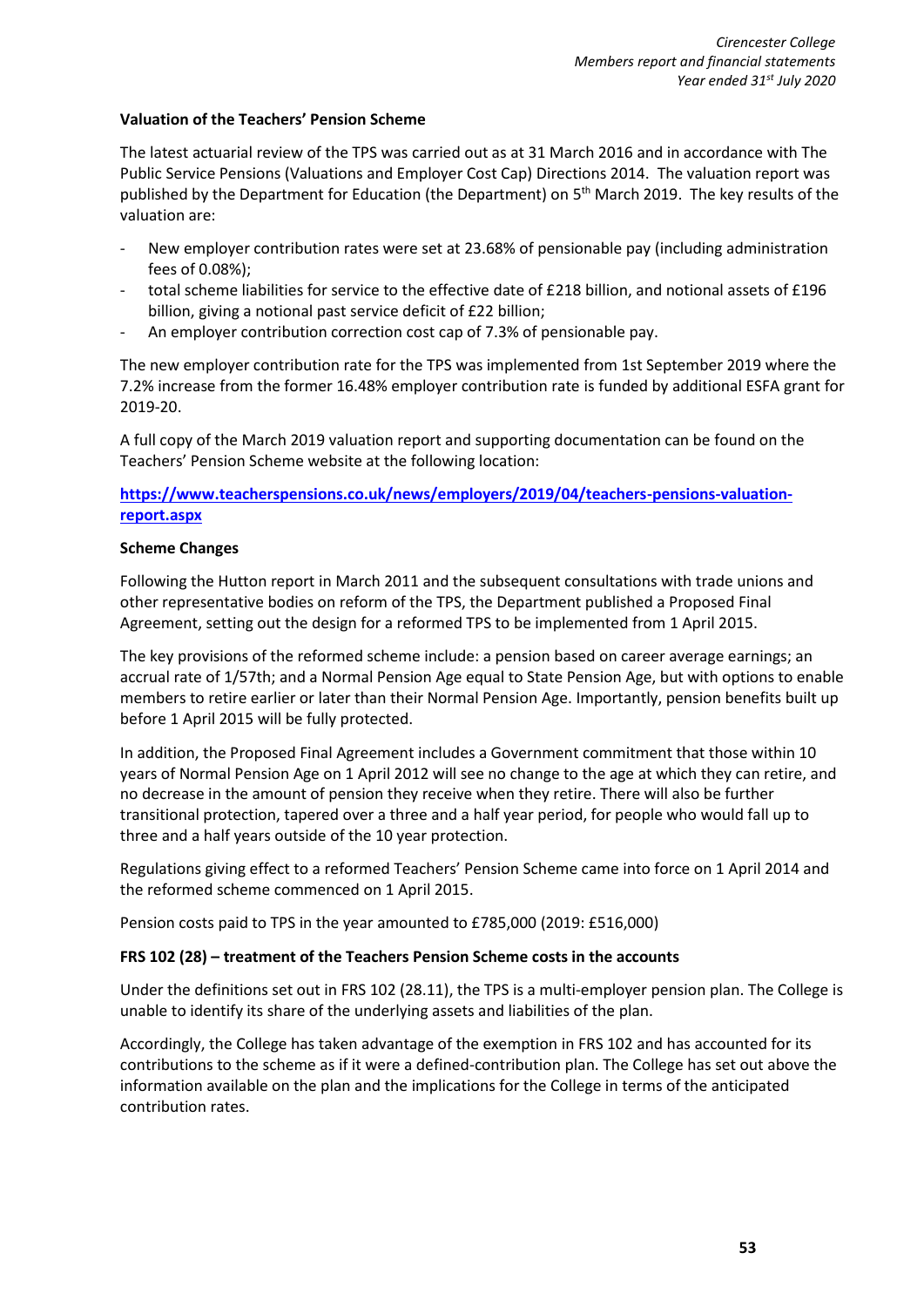# **Local Government Pension Scheme**

The LGPS is a funded defined-benefit plan, with the assets held in separate funds administered by Gloucestershire County Council. The total contributions made for the year ended 31 July 2020 were £679,000 (2018-19 £614,000), of which employer's contributions totalled £551,000 (2018-19 £499,000) and employees' contributions totalled £128,000 (2018-19 £115,000). Following the triennial *surplus* valuation carried out for March 2019, contribution rates for future tax years were set at 24.8% for employers and range from 5.5% to 12.5% for employees, depending on salary. No secondary employer's contribution was set  $(31^{st}$  March 2016 valuation had a £166,000 employer's secondary contribution over 3 years to  $31<sup>st</sup>$  March 2019). Contribution rates were set to achieve a fully paid up fund in 14 years from 31<sup>st</sup> March 2019 (17 years at 31<sup>st</sup> March 2016) at 75% confidence level.

Guaranteed minimum pension ('GMP') equalisation charge

On 26 October 2018, the High Court handed down a judgement involving the Lloyds Banking Group's defined benefit pension schemes. The judgement concluded the schemes should be amended to equalise pension benefits for men and women in relation to guaranteed minimum pension benefits, ('GMP'). LGPS fund actuaries allowed for the impact of full GMP indexation in the calculation of the 31 March 2019 triennial funding valuation results. This valuation position is used as the starting point for the accounting roll-forward to 31 July 2020 and therefore any increase to College obligations as a result of GMP indexation is recognised within the closing balance sheet position at 1 July 2020 (Actuaries had estimated the increase in liabilities from the GMP equalisation changes as 0.16% or £26,000 at 31<sup>st</sup> July 2019).

# McCloud judgement

Additional liabilities arise from the 27 June 2019 UK Supreme court judgement refusing the Government's right of appeal against the December 2018's Court of Appeal's finding for discrimination in the application of transitional protections applied to the changes to public sector defined benefit schemes in 2015 i.e. moving to career average earnings and the adoption of the consumer prices index. Local Government Pension schemes fall within the scope of the McCloud judgement. Fund actuaries have included the impact of the McCloud judgement within the past service cost £11,000 figure within FRS102 (28) valuation (the allowance at 31 July 2019 was £32,000).

# **Principal Actuarial Assumptions**

The following information is based upon a full actuarial valuation of the fund at 31 March 2019 updated to 31 July 2020 by Hymans Robertson LLP, qualified independent actuaries to Gloucestershire County Council.

|                                                                  | At 31 July<br>2020 | At 31 July 2019 |
|------------------------------------------------------------------|--------------------|-----------------|
| Rate of increase in salaries                                     | 2.4%               | 2.7%            |
| Future pensions increases                                        | 2.1%               | 2.4%            |
| Discount rate for scheme liabilities                             | 1.4%               | 2.1%            |
| Commutation of pensions to lump<br>sum: pre-April 2008 service   | 35.0%              | 35.0%           |
| Commutation of pensions to lump<br>sums: post-April 2008 service | 68%                | 68.0%           |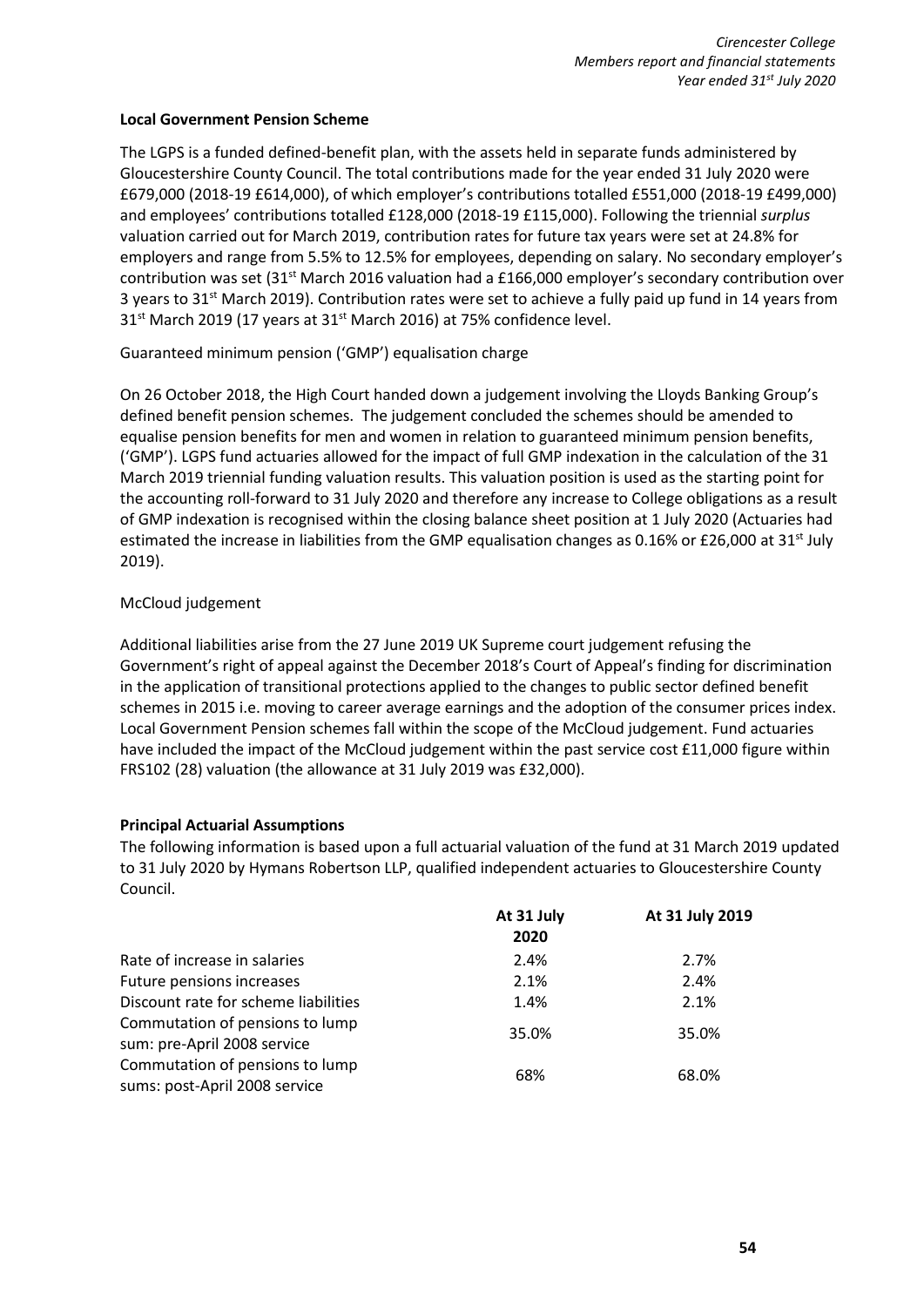The current mortality assumptions include sufficient allowance for future improvements in mortality rates. The assumed life expectations on retirement age 65 are:

|                   | At 31 July | At 31 July |
|-------------------|------------|------------|
|                   | 2020       | 2019       |
|                   | years      | Years      |
| Retiring today    |            |            |
| Males             | 21.7       | 21.5       |
| Females           | 23.9       | 23.7       |
| Future pensioners |            |            |
| Males             | 22.4       | 22.3       |
| Females           | 25.3       | 25         |

The College's share of the assets in the plan at the balance sheet date and the expected rates of return were:

|                                 | Long-term<br>rate of return<br>expected at<br>31 July 2020 | <b>Fair Value at</b><br>31 July 2020<br>£'000 | Long-term<br>rate of return<br>expected at<br>31 July 2019 | <b>Fair Value at</b><br>31 July 2019<br>£'000 |
|---------------------------------|------------------------------------------------------------|-----------------------------------------------|------------------------------------------------------------|-----------------------------------------------|
| <b>Equity instruments</b>       | 1.4%                                                       | 8,516                                         | 2.1%                                                       | 8,629                                         |
| Debt instruments                | 1.4%                                                       | 3,144                                         | 2.1%                                                       | 2,962                                         |
| Property                        | 1.4%                                                       | 1,048                                         | 2.1%                                                       | 1,030                                         |
| Cash                            | 1.4%                                                       | 393                                           | 2.1%                                                       | 258                                           |
| Total fair value of plan assets |                                                            | 13,101                                        |                                                            | 12,879                                        |
| Actual return on plan assets    |                                                            | (438)                                         |                                                            | 492                                           |

**The amount included in the balance sheet in respect of the defined benefit pension plan is as follows:**

|                                    | 2020      | 2019      |
|------------------------------------|-----------|-----------|
|                                    | f'000     | f'000     |
| Fair value of plan assets          | 13.101    | 12.879    |
| Present value of plan liabilities  | (18, 258) | (15, 936) |
| Net pensions (liability) (Note 19) | (5, 157)  | (3,057)   |

**Amounts recognised in the Statement of Comprehensive Income in respect of the plan are as follows:**

|                                                               | 2020  | 2019  |
|---------------------------------------------------------------|-------|-------|
|                                                               | f'000 | £'000 |
| Amounts included in staff costs                               |       |       |
| Current service cost                                          | 960   | 745   |
| Past service cost                                             | 11    | 58    |
| <b>Total</b>                                                  | 979   | 803   |
|                                                               |       |       |
| Amounts included in interest and other finance cost (note 10) |       |       |
| Net interest cost                                             | 69    | 49    |
|                                                               | 69    | 49    |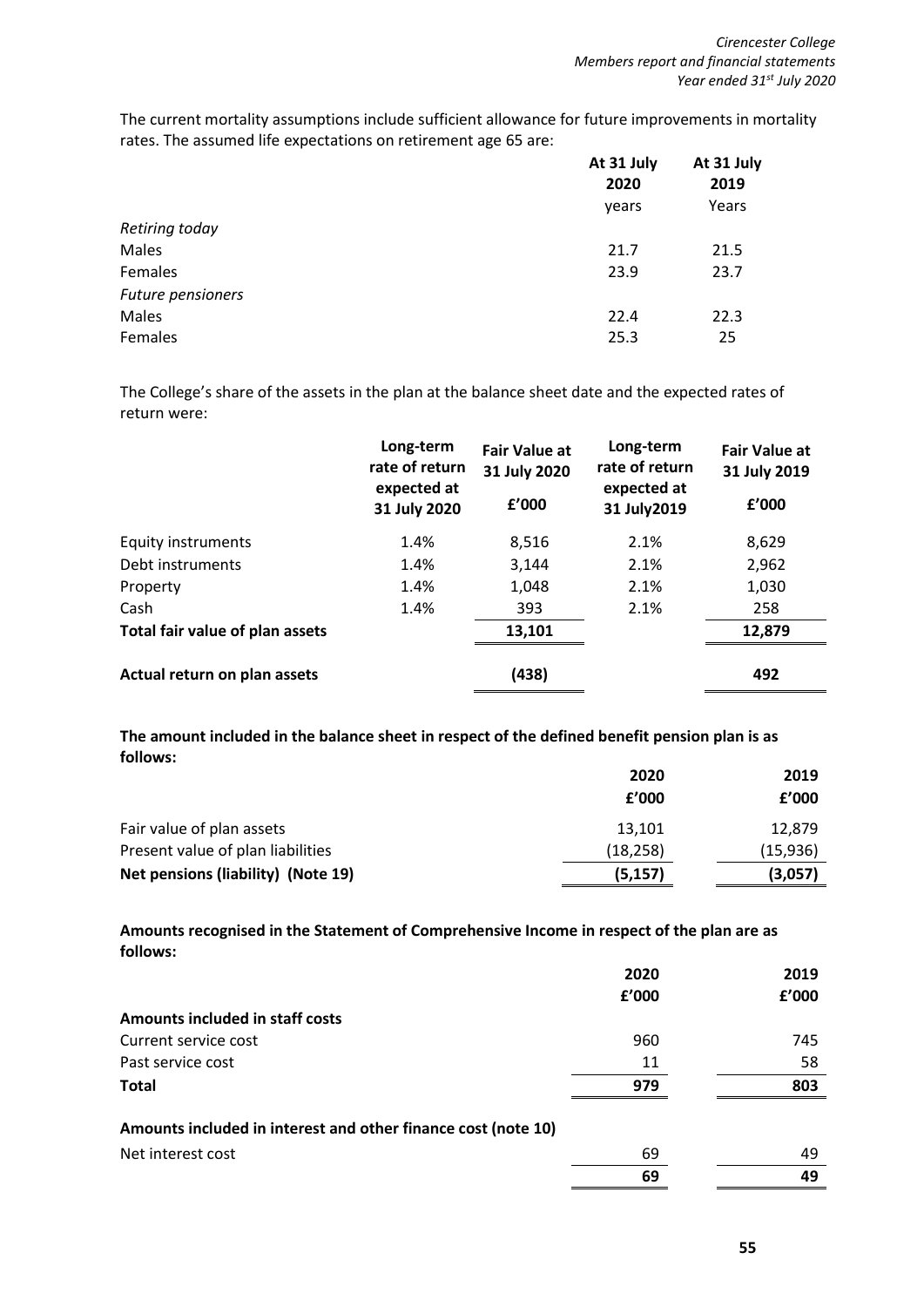*Cirencester College Members report and financial statements Year ended 31st July 2020*

# **Amount recognised in Other Comprehensive Income**

| Return on pension plan assets                               | (438)    | 492     |
|-------------------------------------------------------------|----------|---------|
| Experience losses arising on defined benefit obligations    | 0        | 0       |
| Changes in assumptions underlying the present value of plan | (1, 173) | (2,420) |
| Changes in demographic assumptions                          | 0        | 851     |
| Amount recognised in Other Comprehensive Income             | (1,611)  | (1,077) |
|                                                             |          |         |
| Movement in deficit during the year                         |          |         |
|                                                             | 2020     | 2019    |
|                                                             | f'000    | f'000   |
| Net defined benefit (liability) in scheme at 1 August       | (3,057)  | (1,627) |
| Movement in year:                                           |          |         |
| Current service cost                                        | (960)    | (745)   |
| <b>Employer contributions</b>                               | 551      | 499     |
| Past service cost                                           | (11)     | (58)    |
| Net interest on the defined (liability)/asset               | (69)     | (49)    |
| Actuarial gain or loss                                      | (1,611)  | (1,077) |
| Net defined (liability) at 31 July                          | (5, 157) | (3,057) |
|                                                             |          |         |
|                                                             |          |         |
| <b>Asset and Liability Reconciliation</b>                   | 2020     | 2019    |
|                                                             | £'000    | f'000   |
| Changes in the present value of defined benefit obligations |          |         |
|                                                             |          |         |
| Defined benefit obligations at start of period              | 15,936   | 13,286  |
| Current service cost                                        | 960      | 745     |
| Interest cost                                               | 344      | 381     |
| Contributions by Scheme participants                        | 128      | 115     |
| Experience gains and losses on defined benefit obligations  | (83)     | 0       |
| Changes in financial assumptions                            | 1,448    | 2,420   |
| Estimated benefits paid                                     | (294)    | (218)   |
| Past Service cost                                           | 11       | 58      |
| Demographic changes                                         | (192)    | (851)   |
| Defined benefit obligations at end of period                | 18,258   | 15,936  |
| Changes in fair value of plan assets                        |          |         |
| Fair value of plan assets at start of period                | 12,879   | 11,659  |
| Interest on plan assets                                     | 275      | 332     |
| Return on plan assets                                       | (438)    | 492     |
| <b>Employer contributions</b>                               | 551      | 499     |
| Contributions by Scheme participants                        | 128      | 115     |
| <b>Estimated benefits paid</b>                              | (294)    | (218)   |
| Fair value of plan assets at end of period                  | 13,101   | 12,879  |